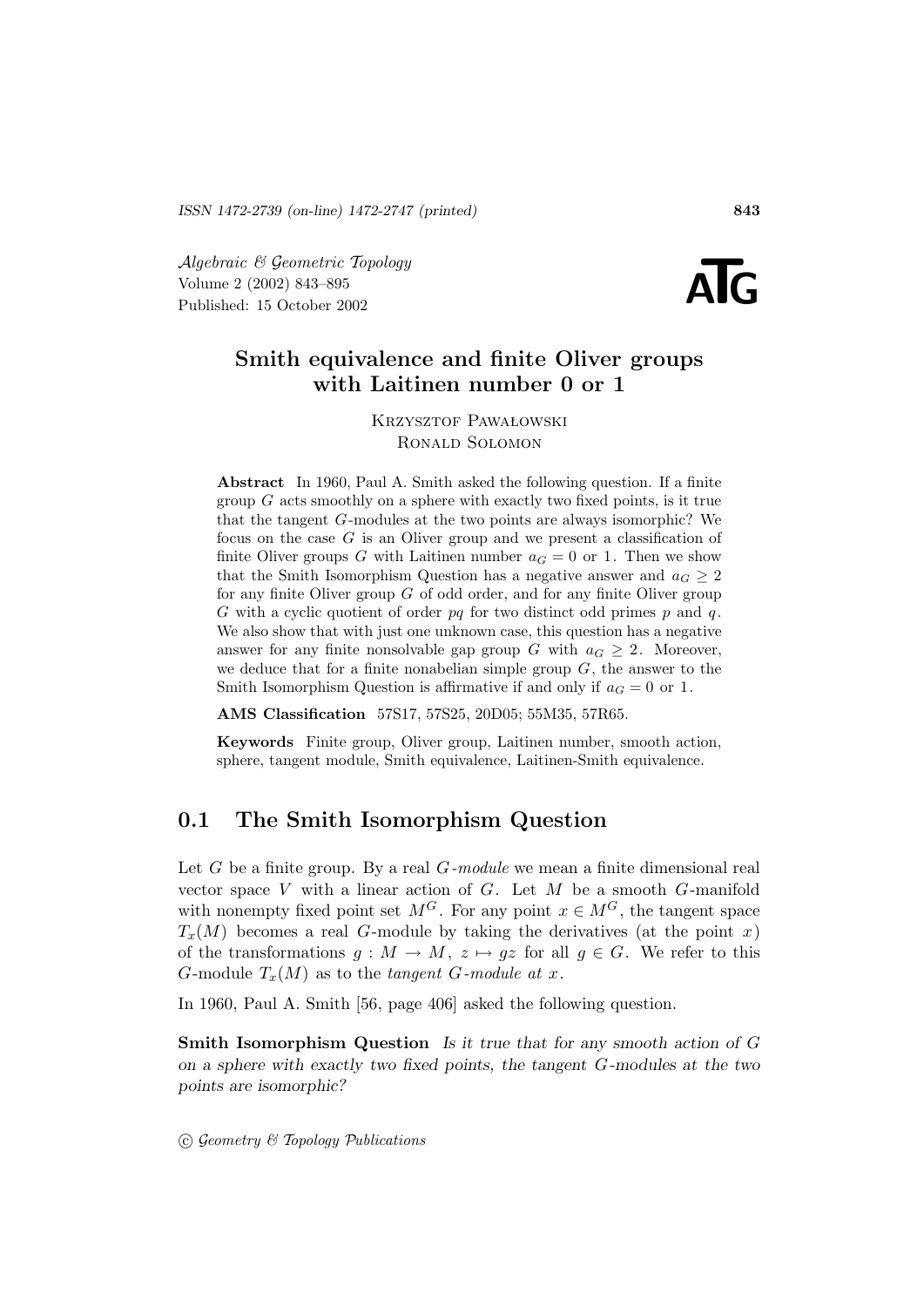Following [49]–[52], two real G-modules U and V are called Smith equivalent if there exists a smooth action of G on a sphere S such that  $S^G = \{x, y\}$  for two points x and y at which  $T_x(S) \cong U$  and  $T_y(S) \cong V$  as real G-modules.

In the real representation ring  $RO(G)$  of G, we consider the subset  $Sm(G)$ consisting of the differences  $U - V$  of real G-modules U and V which are Smith equivalent. Choose a real G-module W such that dim  $W^G = 1$ . Set  $S = S(W)$ , the G-invariant unit sphere in W. Then  $S^G = \{x, y\}$  for the obvious points x and y in S, and clearly as real G-modules,  $T_x(S) \cong T_y(S) \cong W - W^G$ , the G-orthogonal complement of  $W^G$  in W. As a result,

$$
W - W = (W - W^{G}) - (W - W^{G}) \in Sm(G).
$$

Therefore,  $Sm(G)$  contains the trivial subgroup 0 of  $RO(G)$ , and the Smith Isomorphism Question can be restated as follows. Is it true that  $Sm(G) = 0$ ? As we shall see below, it may happen that  $Sm(G) \neq 0$ , but in general, it is an open question whether  $Sm(G)$  is a subgroup of  $RO(G)$ .

In the following answers to the Smith Isomorphism Question,  $\mathbb{Z}_n$  is the cyclic group  $\mathbb{Z}/n\mathbb{Z}$  of order n, and  $S_3$  is the symmetric group on three letters.

By [1] and [35],  $Sm(\mathbb{Z}_p) = 0$  for any prime p. According to [54],  $Sm(\mathbb{Z}_{p^k}) = 0$ for any odd prime p and any integer  $k \ge 1$ . By character theory,  $Sm(S_3)=0$ and  $Sm(\mathbb{Z}_n) = 0$  for  $n = 2, 4$ , or 6. On the other hand, by [6]-[8],  $Sm(\mathbb{Z}_n) \neq 0$ for  $n = 4q$  with  $q \ge 2$ . So,  $G = \mathbb{Z}_8$  is the smallest group with  $Sm(G) \ne 0$ .

We refer the reader to [1], [6]–[8], [9], [10], [17], [18], [19], [20], [28], [33], [34], [35], [46], [48], [49]–[52], [53], [54], [55], [57] for more related information.

If a finite group G acts smoothly on a homotopy sphere  $\Sigma$  with  $\Sigma^G = \{x, y\},\$ it follows from Smith theory that for every *p*-subgroup *P* of *G* with  $p||G|$ , the fixed point set  $\Sigma^P$  is either a connected manifold of dimension  $\geq 1$ , or  $\Sigma^P = \{x, y\}.$ 

Henceforth, we say that a smooth action of G on a homotopy sphere  $\Sigma$  satisfies the 8-condition if for every cyclic 2-subgroup P of G with  $|P| \geq 8$ , the fixed point set  $\Sigma^P$  is connected (we recall that in [33], such an action of G on  $\Sigma$  is called 2-proper). In particular, the action of G on  $\Sigma$  satisfies the 8-condition if G has no element of order 8.

Now, two real  $G$ -modules U and V are called Laitinen–Smith equivalent if there exists a smooth action of  $G$  on a sphere  $S$  satisfying the 8-condition and such that  $S^G = \{x, y\}$  for two points x and y at which  $T_x(S) \cong U$  and  $T_y(S) \cong V$ as real G-modules.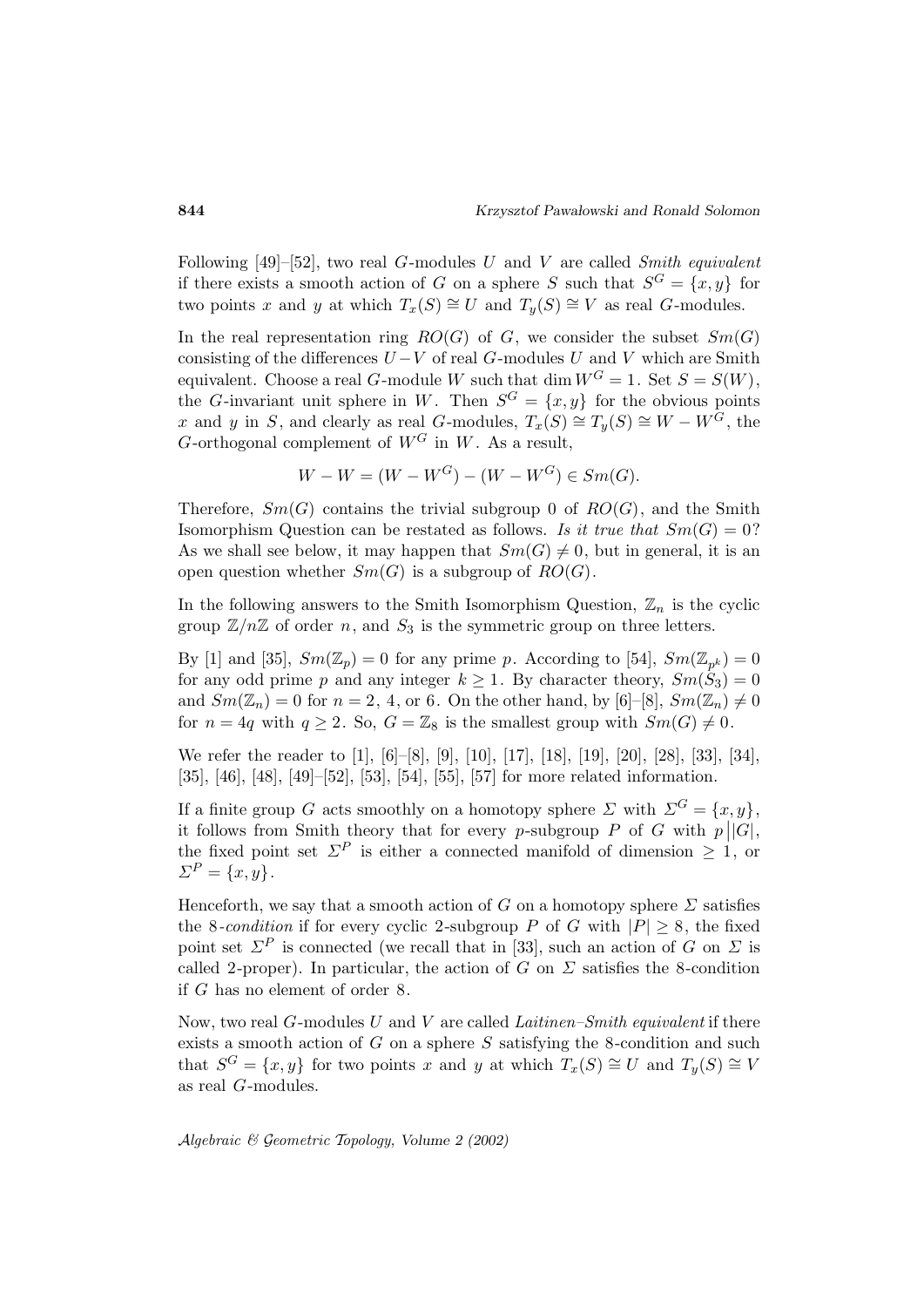Beside  $Sm(G)$ , we consider the subset  $LSm(G)$  of  $RO(G)$  consisting of 0 and the differences  $U - V$  of real G-modules U and V which are Laitinen–Smith equivalent. Again, in general, if  $LSm(G) \neq 0$ , it is an open question whether  $LSm(G)$  is a subgroup of  $RO(G)$ . Clearly,  $LSm(G) \subseteq Sm(G)$ .

If G is a cyclic 2-group with  $|G| \geq 8$ , then there are no two real G-modules which are Laitinen–Smith equivalent. Therefore  $LSm(G) = 0$  while  $Sm(G) \neq 0$ by [6]–[8]. In particular,  $LSm(G) \neq Sm(G)$ . However, if G has no element of order 8, then  $LSm(G) = Sm(G)$  (cf. the 8-condition Lemma in Section 0.3).

Let  $IO(G)$  be the intersection of the kernels  $Ker (RO(G) \rightarrow RO(P))$  of the restriction maps  $RO(G) \rightarrow RO(P)$  taken for all subgroups P of G of prime power order. Set

$$
IO(G, G) = IO(G) \cap \text{Ker}(RO(G) \rightarrow \mathbb{Z})
$$

where the map  $RO(G) \to \mathbb{Z}$  is defined by  $U - V \mapsto \dim U^G - \dim V^G$ . In [33], the abelian group  $IO(G, G)$  is denoted by  $IO'(G)$ .

According to [33, Lemma 1.4], the difference  $U - V$  of two Laitinen–Smith equivalent real G-modules U and V belongs to  $IO(G, G)$ . Thus, the following lemma holds.

**Basic Lemma** *Let* G *be a finite group. Then*  $LSm(G) \subseteq IO(G, G)$ *.* 

Let G be a finite group. Given two elements  $g, h \in G$ , g is called *real conjugate* to h if g or  $g^{-1}$  is conjugate to h, written  $g \stackrel{\pm 1}{\sim} h$ . Clearly,  $\stackrel{\pm 1}{\sim}$  is an equivalence relation in G. For any  $g \in G$ , the resulting equivalence class  $(g)^{\pm 1}$  is called the *real conjugacy class* of g. Note that  $(g)^{\pm 1} = (g) \cup (g^{-1})$ , the union of the conjugacy classes (g) and  $(g^{-1})$  of g and  $g^{-1}$ , respectively.

We denote by  $a_G$  the number of real conjugacy classes  $(g)^{\pm 1}$  of elements  $g \in G$ not of prime power order. In 1996, Erkki Laitinen has suggested to study the number  $a_G$  while trying to answer the Smith Isomorphism Question for specific finite groups  $G$ . Henceforth, we refer to  $a_G$  as to the *Laitinen number* of  $G$ .

The ranks of the free abelian groups  $IO(G)$  and  $IO(G, G)$  are computed in [33, Lemma 2.1] in terms of the Laitinen number  $a_G$ , as follows.

**First Rank Lemma** *Let* G *be a finite group. Then the following holds.*

- (1)  $\text{rk } IO(G) = a_G$ . In particular,  $IO(G) = 0$  if and only if  $a_G = 0$ .
- (2)  $\text{rk } IO(G, G) = a_G 1 \text{ when } a_G \geq 1, \text{ and } \text{rk } IO(G, G) = 0 \text{ when } a_G = 0.$ In particular,  $IO(G, G) = 0$  *if and only if*  $a_G = 0$  *or* 1*.*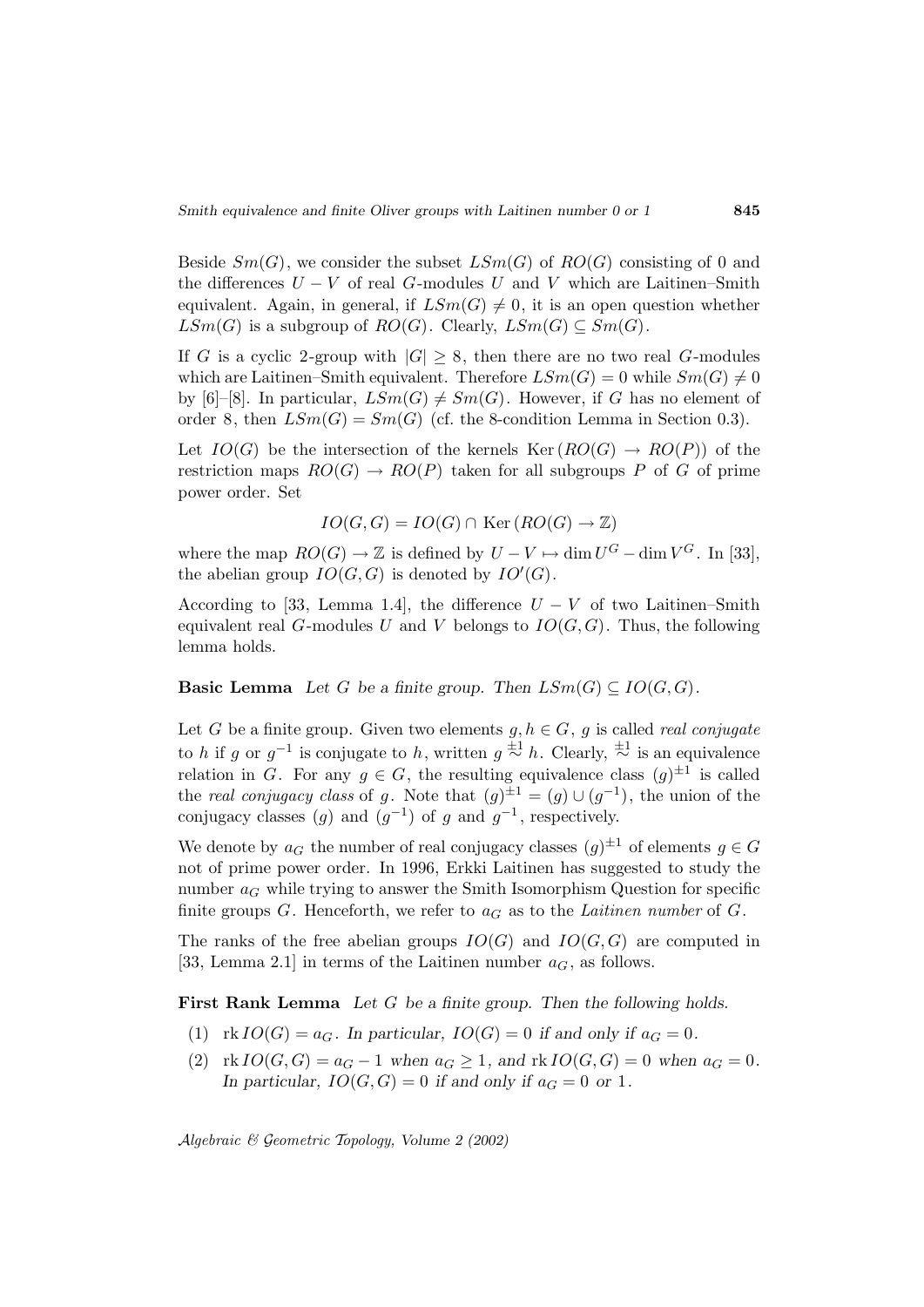In 1996, Erkki Laitinen posed the following conjecture (cf. [33, Appendix]).

**Laitinen Conjecture** *Let* G *be a finite Oliver group such that*  $a_G \geq 2$ . Then  $LSm(G) \neq 0$ .

If  $a_G = 0$  or 1,  $LSm(G) = 0$  by the Basic Lemma and the First Rank Lemma. So, in the Laitinen Conjecture, the condition that  $a_G \geq 2$  is necessary.

One may well conjecture that  $Sm(G) \cap IO(G, G) \neq 0$  for any finite Oliver group G with  $a_G \geq 2$ . It is very likely that  $LSm(G) = Sm(G) \cap IO(G, G)$ . Clearly, the inclusion  $LSm(G) \subseteq Sm(G) \cap IO(G, G)$  holds by the Basic Lemma.

Before we recall the notion of Oliver group, we wish to adopt the following definition. For a given finite group  $G$ , a series of subgroups of  $G$  of the form  $P \trianglelefteq H \trianglelefteq G$  is called an *isthmus series* if  $|P| = p^m$  and  $|G/H| = q^n$  for some primes p and q (possibly  $p = q$ ) and some integers  $m, n \geq 0$ , and the quotient group  $H/P$  is cyclic (possibly  $H = P$ ).

For a finite group  $G$ , the following three claims are equivalent.

- (1) G has a smooth action on a sphere with exactly one fixed point.
- (2) G has a smooth action on a disk without fixed points.
- (3) G has no isthmus series of subgroups.

By the Slice Theorem,  $(1)$  implies  $(2)$ . By the work of Oliver [43],  $(2)$  and  $(3)$ are equivalent, and according to Laitinen and Morimoto [32], (3) implies (1).

Following Laitinen and Morimoto [32], a finite group  $G$  is called an *Oliver group* if G has no isthmus series of subgroups. Recall that each finite nonsolvable group  $G$  is an Oliver group, and a finite abelian (more generally, nilpotent) group  $G$  is an Oliver group if and only if  $G$  has three or more noncyclic Sylow subgroups (cf. [43], [44], and [31]).

We prove that the Laitinen Conjecture holds for large classes of finite Oliver groups G such that  $a_G \geq 2$ , and as a consequence, we obtain that  $Sm(G) \neq 0$ . Moreover, we check that  $Sm(G) = 0$  for specific classes of finite groups G such that  $a_G \leq 1$ , and therefore we can answer the Smith Isomorphism Question to the effect that  $Sm(G) = 0$  if and only if  $a_G \leq 1$ .

We wish to recall that for a finite group G, it may happen that  $Sm(G) \neq 0$ and  $a_G \leq 1$  (the smallest group with these properties is  $G = \mathbb{Z}_8$ ).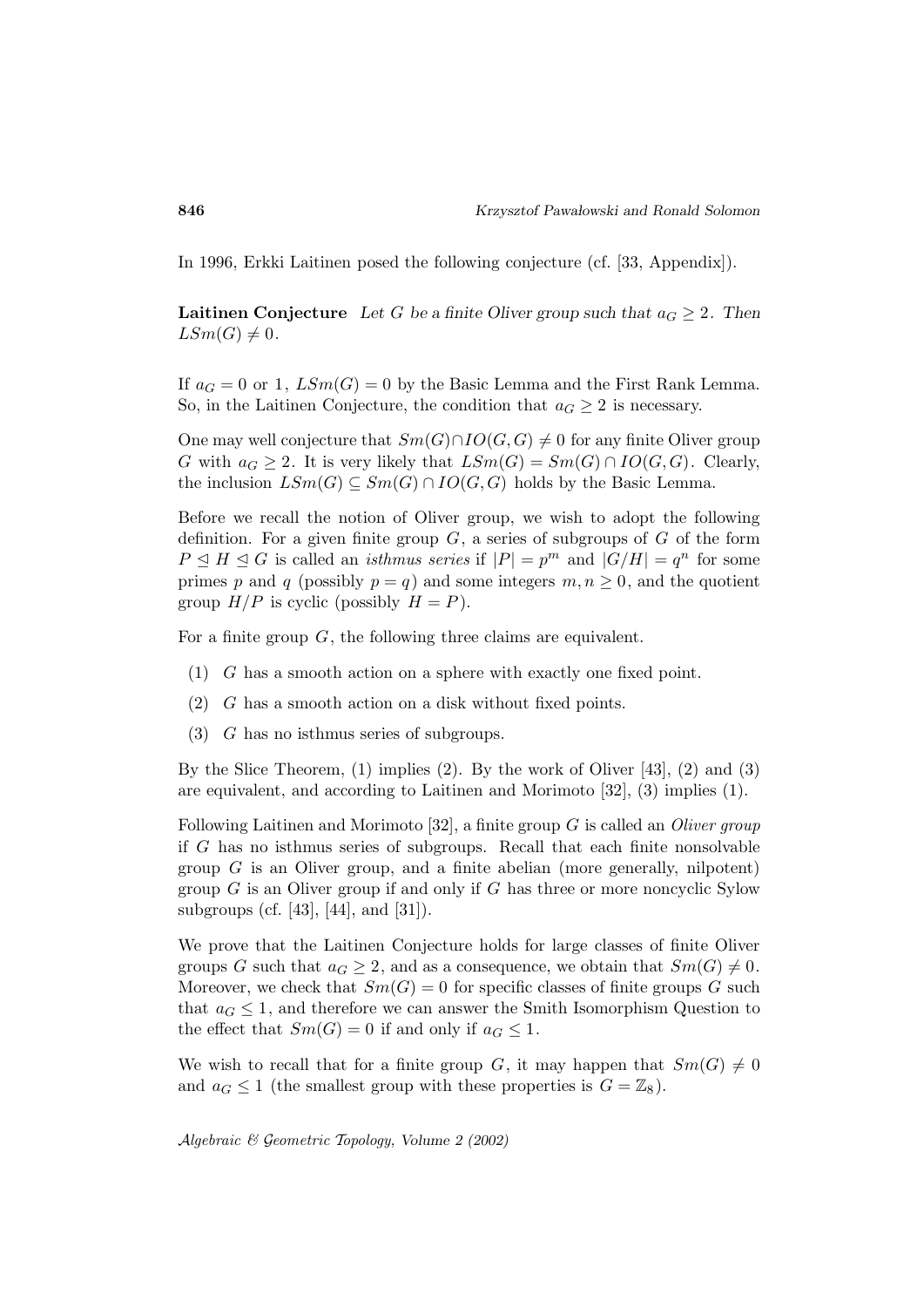# **0.2 Classification and Realization Theorems**

Our main algebraic theorem gives a classification of finite Oliver groups  $G$  with Laitinen number  $a_G \leq 1$ , and it reads as follows.

**Classification Theorem** *Let* G *be a finite Oliver group. Then the Laitinen number*  $a_G = 0$  *or* 1 *if and only if one of the following conclusions holds:* 

- (1)  $G \cong PSL(2,q)$  *for some*  $q \in \{5, 7, 8, 9, 11, 13, 17\}$ *; or*
- (2)  $G \cong PSL(3,3), PSL(3,4), Sz(8), Sz(32), A<sub>7</sub>, M<sub>11</sub>$  *or*  $M<sub>22</sub>$ ; *or*
- (3)  $G \cong PGL(2, 5)$ *, PGL*(2,7)*, PΣL*(2,8*), or*  $M_{10}$ *; or*
- (4)  $G \cong PSL(3, 4) \rtimes C_2 \cong PSL(3, 4) \rtimes \langle u \rangle$ ; or
- (5)  $F(G) \cong C_2^2 \times C_3$  *and*  $G \cong \text{Stab}_{A_7}(\{1, 2, 3\})$  *or*  $C_2^2 \rtimes D_9$ *; or*
- (6)  $F(G)$  *is an abelian p-group for some odd prime p,*  $G \cong F(G) \rtimes H$  *for*  $H < G$  with  $H \cong SL(2,3)$  or  $\hat{S}_4$ , and  $F(G)$  is inverted by the unique *involution of* H *; or*
- (7)  $F(G) \cong C_3^3$  and  $G \cong F(G) \rtimes A_4$ ; or
- (8)  $F(G) \cong C_2^4$ ,  $F^2(G) \cong A_4 \times A_4$ , and  $G \cong F^2(G) \rtimes C_4$ ; or
- (9)  $F(G) \cong C_2^8$  and  $G \cong F(G) \rtimes H$  for  $H < G$  with  $H \cong PSU(3, 2)$  or  $C_3^2 \rtimes C_8$ ; or
- (10)  $F(G) \cong C_2^3$  and  $G/F(G) \cong GL(3, 2)$ ; or
- (11)  $F(G) \cong C_2^4$  and  $G/F(G) \cong A_6$ ; or
- (12)  $F(G) \cong C_2^8$  and  $G/F(G) \cong M_{10}$ ; or
- (13)  $F(G)$  is a non-identity elementary abelian 2-group,  $G/F(G) \cong SL(2,4)$ ,  $\sum L(2, 4)$ *,*  $SL(2, 8)$ *,*  $Sz(8)$  or  $Sz(32)$ *,* and  $C_{F(G)}(x) = 1$  for every  $x \in G$ *of odd order.*

Here, we consider cyclic groups  $C_q$  of order q, dihedral groups  $D_q$  of order 2q, elementary abelian p-groups  $C_p^k = C_p \times \cdots \times C_p$ , alternating groups  $A_n$ , symmetric groups  $S_n$ , general linear groups  $GL(n, q)$ , special linear groups  $SL(n, q)$ , projective general linear groups  $PGL(n, q)$ , projective special linear groups  $PSL(n, q)$ , projective special unitary groups  $PSU(n, q)$ , the Mathieu groups  $M_{10}$ ,  $M_{11}$ , and  $M_{22}$ , and the Suzuki groups  $Sz(8)$  and  $Sz(32)$ . Recall that the group  $PSL(3, 4)$  admits an automorphism u of order 2, referred to as a graph-field automorphism, acting as the composition of the transpose-inverse automorphism and the squaring map (a Galois automorphism) of the field  $\mathbb{F}_4$ of four elements. The fixed points of u form the group  $PSU(3, 2)$ .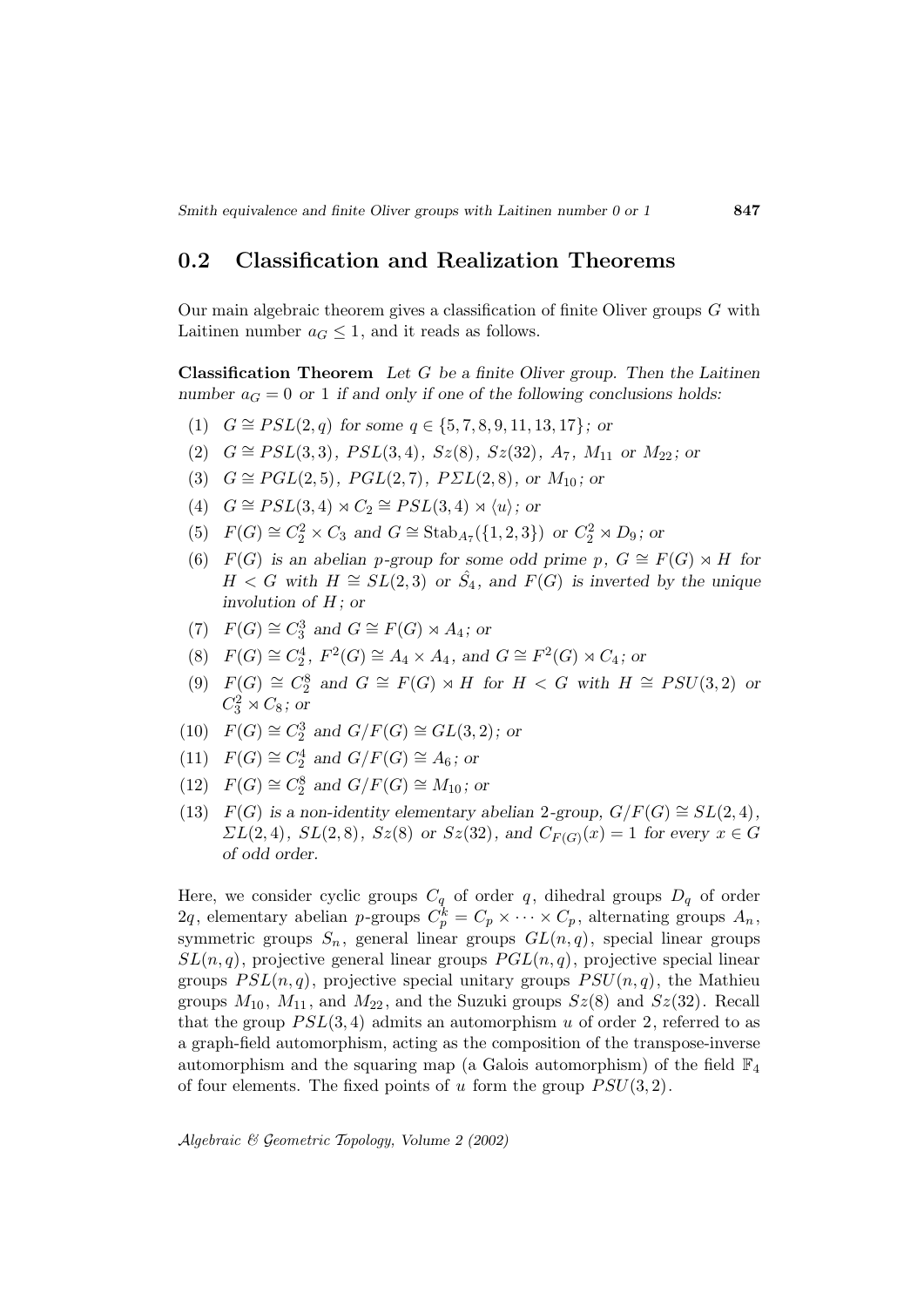Moreover, for two finite groups N and H,  $N \rtimes H$  denotes a semi-direct product of N and H (i.e., the splitting extension G associated with an exact sequence  $1 \rightarrow N \rightarrow G \rightarrow H \rightarrow 1$ . Also, we use the notations

$$
\Sigma L(n,q) = SL(n,q) \rtimes \text{Aut}(\mathbb{F}_q)
$$
 and  $P\Sigma L(n,q) = PSL(n,q) \rtimes \text{Aut}(\mathbb{F}_q)$ 

where  $Aut(\mathbb{F}_q)$  is the group of all automorphisms of the field  $\mathbb{F}_q$  of q elements.

For  $n \geq 4$  and  $n \neq 6$ , there exist two groups G which are not isomorphic, do not contain a subgroup isomorphic to  $A_n$ , and occur in a short exact sequence  $1 \rightarrow C_2 \rightarrow G \rightarrow S_n \rightarrow 1$ . For  $n = 4$ , one of the groups is isomorphic to  $GL(2,3)$ and the other, denoted here by  $\hat{S}_4$ , has exactly one element of order 2.

Finally, for a finite group  $G$ , we denote by  $F(G)$  the Fitting subgroup of  $G$ (i.e., the largest nilpotent normal subgroup of G) and by  $F^2(G)$  the pre-image of  $F(G/F(G))$  under the quotient map  $G \to G/F(G)$ .

We remark that the Classification Theorem stated above extends a previous result of Bannuscher and Tiedt [4] obtained for finite nonsolvable groups G such that every element of G has prime power order (i.e., such that  $a_G = 0$ ). Our proof is largely independent of their result, but we do invoke it to establish that  $F(G)$  is elementary abelian in case (13). Moreover, their result and our cases (1)–(13) allow us to list all finite Oliver groups G with  $a<sub>G</sub> = 1$ , and thus with  $IO(G, G) = 0$  and  $IO(G) \neq 0$  (cf. the First Rank Lemma).

Let G be a finite group. By  $[45]$ , there exists a smooth action of G on a disk with exactly two fixed points if and only if  $G$  is an Oliver group. For a finite Oliver group  $G$ , two real  $G$ -modules  $U$  and  $V$  are called *Oliver equivalent* if there exists a smooth action of G on a disk D such that  $D^G = \{x, y\}$  for two points x and y at which  $T_x(D) \cong U$  and  $T_y(D) \cong V$  as real G-modules.

If  $U - V \in RO(G)$  is the difference of two Oliver equivalent real G-modules U and V, then  $U - V \in IO(G, G)$$  by Smith theory and the Slice Theorem. On the other hand, if  $U - V \in IO(G, G)$ , then U and V are isomorphic as P-modules for each subgroup  $P$  of  $G$  of prime power order, and by subtracting the trivial summands, we may assume that  $\dim U^G = \dim V^G = 0$ . Hence, by [45, Theorem 0.4], there exists a smooth action of  $G$  on a disk  $D$  such that  $D^G = \{x, y\}$  for two points x and y at which  $T_x(D) \cong U \oplus W$  and  $T_y(D) \cong V \oplus W$  for some real G-module W with dim  $W^G = 0$ . As in  $RO(G)$ ,

$$
U - V = (U \oplus W) - (V \oplus W),
$$

the element  $U - V$  is the difference of two Oliver equivalent real G-modules. Consequently,  $IO(G, G)$  coincides with the subset of  $RO(G)$  consisting of the differences of real G-modules which are Oliver equivalent. So, the Classification Theorem and the First Rank Lemma yield the following corollary.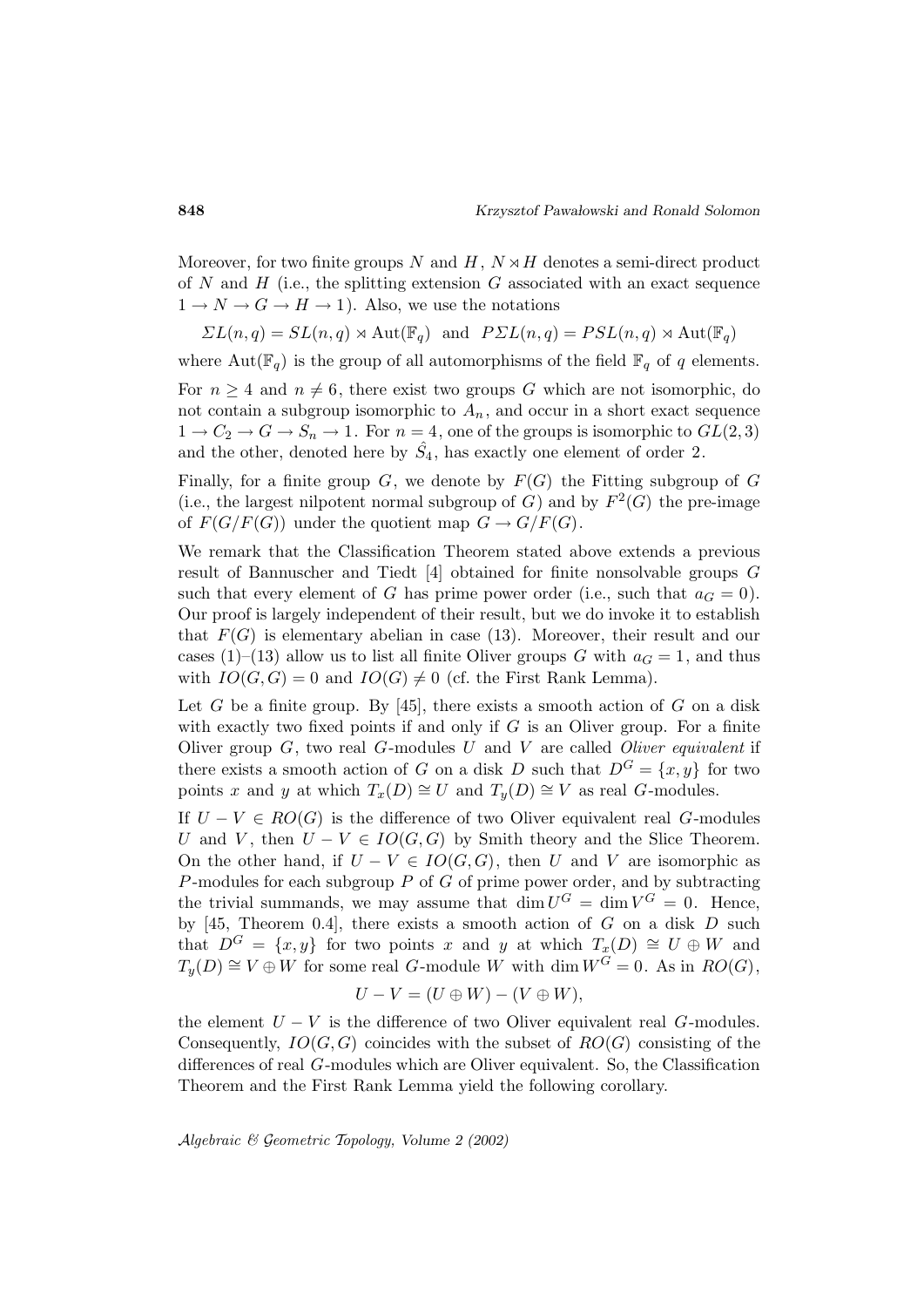**Classification Corollary** *A finite Oliver group* G *has the property that two Oliver equivalent real* G-modules are always isomorphic (i.e.,  $IO(G, G) = 0$ ) if *and only if* G *is listed in cases (1)–(13) of the Classification Theorem (i.e., the Laitinen number*  $a_G = 0$  *or* 1*)*.

For a finite group G, we denote by  $\mathcal{P}(G)$  the family of subgroups of G consisting of the trivial subgroup of G and all p-subgroups of G for all primes  $p||G|$ .

A subgroup H of a finite group  $G$  ( $H \leq G$ ) is called a *large subgroup* of G if  $O<sup>p</sup>(G) \leq H$  for some prime p, where  $O<sup>p</sup>(G)$  is the smallest normal subgroup of G such that  $|G/O^p(G)| = p^k$  for some integer  $k \geq 0$ .

For a finite group G, we denote by  $\mathcal{L}(G)$  the family of large subgroups of G, and a real G-module V is called  $\mathcal{L}\text{-free}$  if  $\dim V^H = 0$  for each  $H \in \mathcal{L}(G)$ , which amounts to saying that  $\dim V^{OP}(G) = 0$  for each prime  $p||G|$ .

Here, as in [42], a finite group G is called a gap group if  $\mathcal{P}(G) \cap \mathcal{L}(G) = \emptyset$  and there exists a real  $\mathcal{L}\text{-free }G\text{-module }V$  satisfying the gap condition that

$$
\dim V^P > 2\dim V^H
$$

for each pair  $(P, H)$  of subgroups  $P < H \leq G$  with  $P \in \mathcal{P}(G)$ .

According to [42], if G is a finite group such that  $\mathcal{P}(G) \cap \mathcal{L}(G) = \emptyset$ , then G is a gap group under either of the following conditions:

- (1)  $O^p(G) \neq G$  and  $O^q(G) \neq G$  for two distinct odd primes p and q.
- (2)  $O^2(G) = G$  (which is true when G is of odd order or G is perfect).
- $(3)$  G has a quotient which is a gap group.

Note that the condition  $(1)$  is equivalent to the condition that G has a cyclic quotient of order  $pq$  for two distinct odd primes  $p$  and  $q$ . Recall that a finite group  $G$  is nilpotent if and only if  $G$  is the product of its Sylow subgroups. Moreover, a finite nilpotent group  $G$  is an Oliver group if and only if  $G$  has three or more noncyclic Sylow subgroups. Therefore the condition (1) holds for any finite nilpotent Oliver group G.

If G is a finite Oliver group, then  $\mathcal{P}(G) \cap \mathcal{L}(G) = \emptyset$  by [32], but it may happen that there is no real  $\mathcal{L}\text{-free }G\text{-module satisfying the gap condition. In fact, by}$ [16] or [42], the symmetric group  $S_n$  is a gap group if and only if  $n \geq 6$ . Hence,  $S_5$  is an Oliver group which is not a gap group, but  $S_5$  contains  $A_5$  which is both an Oliver and gap group. We refer the reader to [42], [58] and [59] for more information about gap groups.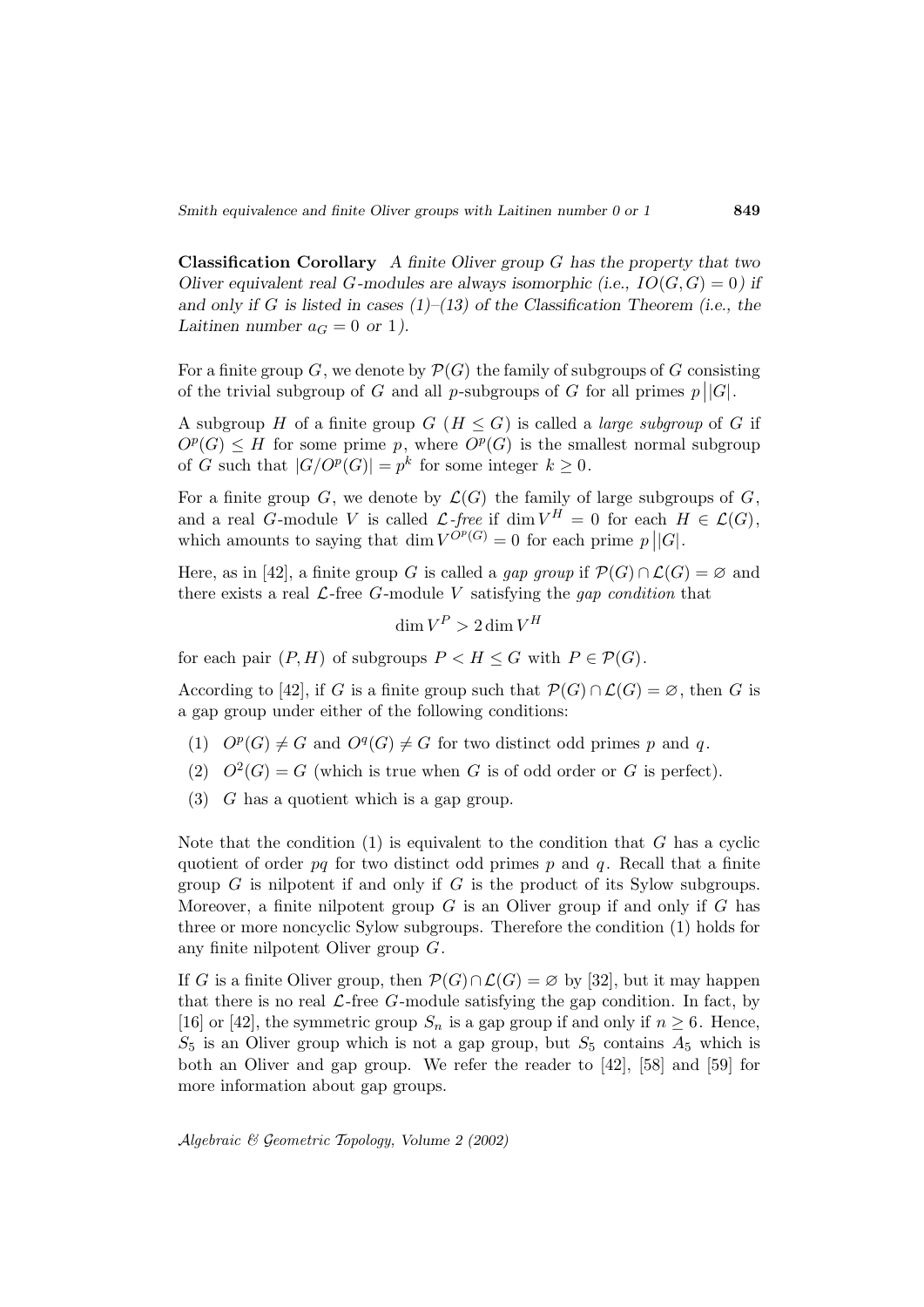Let  $LO(G)$  be the subgroup of  $RO(G)$  consisting of the differences  $U - V$ of real  $\mathcal{L}$ -free G-modules U and V which are isomorphic when restricted to any  $P \in \mathcal{P}(G)$ . Recall that  $IO(G)$  is the intersection of the kernels of the restriction maps  $RO(G) \to RO(P)$  taken for all  $P \in \mathcal{P}(G)$ , and  $IO(G, G)$  is the intersection of  $IO(G)$  and  $\text{Ker}(RO(G) \to \mathbb{Z})$  where  $RO(G) \to \mathbb{Z}$  is the G-fixed point set dimension map. In particular,  $LO(G) \subseteq IO(G, G)$ .

Now, we are ready to state our main topological theorem.

**Realization Theorem** *Let* G *be a finite Oliver gap group. Then any element of* LO(G) *is the difference of two Laitinen–Smith equivalent real* G*-modules; i.e.,*  $LO(G) \subseteq LSm(G)$ .

The Realization Theorem and the Basic Lemma show that

$$
LO(G) \subseteq LSm(G) \subseteq IO(G, G)
$$

for any finite Oliver gap group G. In general,  $LO(G) \neq IO(G, G)$ . However, if G is perfect,  $O^p(G) = G$  for any prime p, and hence  $\mathcal{L}(G) = \{G\}$ , and thus  $LO(G) = IO(G, G)$ . So, the Realization Theorem and the Basic Lemma yield the following corollary (cf. [33, Corollary 1.8] where a similar result is obtained for the realifications of complex  $G$ -modules for any finite perfect group  $G$ ).

**Realization Corollary** *Let* G *be a finite perfect group. Then any element of* LO(G) *is the difference of two Laitinen–Smith equivalent real* G*-modules and*  $LO(G) = IO(G, G)$ , and thus  $LO(G) = LSm(G) = IO(G, G)$ .

### **0.3 Answers to the Smith Isomorphism Question**

By checking whether  $Sm(G) = 0$ , we answer the Smith Isomorphism Question for large classes of finite Oliver groups G. In order to prove that  $Sm(G) = 0$  if the Laitinen number  $a_G \leq 1$ , we use the Classification Theorem. If the Laitinen number  $a_G \geq 2$ , we show that  $LO(G) \neq 0$  and by the Realization Theorem, we obtain that  $LSm(G) \neq 0$ , and thus  $Sm(G) \neq 0$ .

**Theorem A1** Let G be a finite Oliver group of odd order. Then  $a_G \geq 2$  and  $LO(G) \neq 0$ .

**Theorem A2** *Let* G *be a finite group with a cyclic quotient of order* pq *for two distinct odd primes* p and q. Then  $a_G \geq 2$  and  $LO(G) \neq 0$ .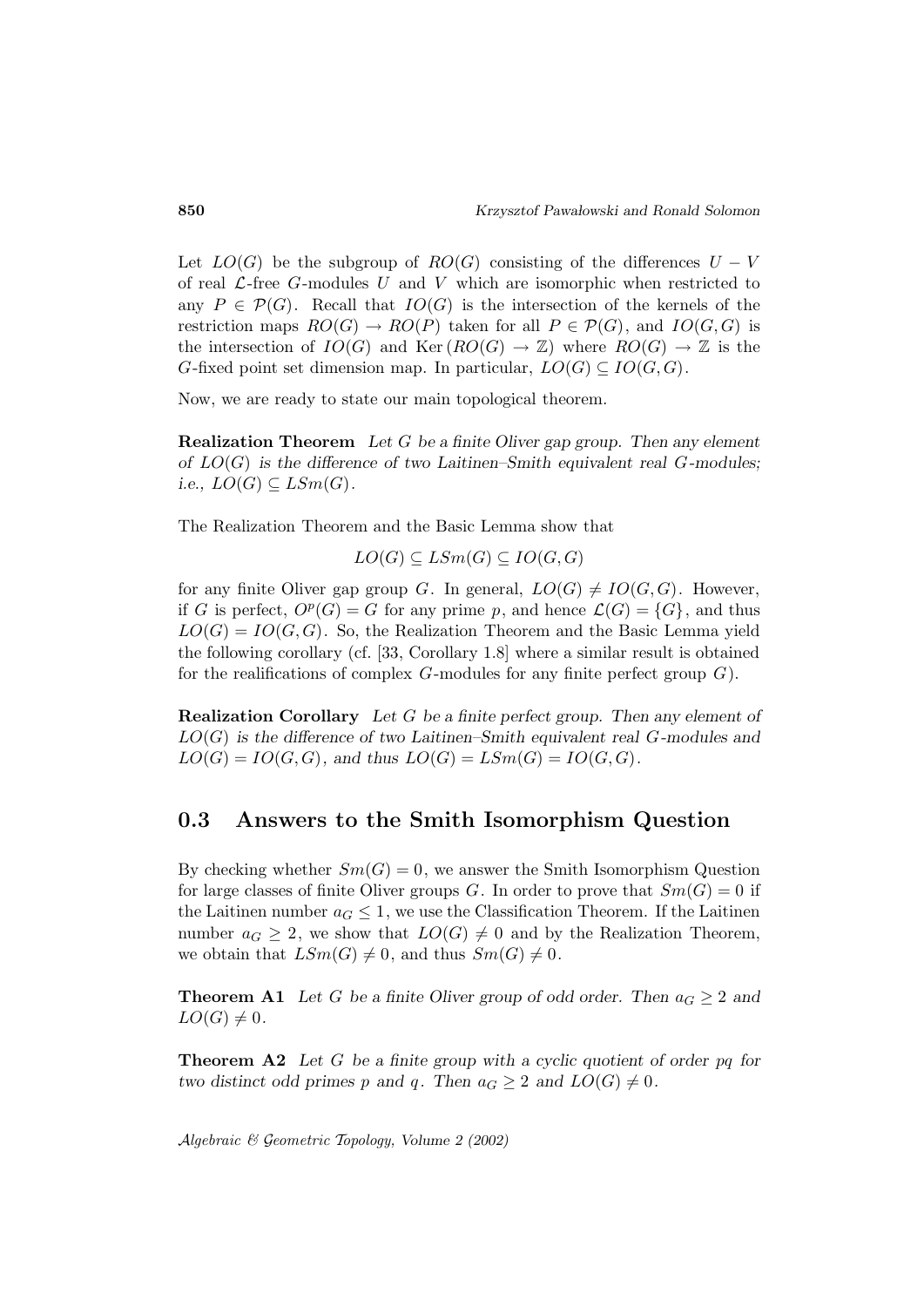**Theorem A3** *Let* G *be a finite nonsolvable group. Then*

- (1)  $LO(G) = 0$  *if*  $a_G \leq 1$ ,
- (2)  $LO(G) \neq 0$  *if*  $a_G \geq 2$ *, except when*  $G \cong \text{Aut}(A_6)$  *or*  $P\Sigma L(2, 27)$ *, and*
- (3)  $LO(G) = 0$  and  $a_G = 2$  when  $G \cong Aut(A_6)$  or  $P\Sigma L(2, 27)$ .

**Theorem B1** Let G be a finite Oliver group of odd order. Then  $a_G \geq 2$  and  $0 \neq LO(G) \subseteq LSm(G) = Sm(G) \subseteq IO(G, G).$ 

**Theorem B2** *Let* G *be a finite Oliver group with a cyclic quotient of order* pq for two distinct odd primes p and q. Then  $a_G \geq 2$  and

$$
0 \neq LO(G) \subseteq LSm(G) \subseteq IO(G, G).
$$

**Theorem B3** *Let* G *be a finite nonsolvable gap group not isomorphic to*  $P\Sigma L(2,27)$ *.* Then  $LO(G) \neq 0$  if and only if  $a_G \geq 2$ ,

$$
LO(G) \subseteq LSm(G) \subseteq IO(G, G),
$$

and  $LSm(G) \neq 0$  *if and only if*  $a_G \geq 2$ *.* 

By [33, Theorem A], if G is a finite perfect group,  $LSm(G) \neq 0$  if and only if  $a_G \geq 2$ . Theorem B3 extends this result in two ways. Firstly, it proves the conclusion for a large class of finite nonsolvable groups  $G$ , including all finite perfect groups. Secondly, if G is perfect, it shows that  $LSm(G) = IO(G, G)$ (cf. the Realization Corollary).

If G is as in Theorems B1 or B2, the Laitinen Conjecture holds by the theorems. By Theorem B3, the Laitinen Conjecture holds for any finite nonsolvable gap group G with  $a_G \geq 2$ , except when  $G \cong P\mathbb{Z}L(2,27)$ . In the exceptional case,  $LO(G) = 0$  and  $a_G = 2$  by Theorem A3, and thus  $rk\,IO(G, G) = 1$  by the First Rank Lemma, so that  $IO(G, G) \neq 0$ . However, we do not know whether  $IO(G, G) \subseteq LSm(G)$ , and we are not able to confirm that  $LSm(G) \neq 0$ . The same is true when  $G \cong \text{Aut}(A_6)$ . Recall that  $P\Sigma L(2, 27)$  is a gap group while  $Aut(A_6)$  is not a gap group (see [42, Proposition 4.1]).

**Theorem C1** *Let* G *be a finite nonabelian simple group.*

- (1) If  $a_G \leq 1$ , then  $Sm(G) = 0$  and G is isomorphic to one of the groups:  $a_G = 0$ :  $PSL(2,q)$  for  $q = 5, 7, 8, 9, 17, PSL(3,4), Sz(8), Sz(32),$  or  $a_G = 1: PSL(2, 11), PSL(2, 13), PSL(3, 3), A_7, M_{11}, M_{22}.$
- (2) If  $a_G \ge 2$ , then  $LSm(G) = IO(G, G) \ne 0$ , and thus  $Sm(G) \ne 0$ .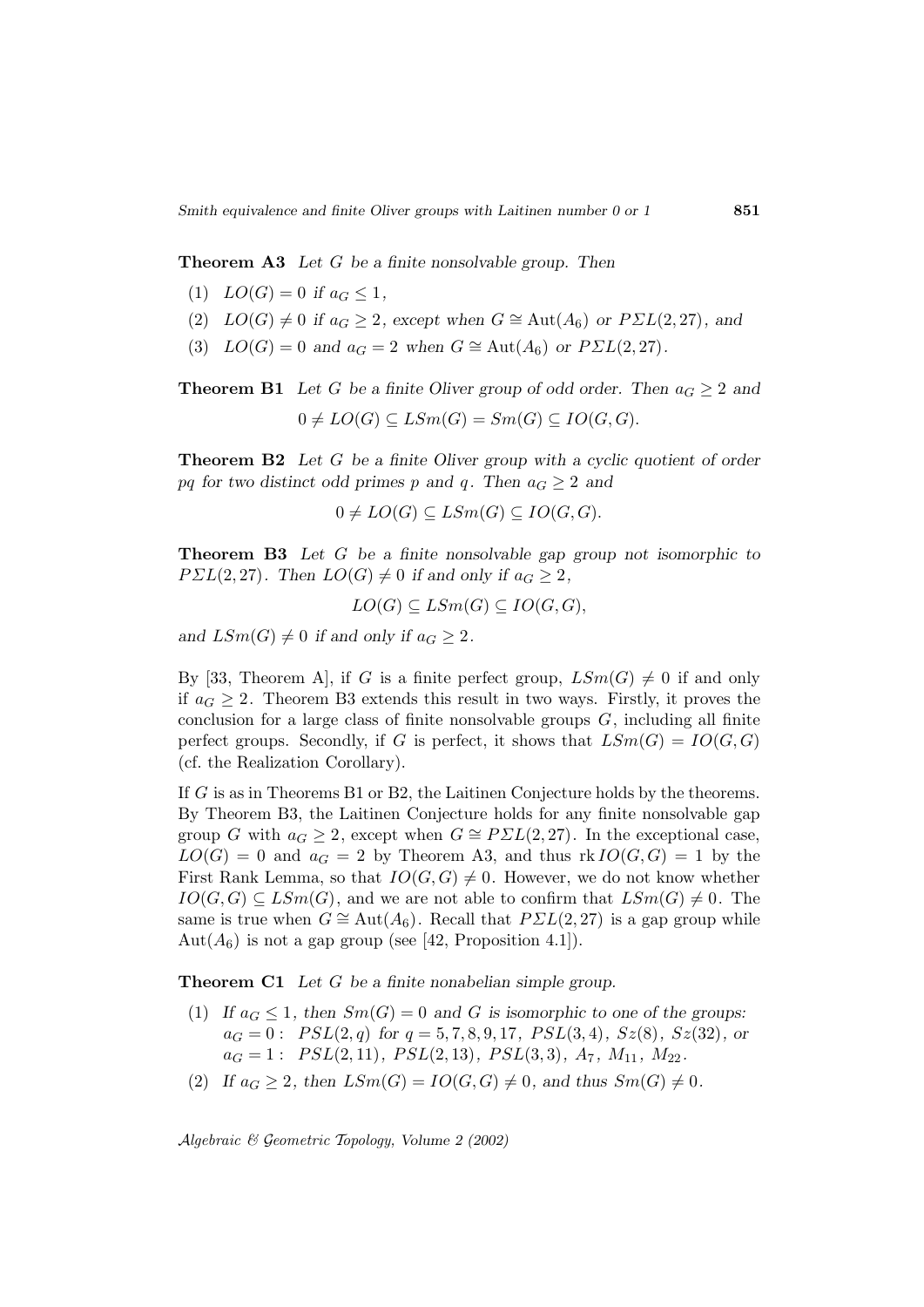**Theorem C2** Let  $G = SL(n,q)$  or  $Sp(n,q)$  for  $n \geq 2$  where n is even in the *latter case and* q *is any prime power in both cases.*

- (1) *If*  $a_G \leq 1$ , then  $Sm(G) = 0$  and *G* is isomorphic to one of the groups:  $a_G = 0$ :  $SL(2, 2)$ *,*  $SL(2, 4)$ *,*  $SL(2, 8)$ *,*  $SL(3, 2)$ *, or*  $a_G = 1: SL(2,3), SL(3,3).$
- (2) If  $a_G \geq 2$ , then except for  $G = Sp(4,2)$ ,  $LSm(G) = IO(G, G) \neq 0$ , and *thus*  $Sm(G) \neq 0$ *. Moreover,*  $Sm(G) \neq 0$  *for*  $G = Sp(4, 2)$ *.*

**Theorem C3** Let  $G = A_n$  or  $S_n$  for  $n \geq 2$ .

- (1) If  $a_G \leq 1$ , then  $Sm(G) = 0$  and G is one of the groups:  $a_G = 0: A_2, A_3, A_4, A_5, A_6, S_2, S_3, S_4,$  or  $a_G = 1: A_7, S_5.$
- (2) If  $a_G \geq 2$ , then  $LSm(G) \supseteq LO(G) \neq 0$ , and thus  $Sm(G) \neq 0$ . Moreover,  $LSm(G) = LO(G)$  for  $G = A_n$ .

We recall that  $A_n$  is a simple group if and only if  $n \geq 5$ . So, except for  $A_2$ ,  $A_3$  and  $A_4$ , every  $A_n$  occurs in Theorem C1. Moreover, except for  $PSL(2, 2)$ and  $PSL(2,3)$ , every  $PSL(n,q)$  is a simple group, and the following holds:  $A_5 \cong PSL(2, 4) \cong PSL(2, 5), A_6 \cong PSL(2, 9), \text{ and } PSL(2, 7) \cong PSL(3, 2).$ 

The symplectic group  $Sp(n, q)$  and the projective symplectic group  $PSp(n, q)$ are defined for any even integer  $n \geq 2$  and any prime power q. Except for  $PSp(2, 2)$ ,  $PSp(2, 3)$ , and  $PSp(4, 2)$ , every  $PSp(n, q)$  is a nonabelian simple group, and thus occurs in Theorem C1. Moreover, in the exceptional cases, the following holds:  $PSp(2, 2) \cong PSL(2, 2) \cong S_3$ ,  $PSp(2, 3) \cong PSL(2, 3) \cong A_4$ , and  $PSp(4, 2) \cong Sp(4, 2) \cong S_6$ . So, the cases are covered by Theorem C3.

**Comment D1** The conjecture posed in [19, p. 44] asserts that if  $Sm(G)=0$ for a finite group G, then  $Sm(H) = 0$  for any subgroup H of G. We are able to give counterexamples to this conjecture. In fact, according to Theorem C1 and Example E1 below, there exist (precisely four) finite simple groups G with an element of order 8, such that  $Sm(G) = 0$ . But G has a subgroup  $H \cong \mathbb{Z}_8$ , and we know that  $Sm(H) \neq 0$  by [6]–[8].

**Comment D2** Contrary to the speculation in [55, Comment (2), p. 547] that  $Sm(G) \neq 0$  for any finite Oliver group G, Theorem C1 shows that there exist (precisely fourteen) finite nonabelian simple groups G such that  $Sm(G) = 0$ . We recall that any finite nonabelian simple group  $G$  is an Oliver group.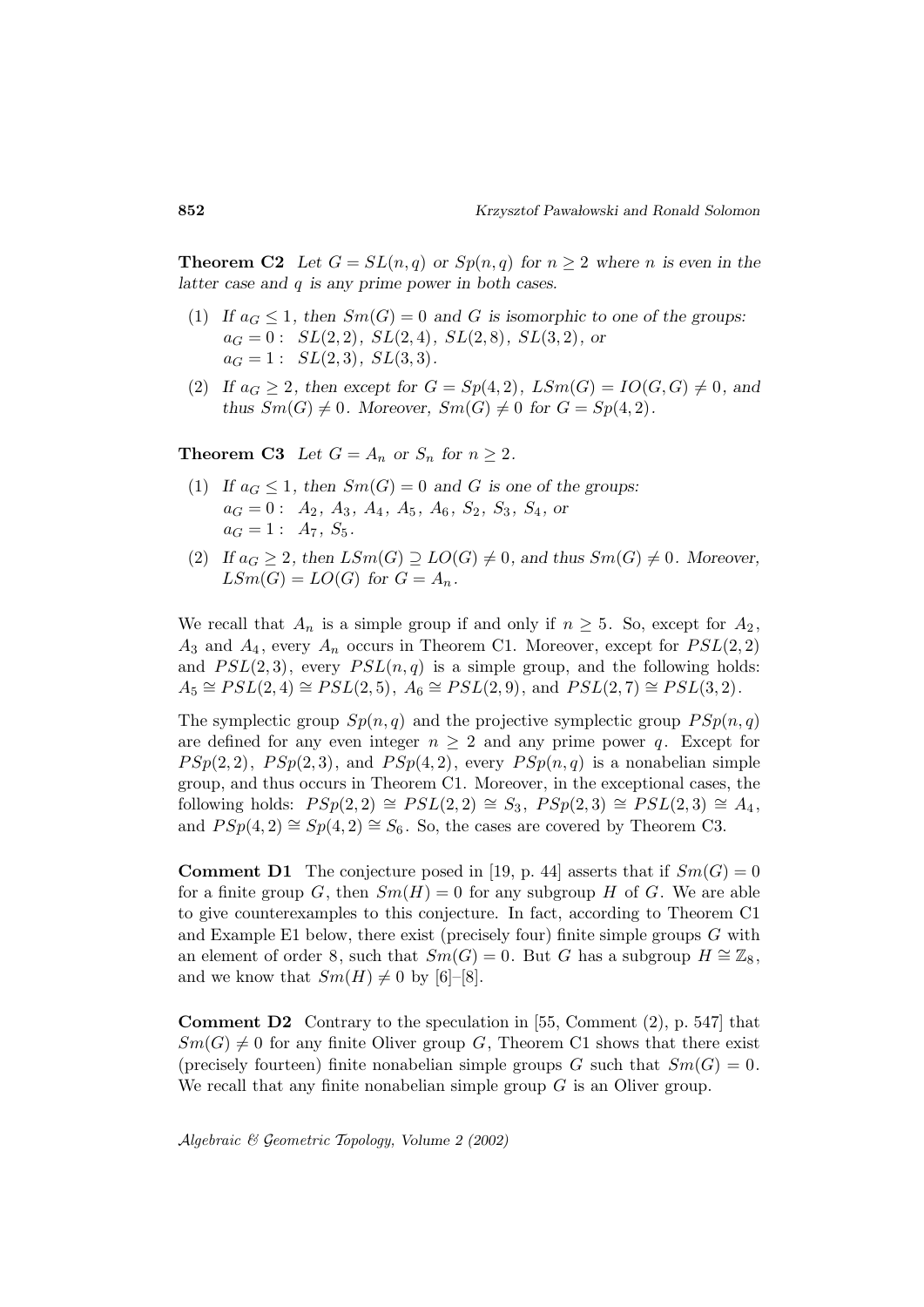By using Theorems B1–B3, we can answer the Smith Isomorphism Question as follows:  $Sm(G) \neq 0$  in either of the following cases.

- (1) G is a finite Oliver group of odd order (and thus  $a_G \geq 2$ ).
- (2) G is a finite Oliver group with a cyclic quotient of order  $pq$  for two distinct odd primes p and q (and thus  $a_G \geq 2$ ).
- (3) G is a finite nonsolvable gap group with  $a_G \geq 2$ , and  $G \not\cong P\Sigma L(2,27)$ .

In turn, Theorems C1–C3 allow us to answer the Smith Isomorphism Question as follows:  $Sm(G) = 0$  if and only if  $a_G \leq 1$ , in either of the following cases.

- (1) G is a finite nonabelian simple group.
- (2)  $G = PSL(n,q)$  or  $SL(n,q)$  for any  $n \geq 2$  and any prime power q.
- (3)  $G = PSp(n, q)$  or  $Sp(n, q)$  for any even  $n \geq 2$  and any prime power q.
- (4)  $G = A_n$  or  $S_n$  for any  $n \geq 2$ .

It follows from [33, Theorem B] that for  $G = A_n$ ,  $PSL(2, p)$  or  $SL(2, p)$  for any prime p,  $Sm(G) = 0$  if and only if  $a_G \leq 1$ . However, while [33] considers the realifications of complex G-modules, we deal with real G-modules when proving that  $Sm(G) \neq 0$  for  $a_G \geq 2$  (cf. [33, Corollary 1.8]).

By using the Realization Theorem, the Basic Lemma, the First Rank Lemma, and Theorems A1–A3, we are able to prove Theorems B1–B3.

**Proofs of Theorems B1–B3** Let G be as in Theorems B1–B3. Then, by the Realization Theorem and the Basic Lemma,

 $LO(G) \subseteq LSm(G) \subseteq IO(G, G)$ .

If G is as in Theorem B1 (resp., B2),  $a_G \geq 2$  and  $LO(G) \neq 0$  by Theorem A1 (resp., A2). Suppose that  $G$  is as in Theorem B3. According to our assumption,  $G \not\cong PSL(2,27)$  and  $G \not\cong \text{Aut}(A_6)$  as G is a gap group while  $\text{Aut}(A_6)$  is not (cf. [42, Proposition 4.1]). If  $a_G \leq 1$ ,  $IO(G, G) = 0$  by the First Rank Lemma, and thus  $LO(G) = LSm(G) = 0$ . If  $a_G \geq 2$ ,  $LO(G) \neq 0$  by Theorem A3, and thus  $LSm(G) \neq 0$ .  $\Box$ 

Now, we adopt the following definition for any finite group  $G$ . We say that  $G$ satisfies the 8-condition if for every cyclic 2-subgroup P of G with  $|P| \geq 8$ ,  $\dim V^P > 0$  for any irreducible G-module V. In particular, if G is without elements of order  $8, G$  satisfies the 8-condition. Recall that in [33],  $G$  satisfying the 8-condition is called 2-proper (cf. [33, Example 2.5]).

If a finite group  $G$  satisfies the 8-condition and  $G$  acts smoothly on a homotopy sphere  $\Sigma$  with  $\Sigma^G \neq \emptyset$ , then the action of G on  $\Sigma$  satisfies the 8-condition (cf. Section 0.1), and thus the following lemma holds (cf. [33, Lemma 2.6]).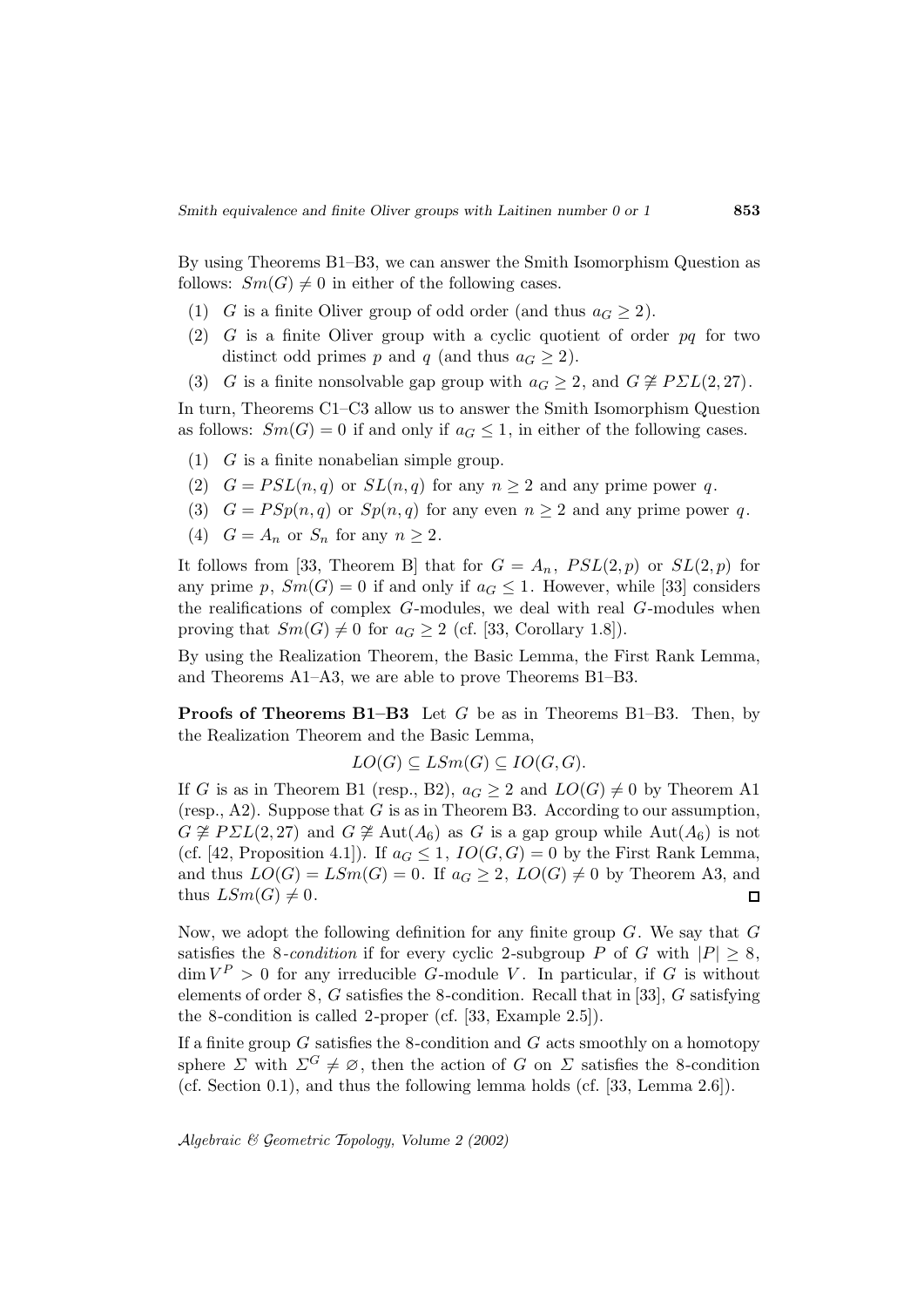**8-condition Lemma** *For each finite group* G *satisfying the* 8*-condition, any two Smith equivalent real* G*-modules are also Laitinen–Smith equivalent; i.e.,*  $Sm(G) \subseteq LSm(G)$ , and thus  $Sm(G) = LSm(G)$ .

**Example E1** In the following list (C1), each group G satisfies the 8-condition and  $a_G = 0$  or 1, where G is one of the groups:

 $a_G = 0: PSL(2,q)$  for  $q = 2,3,5,7,8,9,17, PSL(3,4), Sz(8)$  or  $Sz(32)$ ,

 $a_G = 1: PSL(2, 11), PSL(2, 13), PSL(3, 3), A_7, M_{11}$  or  $M_{22}$ .

If  $G = PSL(2, 2) \cong S_3$  or  $G = PSL(2, 3) \cong A_4$ , then  $a_G = 0$  and G has no element of order 8 (cf. [33, Proposition 2.4]). In list (C1), except for  $PSL(2,2)$ and  $PSL(2, 3)$ , every G is a nonabelian simple group, and some inspection in [11] or [23] confirms that  $a_G = 0$  for  $G = PSL(2, q)$  with  $q = 5, 7, 8, 9, 17$ , and  $a_G = 0$  for  $G = PSL(3, 4)$ ,  $Sz(8)$  or  $Sz(32)$ . Also,  $a_G = 1$  corresponding to an element of order 6 when  $G = PSL(2, 11)$ ,  $PSL(2, 13)$ ,  $PSL(3, 3)$ ,  $A_7$ ,  $M_{11}$ or  $M_{22}$ . Further inspection in [11] or [23] shows that in list (C1), G has an element of order 8 if and only if  $G = PSL(2, 17)$ ,  $PSL(3, 3)$ ,  $M_{11}$  or  $M_{22}$ , and the groups all satisfy the 8-condition. All finite groups  $G$  without elements of order 8 also satisfy the 8-condition. Therefore, each group  $G$  in list  $(C1)$ satisfies the 8-condition.

**Example E2** In the following list  $(C2)$ , each group G satisfies the 8-condition and  $a_G = 0$  or 1, where G is one of the groups:

 $a_G = 0: SL(2, 2), SL(2, 4), SL(2, 8), SL(3, 2), Sp(2, 2), Sp(2, 4)$  or  $Sp(2, 8),$ 

 $a_G = 1: SL(2,3), SL(3,3)$  or  $Sp(2,3)$ .

As  $Sp(2,q) \cong SL(2,q)$  for any prime power q, it sufficies to check the result for the special linear groups. First, recall that  $SL(2,q) \cong PSL(2,q)$  when q is a power of 2. Clearly,  $a_G = 0$  when  $G = SL(2, 2) \cong PSL(2, 2) \cong S_3$ , and by Example E1,  $a_G = 0$  when  $G = SL(2, 4) \cong PSL(2, 4) \cong PSL(2, 5) \cong A_5$ , or  $G = SL(2,8) \cong PSL(2,8)$ , or  $G = SL(3,2) \cong PSL(3,2) \cong PSL(2,7)$ . Moreover, for  $G = SL(3,3) \cong PSL(3,3)$ ,  $a_G = 1$  corresponding to an element of order 6. The same holds for  $G = SL(2,3)$  because G has elements of orders 1, 2, 3, 4, and 6, and the elements of order 6 are all real conjugate in G (cf. [33, Proposition 2.3]). By the discussion above and Example E1, we see that in list (C2), G has an element of order 8 if and only if  $G = SL(3,3)$ , and  $SL(3,3) \cong PSL(3,3)$  satisfies the 8-condition. So, each group G in list (C2) satisfies the 8-condition.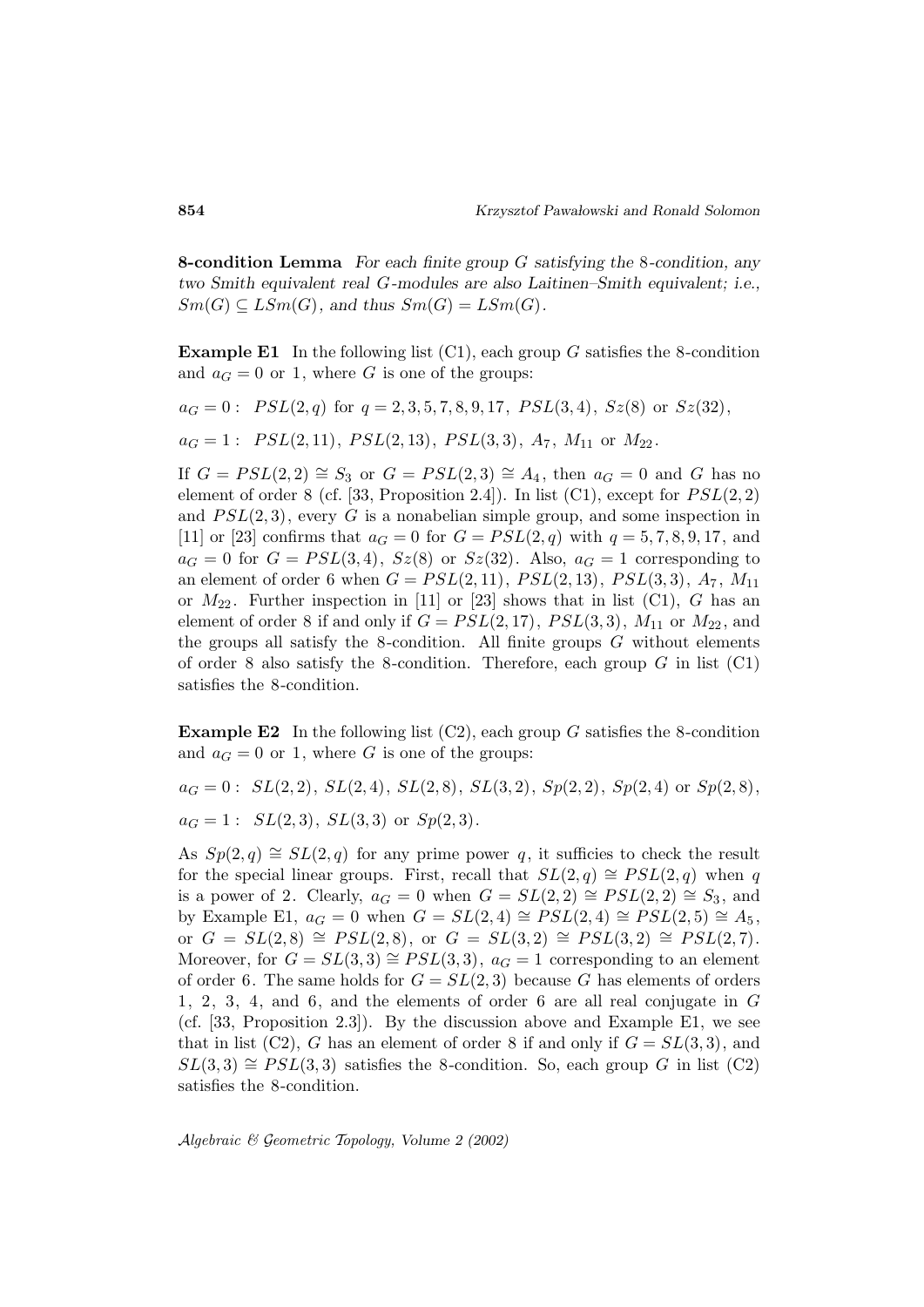**Example E3** In the following list (C3), each group G is without elements of order 8 and  $a_G = 0$  or 1, or  $a_G \geq 2$ , where G is one of the groups:

$$
a_G = 0
$$
:  $A_2$ ,  $A_3$ ,  $A_4$ ,  $A_5$ ,  $A_6$ ,  $S_2$ ,  $S_3$  or  $S_4$ ,

 $a_G = 1: A_7$  or  $S_5$ ,

 $a_G \geq 2$ :  $A_8$ ,  $A_9$ ,  $S_6$  or  $S_7$ .

First, we consider the case  $G = A_n$ . For  $n \leq 6$ ,  $a_G = 0$  because each element of G has prime power order. For  $n = 7$ ,  $a<sub>G</sub> = 1$  corresponding to the element  $(12)(34)(567)$  of order 6. For  $n \ge 8$ ,  $a_G \ge 2$  because the elements  $(12)(34)(567)$ and  $(123456)(78)$  have order 6 and are not real conjugate in G.

Now, we consider the case  $G = S_n$ . For  $n \leq 4$ ,  $a_G = 0$  because each element of G has prime power order. For  $n = 5$ ,  $a<sub>G</sub> = 1$  corresponding to the element  $(12)(345)$  of order 6. For  $n \geq 6$ ,  $a_G \geq 2$  because the elements  $(12)(345)$  and  $(123456)$  have order 6 and are not real conjugate in  $G$ .

As a result, if  $G = A_n$  (resp.,  $S_n$ ),  $a_G \leq 1$  if and only if  $n \leq 7$  (resp.,  $n \leq 5$ ). Moreover, if  $G = A_n$  or  $S_n$  for  $n \le 7$ , G has no element of order 8 because any permutation of order 8 must involve an 8-cycle in its cycle decomposition. Also, if  $G = A_8$  or  $A_9$ , G has no element of order 8 because an 8-cycle is not an even permutation. Therefore, each group  $G$  in list  $(C3)$  is without elements of order 8, and thus G satisfies the 8-condition.

By using the Classification Theorem, Examples E1–E3, the 8-condition Lemma, the Basic Lemma, the First Rank Lemma, and Theorems B1–B3, we are able to prove Theorems C1–C3.

**Proofs of Theorems C1–C3** Let G be as in Theorems C1–C3. Then, by the Classification Theorem and Examples E1–E3,  $a_G = 0$  or 1 if and only if G is as in claims (1) of Theorems C1–C3.

If  $a_G \leq 1$ , G satisfies the 8-condition by Examples E1–E3, and thus

$$
Sm(G) = LSm(G) = IO(G, G) = 0
$$

by the 8-condition Lemma, the Basic Lemma and the First Rank Lemma.

If  $a_G \geq 2$ , G is as in Theorems B1–B3, and therefore

$$
0 \neq LO(G) \subseteq LSm(G) \subseteq IO(G, G).
$$

Moreover, except for  $G = S_n$  or  $Sp(4, 2) \cong S_6$ , G is a perfect group, and thus  $LO(G) = LSm(G) = IO(G, G)$  (cf. the Realization Corollary obtained from the Realization Theorem and the Basic Lemma).  $\Box$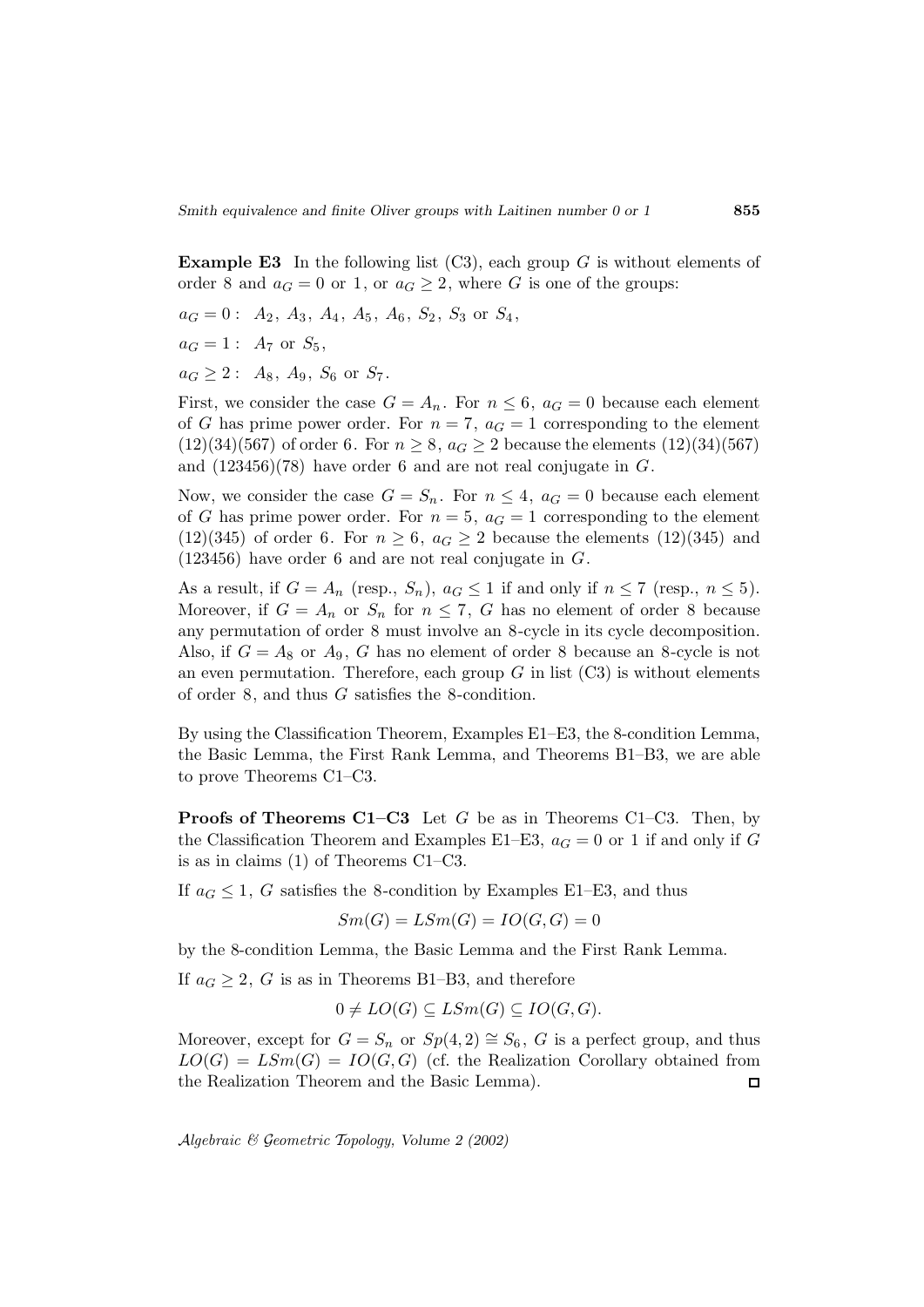## **0.4 Second Rank Lemma**

Let  $G$  be a finite group. In Sections 0.1 and 0.2, we defined the following series of free abelian subgroups of  $RO(G)$ :  $LO(G) \subseteq IO(G, G) \subseteq IO(G)$ . Recall that  $IO(G)$  consists of the differences  $U - V$  of real G-modules U and V which are isomorphic when restricted to any  $P \in \mathcal{P}(G)$ ,  $IO(G, G)$  is obtained from  $IO(G)$  by imposing the additional condition that dim  $U^G = \dim V^G$ , and  $LO(G)$  consists of the differences  $U - V \in IO(G)$  such that U and V are both  $\mathcal{L}\text{-free}$ . Now, for any normal subgroup H of G, we put

$$
IO(G, H) = IO(G) \cap \text{Ker}(RO(G) \xrightarrow{\text{Fix}^H} RO(G/H))
$$

where  $Fix^H(U - V) = U^H - V^H$  and the H-fixed point sets  $U^H$  and  $V^H$  are considered as the canonical  $G/H$ -modules. As  $RO(G/G) \cong \mathbb{Z}$  and

$$
\text{Ker}\left( RO(G) \stackrel{\text{Fix}^G}{\longrightarrow} RO(G/G) \right) = \text{Ker}\left( RO(G) \stackrel{\text{Dim}^G}{\longrightarrow} \mathbb{Z} \right),
$$

the two definitions of  $IO(G, G)$  coincide. In general,  $IO(G, H) \subseteq IO(G, G)$ . In fact, if  $U - V \in IO(G, H)$ , then  $U - V \in IO(G)$  and in addition  $U^H \cong V^H$ as  $G/H$ -modules, so that  $\dim U^G = \dim(U^H)^{G/H} = \dim(V^H)^{G/H} = \dim V^G$ , proving that  $U - V \in IO(G, G)$ . Therefore  $IO(G, H) \subseteq IO(G, G)$ .

Henceforth, we denote by  $b_{G/H}$  the number of real conjugacy classes  $(gH)^{\pm 1}$ in  $G/H$  of cosets gH containing elements of G not of prime power order.

In general,  $a_G \ge b_{G/H} \ge a_{G/H}$ . Clearly,  $a_G = b_{G/G} = 0$  when each element of G has prime power order, and  $a_G = b_{G/G} = 1$  when G has elements not of prime power order and any two such elements are real conjugate in G. Otherwise,  $a_G > b_{G/G} = 1$ . Therefore,  $a_G = b_{G/G}$  if and only if  $a_G = 0$  or 1.

We compute the rank  $rk\, IO(G,H)$ . For  $H = G$ , the computation goes back to [33, Lemma 2.1] (cf. the First Rank Lemma in Section 0.1 of this paper).

**Second Rank Lemma** *Let* G *be a finite group and let*  $H \subseteq G$ *. Then* 

 $rk IO(G, H) = a_G - b_{G/H}$  and thus  $rk IO(G, G) = a_G - b_{G/G}$ .

*In particular,*  $IO(G, H) = 0$  *if*  $a_G \leq 1$ *, and*  $IO(G, G) = 0$  *if and only if*  $a_G \leq 1$ *.* 

**Proof** In [33, Lemma 2.1], the rank of  $IO(G)$  is computed as follows. The rank of the free abelian group  $IO(G)$  is equal to the dimension of the real vector space  $\mathbb{R} \otimes_{\mathbb{Z}} IO(G)$  which consists of the real valued functions on G that are constant on the real conjugacy classes  $(g)^{\pm 1}$  and that vanish when g is of prime power order. Therefore  $rkIO(G) = a_G$ .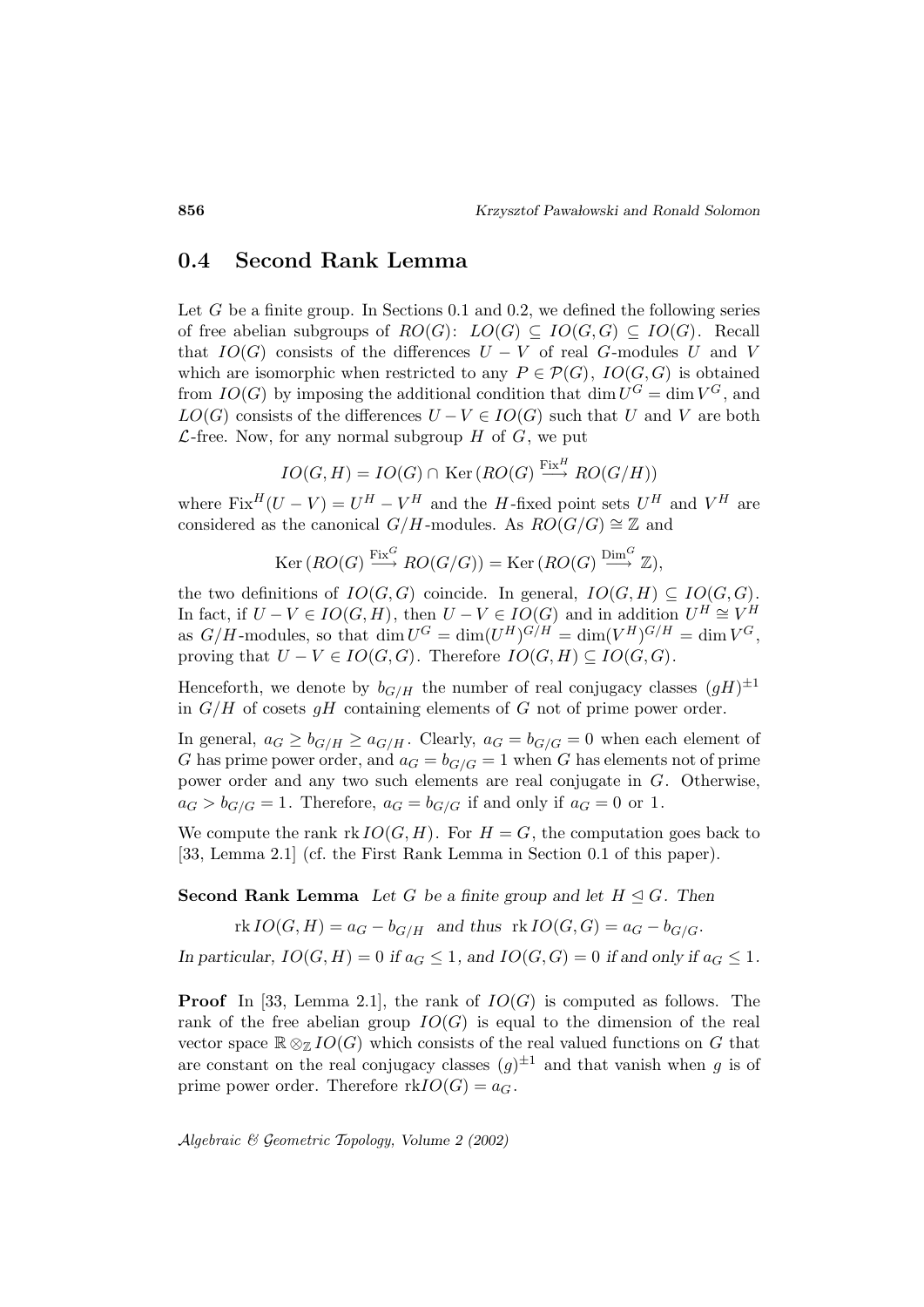Now, for a normal subgroup  $H$  of  $G$ , we compute the rank of the kernel

$$
IO(G, H) = \text{Ker}\left( IO(G) \xrightarrow{\text{Fix}H} RO(G/H)\right).
$$

First, for any representation  $\rho : G \to GL(V)$ , consider the representation  $Fix^H \rho : G/H \to GL(V^H)$  given by  $(Fix^H \rho)(gH) = \rho(g)|_{V^H}$  for each  $g \in G$ . Let  $\pi: V \to V$  be the projection of V onto  $V^H$ , that is,

$$
\pi = \frac{1}{|H|} \sum_{h \in H} \rho(h) : V \to V.
$$

Then the trace of  $(\text{Fix}^H \rho)(gH) : V^H \to V^H$  is the same as the trace of the endomorphism

$$
\rho(g) \circ \pi = \frac{1}{|H|} \sum_{h \in H} \rho(gh) : V \to V.
$$

So, if  $\chi$  is the character of  $\rho$ , then the character  $Fix^H\chi$  of  $Fix^H\rho$  is given by

$$
(\text{Fix}^H \chi)(gH) = \frac{1}{|H|} \sum_{h \in H} \chi(gh).
$$

This formula extends (by linearity) to  $\mathbb{R} \otimes_{\mathbb{Z}} RO(G)$ . Now, consider the basis of  $\mathbb{R} \otimes_{\mathbb{Z}} IO(G)$  consisting of the functions  $f_{(g)^{\pm 1}}$  which have the value 1 on  $(g)^{\pm 1}$ and 0 otherwise, defined for all classes  $(g)^{\pm 1}$  represented by elements  $g \in G$ not of prime power order. Then, by the formula above applied to  $\chi = f_{(q)} \pm 1$ ,

$$
(\text{Fix}^H f_{(g)^{\pm 1}})(gH) = \frac{|(g)^{\pm 1} \cap gH|}{|H|}
$$

and  $\operatorname{Fix}^H f_{(q)^{\pm 1}}$  vanishes outside of  $(gH)^{\pm 1}$ . Therefore, the map

 $Fix^H: IO(G) \rightarrow RO(G/H)$ 

has image of rank  $b_{G/H}$ , and its kernel  $IO(G, H)$  is of rank  $a_G - b_{G/H}$ .  $\Box$ 

We wish to note that if G is a finite group and  $H \triangleleft G$  (i.e.  $H \trianglelefteq G$  and  $H \neq G$ ), then one of the following conclusions holds:

(1)  $a_G = b_{G/H} = 0$  if each  $g \in G$  has prime power order, and otherwise

(2) 
$$
a_G = b_{G/H} = 1
$$
 (holds, e.g., for  $G = S_5$  and  $H = G^{\text{sol}} = A_5$ ), or

- (3)  $a_G = b_{G/H} > 1$  (holds, e.g., for  $G = \text{Aut}(A_6)$  and  $H = G^{\text{sol}}$ ), or
- (4)  $a_G > b_{G/H} = 1$  (holds, e.g., for  $G = S_6$  and  $H = G^{\text{sol}} = A_6$ ), or
- (5)  $a_G > b_{G/H} > 1$  (holds, e.g., for  $G = A_5 \times \mathbb{Z}_3$  and  $H = G^{\text{sol}} = A_5$ ).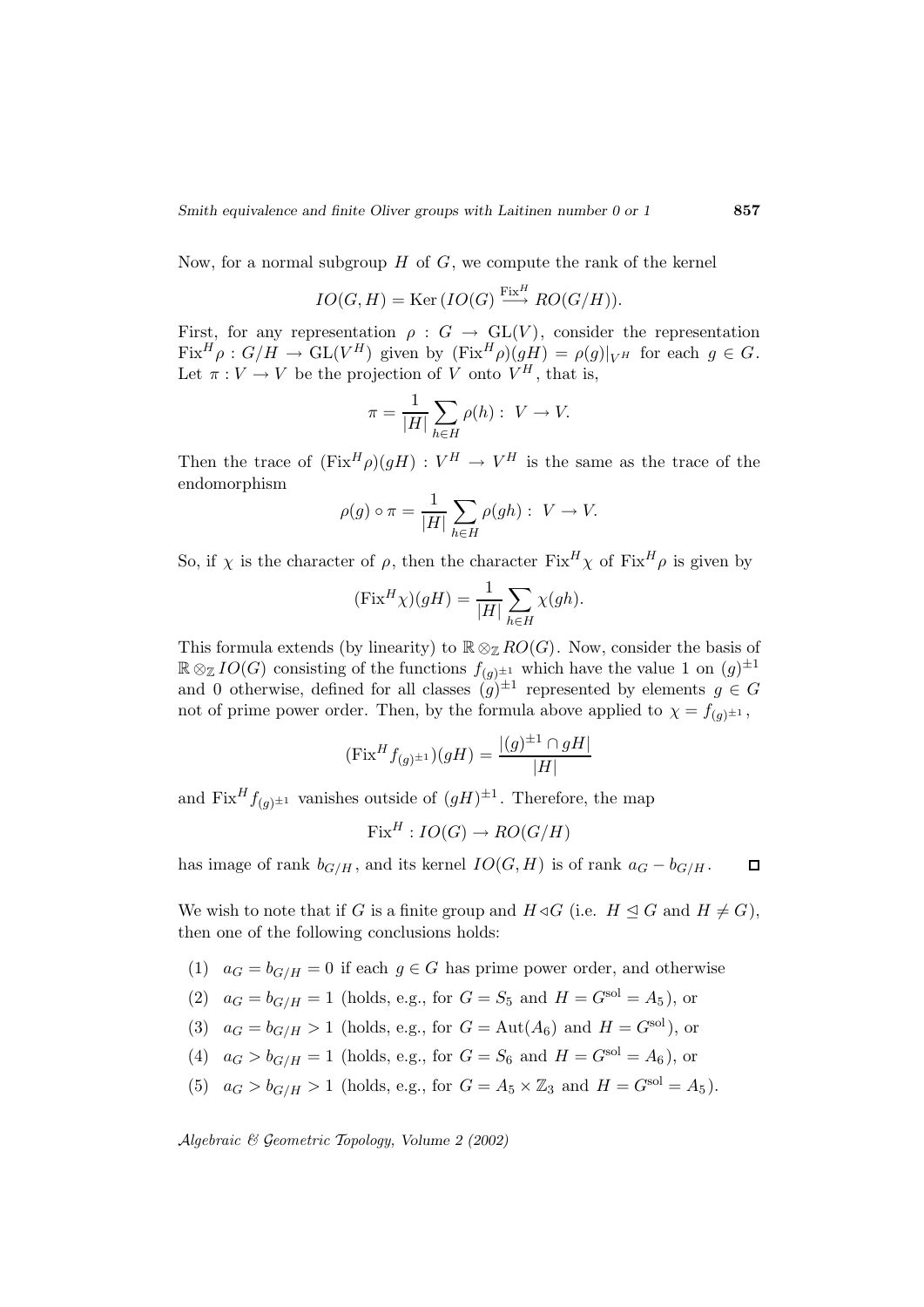Let G be a finite group with two subgroups  $H \leq G$  and  $K \leq G$ . We claim that if H is a subgroup of K,  $H \leq K$ , then  $IO(G, H)$  is a subgroup of  $IO(G, K)$ . In fact, take an element

$$
U - V \in IO(G, H) = \text{Ker}\left( IO(G) \xrightarrow{\text{Fix}H} RO(G/H) \right)
$$

and consider the G-orthogonal complements  $U - U^H$  and  $V - V^H$  of the real G-modules U and V. Then  $U - V = (U - U^H) - (V - V^H)$  because  $U^H \cong V^H$ as  $G/H$ -modules, and  $(U - U^H)^K = (V - V^H)^K = \{0\}$  because  $H \leq K$ . Therefore, it follows that

$$
U - V = (U - U^H) - (V - V^H) \in IO(G, K) = \text{Ker}(IO(G) \xrightarrow{\text{Fix} K} RO(G/K)),
$$

proving the claim that  $IO(G, H) \subseteq IO(G, K)$ .

For any finite group  $G$ , we consider the group  $IO(G, H)$ , where H is:

 $G^{\text{sol}}$ : the smallest normal subgroup of G such that  $G/H$  is solvable,

 $G^{\text{nil}}$ : the smallest normal subgroup of G such that  $G/H$  is nilpotent,

 $O<sup>p</sup>(G)$ : the smallest normal subgroup of G such that  $G/H$  is a p-group.

Clearly, G is perfect if and only if  $G^{sol} = G$ , and G is solvable if and only if  $G<sup>sol</sup>$  is trivial. And similarly, G is nilpotent if and only if  $G<sup>nil</sup>$  is trivial. Moreover,  $G^{\text{sol}} \subseteq G^{\text{nil}} = \bigcap_p O^p(G)$  taken for all primes  $p||G|$ .

**Subgroup Lemma** *Let* G *be a finite group and let* p *be a prime. Then*

$$
IO(G, G^{\text{sol}}) \subseteq IO(G, G^{\text{nil}}) \subseteq LO(G) \subseteq IO(G, O^p(G)) \subseteq IO(G, G).
$$

**Proof** By the claim above,  $IO(G, G^{\text{sol}}) \subseteq IO(G, G^{\text{nil}})$  because  $G^{\text{sol}} \subseteq G^{\text{nil}}$ . Now, set  $H = G^{\text{nil}}$ . For a real G-module V, consider  $V^H$  as a real G-module with the canonical action of G. Then the G-orthogonal complement  $V - V^H$ of  $V^H$  in V is  $\mathcal{L}$ -free because  $H \subseteq O^p(G)$  for each prime p. Take an element  $U - V \in IO(G, H)$ . Then  $U^H \cong V^H$  as G-modules, so that

$$
U - V = (U - U^{H}) - (V - V^{H}) \in LO(G),
$$

proving that  $IO(G, G^{\text{nil}}) \subseteq LO(G)$ . Any element of  $LO(G)$  is the difference of two real  $\mathcal{L}$ -free G-modules U and V such that  $U - V \in IO(G)$ . As U and V are  $\mathcal{L}\text{-free}$ , dim  $U^{O^p(G)} = \dim V^{O^p(G)} = 0$ , and thus  $U - V \in IO(G, O^p(G)),$ proving that  $LO(G) \subseteq IO(G, O^p(G))$ . Clearly,  $IO(G, O^p(G)) \subseteq IO(G, G)$  by the claim above.  $\Box$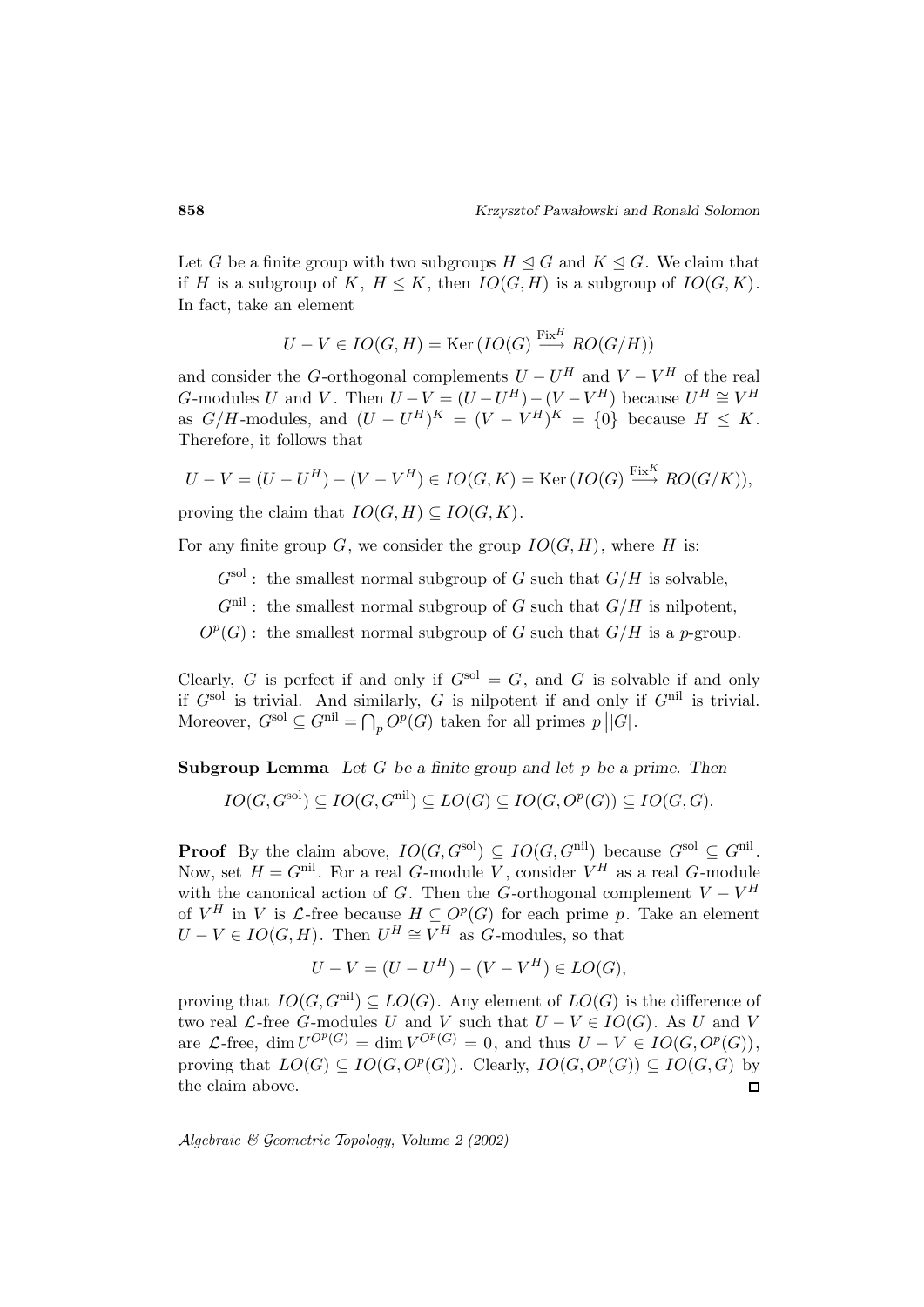By the Subgroup Lemma and the Second Rank Lemma,

$$
a_G - b_{G/G^{\text{nil}}} \leq \text{rk } LO(G) \leq \min\{a_G - b_{G/O^p(G)} : p || G | \}
$$

for any finite group G. In particular,  $a_G - b_{G/G}$ sol  $\leq$  rk  $LO(G) \leq a_G - b_{G/G}$ .

**Example E4** Let  $G = A_n$  for  $n \geq 2$ . By the First Rank Lemma, we know that  $rk \text{IO}(G, G) = 0$  when  $a_G \leq 1$ , and  $rk \text{IO}(G, G) = a_G - 1$  when  $a_G \geq 1$ . Moreover, by Theorem C3,

$$
Sm(G) \supseteq LSm(G) = LO(G) = IO(G, G).
$$

Now, assume that  $G = A_8$  or  $A_9$ . Then G has no element of order 8, and thus  $Sm(G) = LSm(G)$ . By straightforward computation, we check that  $a_G = 3$ (resp., 6) for  $G = A_8$  (resp.,  $A_9$ ). As a result, we obtain that

- (1)  $Sm(A_8) = LSm(A_8) = LO(A_8) = IO(A_8, A_8) \cong \mathbb{Z}^2$  and
- (2)  $Sm(A_9) = LSm(A_9) = LO(A_9) = IO(A_9, A_9) \cong \mathbb{Z}^5$ .

Generalizing the case where  $G = A_8$  or  $A_9$ , note that the 8-condition Lemma and the Realization Corollary yield the following corollary.

**8-condition Corollary** *Let* G *be a finite group satisfying the* 8*-condition. If* G is perfect, then  $Sm(G) = LSm(G) = LO(G) = IO(G, G)$ .

**Example E5** Let  $G = S_n$  and  $H = A_n$  for  $n \geq 2$ . Then  $G^{\text{sol}} = H = O^2(G)$ and  $O^p(G) = G$  for each odd prime p. Therefore,  $LO(G) = IO(G,H)$  by the Subgroup Lemma, and  $\text{rk } LO(G) = a_G - b_{G/H}$  by the Second Rank Lemma. It follows from Example E3 that  $b_{G/H} = 0$  for  $n = 2, 3$  or 4,  $b_{G/H} = 1$  for  $n = 5$  or 6, and  $b_{G/H} = 2$  for  $n \ge 7$ . Also,  $a_G = 0$  for  $n = 2, 3$  or 4, and  $a_G = 1$  for  $n = 5$ . Thus,  $rk\,LO(G) = a_G - b_{G/H} = 0$  for  $n = 2, 3, 4$  or 5. For  $n \geq 6$ ,  $a_G \geq 2$  and by Theorem C3 and the Basic Lemma, we see that  $0 \neq LO(G) \subseteq LSm(G) \subseteq IO(G, G)$ .

Now, let  $G = S_6$  (resp.,  $S_7$ ) and let  $H \triangleleft G$  be as above. By straightforward computation, we check that  $a_G = 2$  (resp., 5). As we noted above,  $b_{G/H} = 1$ (resp., 2), and thus  $rk\, LO(G) = a_G - b_{G/H} = 1$  (resp., 3). Moreover, by the First Rank Lemma,  $rk \text{ } IO(G, G) = a_G - 1 = 1$  (resp., 4). As G has no element of order 8,  $Sm(G) = LSm(G)$ . As a result, we obtain that

- $(1)$   $Sm(S_6) = LSm(S_6) = LO(S_6) = IO(S_6, S_6) \cong \mathbb{Z}$  and
- (2)  $Sm(S_7) = LSm(S_7) \supseteq LO(S_7) \cong \mathbb{Z}^3$  and  $IO(S_7, S_7) \cong \mathbb{Z}^4$ .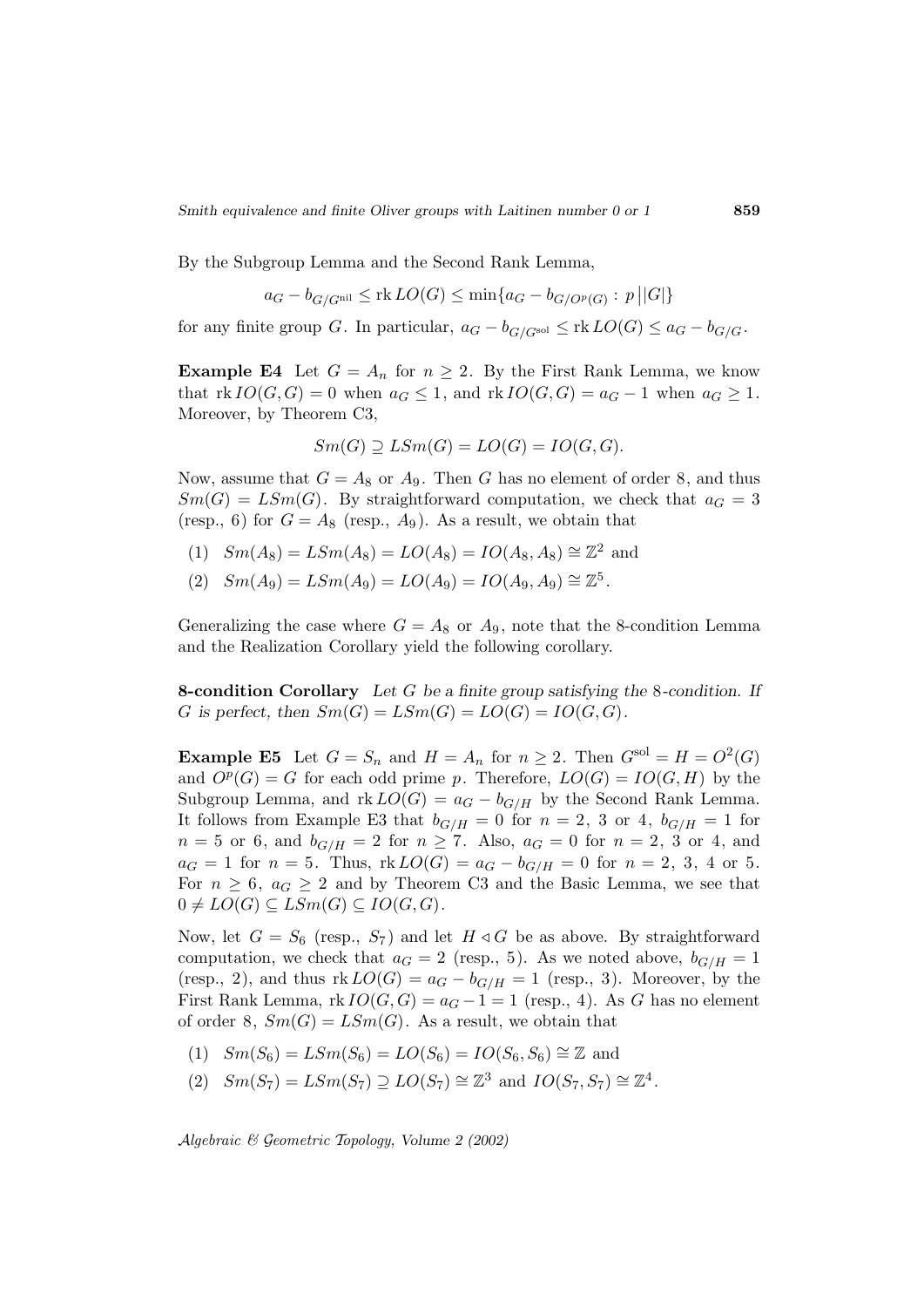## **0 Outline of material**

Let G be a finite group. For the convenience of the reader, we give a glossary of subsets and subgroups (defined above) of the real representation ring  $RO(G)$ . First, recall that the following two subsets of  $RO(G)$  consist of the differences  $U - V$  of real G-modules U and V such that:

> $Sm(G): U$  and V are Smith equivalent,  $LSm(G): U$  and V are Laitinen–Smith equivalent.

The following four subgroups of  $RO(G)$  consist of the differences  $U - V$  of real G-modules U and V such that  $U \cong V$  as P-modules for each  $P \in \mathcal{P}(G)$ , and:

> $IO(G)$ : there is no additional restriction on U and V,  $LO(G)$ : the G-modules U and V are both  $\mathcal{L}$ -free,  $IO(G, G): \dim U^G = \dim V^G,$  $IO(G, H): U^H \cong V^H$  as  $G/H$ -modules,

where  $IO(G, H)$  is defined for any normal subgroup H of G.

In Section 0.1, for a finite group  $G$ , we recalled the question of Paul A. Smith about the tangent G-modules for smooth actions of G on spheres with exactly two fixed points. Then we stated the Basic Lemma and the First Rank Lemma. Moreover, we restated the Laitinen Conjecture from [33].

In Section 0.2, we stated the Classification and Realization Theorems (our main algebraic and topological theorems) and by using the theorems, we obtained the Classification and Realization Corollaries.

In Section 0.3, we stated Theorems A1–A3, B1–B3, and C1–C3. We answered the Smith Isomorphism Question and confirmed that the Laitinen Conjecture holds for many groups  $G$ . Then we have proved that Theorems  $B1-\overline{B3}$  follow from the Realization Theorem, the Basic Lemma, the First Rank Lemma, and Theorems A1–A3. Moreover, we stated the 8-condition Lemma and we gave Examples E1–E3. Finally, we have proved that Theorems C1–C3 follow from the Classification Theorem, Examples E1–E3, the 8-condition Lemma, the Basic Lemma, the First Rank Lemma, and Theorems B1–B3.

In Section 0.4, we stated and proved the Second Rank Lemma and the Subgroup Lemma. We also gave Examples E4 and E5 with  $G = A_n$  and  $S_n$ , respectively. Moreover, we obtained the 8-condition Corollary for any finite perfect group G satisfying the 8-condition.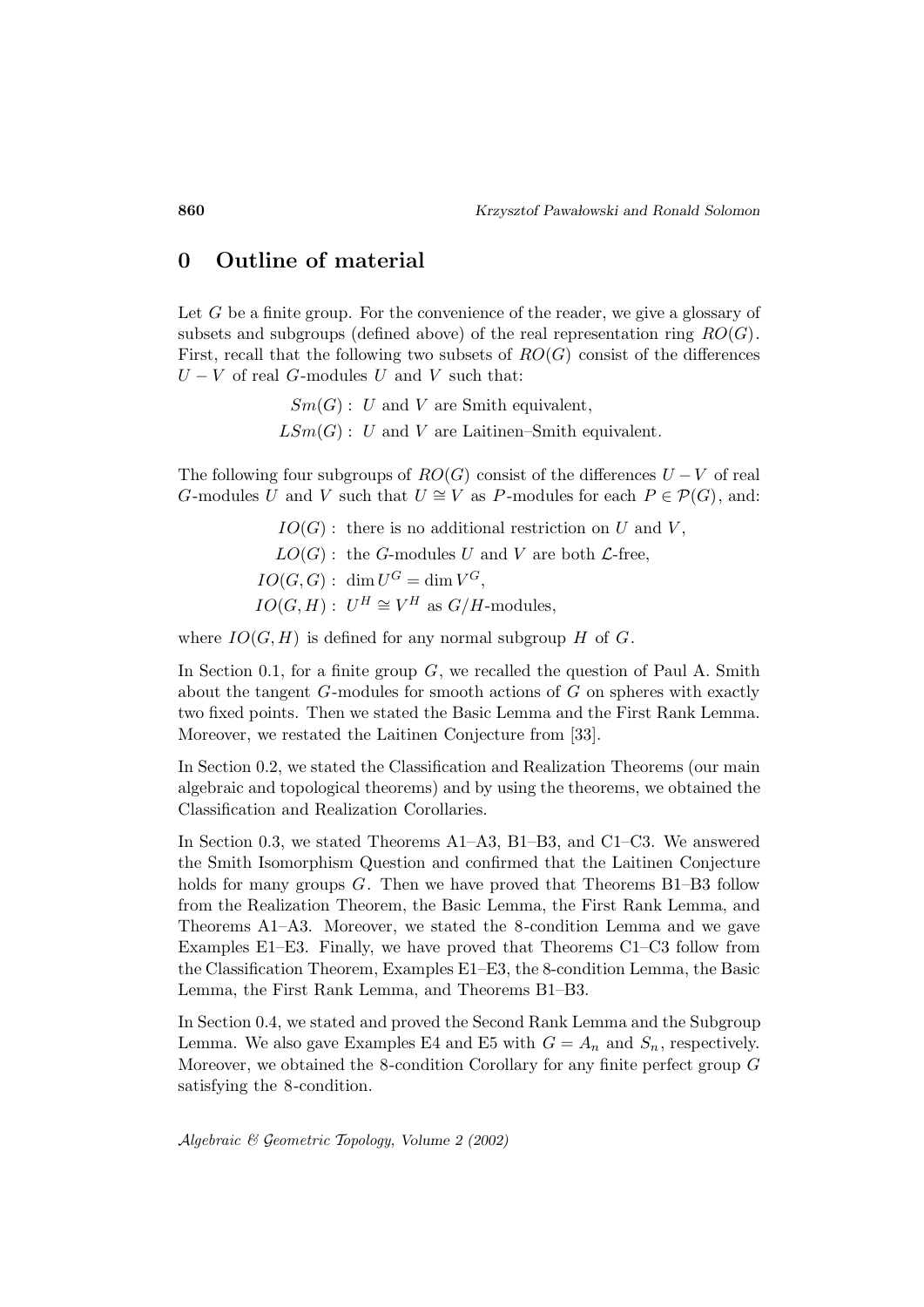As we pointed out above, the Basic Lemma, the First Rand Lemma, and the 8-condition Lemma all three go back to [33]. Therefore, it remains to prove the Classification Theorem, the Realization Theorem, and Theorems A1–A3.

In Section 1, we prove Theorems A1 and A2. To prove Theorem A1, we obtain our first major result about the Laitinen number  $a_G$ . The result asserts that if G is a finite Oliver group of odd order and without cyclic quotient of order pq for two distinct odd primes p and q, then  $a_G > b_{G/G<sup>nil</sup>}$  (Proposition 1.6), and thus  $LO(G) \neq 0$  by the Second Rank Lemma and the Subgroup Lemma. If  $G$  is a finite group with a cyclic quotient of order  $pq$  for two distinct odd primes p and q, then  $a_G \geq 4$  and  $LO(G) \neq 0$  by an explicit construction of two real  $\mathcal{L}\text{-free }G\text{-modules }U$  and V, which we give at the end of Section 1. This completes the proof of Theorem A1, and proves Theorem A2.

In Section 2, we prove the Classification Theorem by using the fundamental results of [21]–[23], including those restated in Theorems 2.2–2.4 of this paper, as well as by using Burnside's  $p^a q^b$  Theorem, the Feit–Thompson Theorem, the Brauer–Suzuki Theorem, and the Classification of the finite simple groups.

In Section 3, we prove Theorem A3. To present the proof, we analyze first the cases where  $a_G = b_{G/G^{\text{sol}}}$ . As a result, we obtain our next major result about the Laitinen number  $a_G$ . The result asserts that if G is a finite nonsolvable group with  $a_G = b_{G/G^{\text{sol}}}$ , then either  $a_G \leq 1$  or  $a_G = 2$  and  $G \cong \text{Aut}(A_6)$  or  $PSL(2, 27)$  (Proposition 3.1). By using the Second Rank Lemma, this allows us to find the cases where  $IO(G, G^{\text{sol}}) \neq 0$  (Corollary 3.13), and then by using the Subgroup Lemma, we are able to complete the proof of Theorem A3.

In Section 4, we prove the Realization Theorem. To present the proof, we recall first in Theorems 4.1 and 4.2 some equivariant thickening and surgery results which follow from [40] and [41], respectively. Then, in Theorems 4.3 and 4.4, we construct smooth actions of  $G$  on spheres with prescribed real  $G$ -modules at the fixed points. The required proof follows easily from Theorem 4.4.

We use information from [5], [15], [30] on transformation group theory and from  $[12]$ ,  $[13]$ ,  $[21]$ – $[25]$ ,  $[27]$ ,  $[29]$  on group theory and representation theory.

**Acknowledgements** The first author was supported in part by KBN Grant No. 2 P03A 031 15, and the second author was supported in part by NSF Grant No. 0070801. The authors would like to thank Yu-Fen Wu for calling the results of Bannuscher and Tiedt [4] to their attention, and the first author would like to thank the Department of Mathematics at The Ohio State University for its hospitality and support during his visit to the department. Also, both authors would like to express their thanks to the referee for his critical comments which allowed the authors to improve the presentation of the material.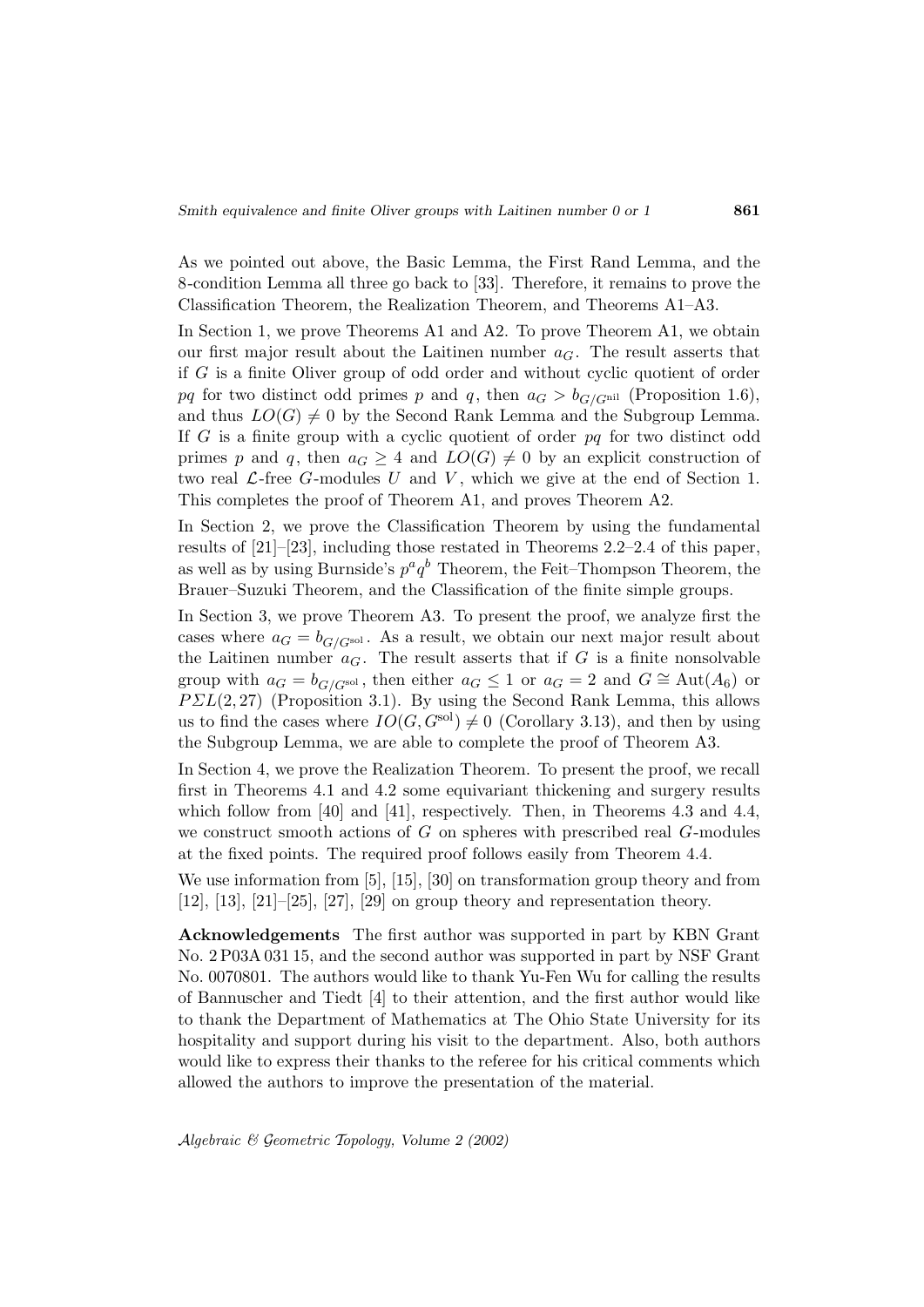## **1 Proofs of Theorems A1 and A2**

Let G be a finite group. We denote by  $NPP(G)$  the set of elements g of G which are not of prime power order, and we refer to the elements of  $NPP(G)$ as NPP elements of G. Also, we denote by  $\overline{\text{NPP}}(G)$  the set of real conjugacy classes which are subsets of  $NPP(G)$ . Therefore, the Laitinen number  $a_G$  is the number of elements in  $NPP(G)$ .

Let  $H \leq G$ . Then, by the Second Rank Lemma,  $IO(G, H) \neq 0$  if and only if  $a_G > b_{G/H}$ . Clearly,  $a_G > b_{G/H}$  if and only if NPP(G) contains two elements x and y not real conjugate in  $G$ , but such that the cosets  $xH$  and  $yH$  are real conjugate in  $G/H$ .

**Lemma 1.1** *Let*  $H \subseteq G$ *. Then the following three conclusions hold.* 

- (1) *Some coset gH* meets two members of  $\overline{\text{NPP}}(G)$  *if and only if*  $a_G > b_{G/H}$ *.*
- (2) If H contains two distinct members of  $\overline{\text{NPP}}(G)$ , then  $a_G > b_{G/H}$ .
- (3) If  $a_G = b_{G/H}$ , then  $a_{G/K} = b_{(G/K)/(H/K)}$  for any  $K \leq G$  with  $K \subseteq H$ .

**Proof** The first conclusion is immediate from the remarks above, while the second one is a special case of the first. To prove the third conclusion, suppose that  $a_{G/K} > b_{(G/K)/(H/K)}$ . Then some coset  $\overline{g}(H/K)$  meets two members of  $NPP(G/K)$ . Assume that x and y are two elements of G such that  $\bar{x}$  and  $\bar{y}$ are not of prime power order in  $G/K$  and are not in the same real conjugacy class of  $G/K$ . Then neither x nor y is of prime power order and  $xH = yH$ . If  $z x z^{-1} \in \{y, y^{-1}\}\$ for an element  $z \in G$ , then  $\overline{z} \overline{x} \overline{z}^{-1} \in \{\overline{y}, \overline{y}^{-1}\}\$ contrary to assumption. Therefore,  $x$  and  $y$  are not in the same real conjugacy class of  $G$ , and thus  $a_G > b_{G/H}$  by the first conclusion, proving the third one.  $\Box$ 

**Lemma 1.2** *Let* G *be a finite group and assume that*  $K \triangleleft L \subseteq H \subseteq G$  *is a sequence of subgroups of* G *such that* L/K *contains NPP elements of two different orders. Then* H *contains NPP elements of two different orders, and*  $a_G > b_{G/H} \ge a_{G/H}$  when  $H \le G$ .

**Proof** Suppose  $xK$  and  $yK$  are NPP elements of  $L/K$  of different orders. If the elements  $x$  and  $y$  have different orders, we are done. If not, we may assume that the order of x is larger than the order of  $xK$ , in which case the cyclic group generated by  $x$  contains two NPP elements of different orders. So in any case, H contains two NPP elements of different orders. Moreover, if  $H \trianglelefteq G$ , then  $a_G > b_{G/H}$  by Lemma 1.1. Clearly  $b_{G/H} \ge a_{G/H}$ .  $\Box$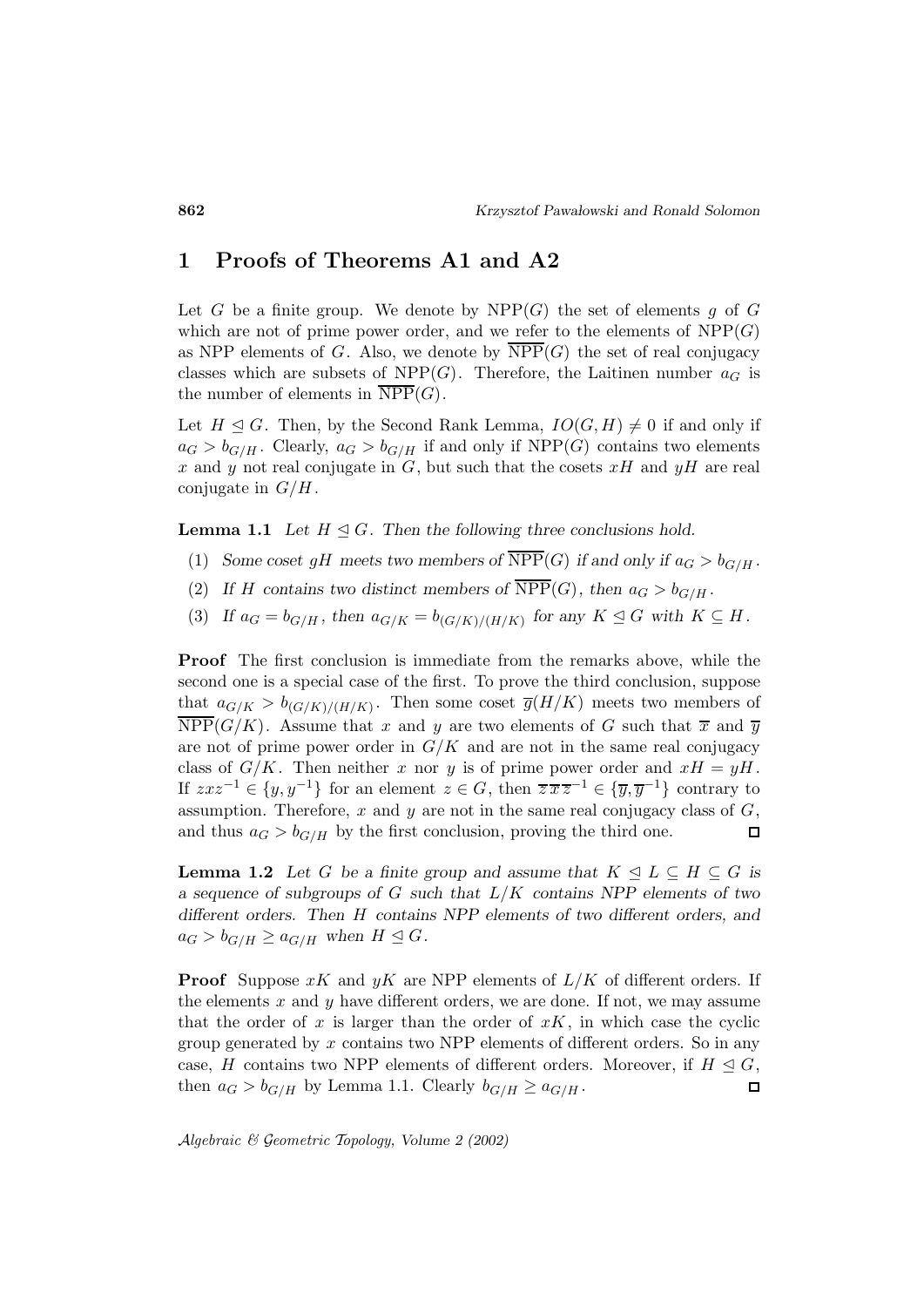**Lemma 1.3** *Let* G *be a finite group containing a nonsolvable subgroup* B and a cyclic subgroup  $C \neq 1$  such that BC is a subgroup of G isomorphic *to*  $B \times C$ *.* Then *G* has NPP elements of different orders, and thus  $a_G \geq 2$ *. Moreover, if*  $B \subseteq G^{\text{sol}}$ *, then*  $a_G > b_{G/G^{\text{sol}}}$ *.* 

**Proof** For a prime divisor p of the order of C, choose an element  $q \in C$  of order p. Since B is nonsolvable, it follows from Burnside's  $p^a q^b$  Theorem that the order of  $B$  has (at least) three distinct prime divisors  $q, r,$  and  $s,$  say with  $p \neq r$  and  $p \neq s$ . Choose two elements x and y in B of orders r and s, respectively. By the assumption,  $BC$  is a subgroup of  $G$  (which amounts to saying that  $BC = CB$ ) isomorphic to  $B \times C$ . Thus, the elements gx and gy have orders pr and ps, respectively, proving that  $a_G \geq 2$ . If  $B \subseteq G^{\text{sol}}$ , then the coset  $qG<sup>sol</sup>$  contains the elements gx and gy which are not real conjugate in G, and thus  $a_G > b_{G/G}$ sol by Lemma 1.1.  $\Box$ 

**Lemma 1.4** *Let* G *be a finite group of odd order and let*  $H \subseteq G$ *. Suppose that* p is a prime and P is an abelian p-subgroup of H with  $P \leq G$ . Suppose *also that* q *is a prime,*  $q \neq p$ *, and*  $x \in H$  *of order* q *with*  $V = C_P(x) \neq 1$ *. Then*  $a_G > b_{G/H}$ .

**Proof** Suppose  $a_G = b_{G/H}$ . By Lemma 1.1, H contains at most one member of  $\overline{\text{NPP}}(G)$ . On the other hand, every element of  $Vx\setminus\{x\}$  has order pq and so all of these elements lie in the same member of  $\overline{\text{NPP}}(G)$ . Take  $y, y' \in V \setminus \{1\}$ and set  $h = yx$ . Now, take  $g \in G$  with  $h^g = ghg^{-1} \in \{y'x, (y'x)^{-1}\}\$ . Then  $y^gx^g \in \{y'x, (y'x)^{-1}x^{-1}\}\$ and so  $x^g \in \{x, x^{-1}\}\$ . As  $|G|$  is odd,  $x^{-1} \notin x^G$ . Hence  $x^g = x$ , and thus  $g \in C_G(x)$ . As  $C_G(x)$  normalizes  $V = C_P(x)$ ,  $C_G(x)$ transitively permutes the set  $Vx\setminus\{x\}$ . But  $|Vx\setminus\{x\}| = |V|-1$  is even, whereas  $|C_G(x)|$  is odd, contradicting Lagrange's Theorem. Thus  $a_G > b_{G/H}$ .  $\Box$ 

**Lemma 1.5** *Let* G *be a finite group of odd order, and let*  $H \subseteq G$ *. Suppose that*  $a_G = b_{G/H}$ *. Then*  $F(H)$  *is a p-group for some prime p, and the Sylow* q-subgroups of H are cyclic for all primes  $q \neq p$ .

**Proof** The result is trivial if  $|H| = 1$ . Otherwise let p be a prime divisor of  $|F(H)|$  and let P be a nontrivial abelian normal subgroup of H. By Lemma 1.4,  $C_P(x) = 1$  for all elements x of H of prime order q with  $q \neq p$ . Therefore  $F(H)$  is a p-group. Moreover, if H contains a noncyclic abelian q-subgroup A for some prime  $q \neq p$ , then it follows from Theorem 2.3 below that  $C_P(x) \neq 1$ for some element  $x \in A$  of order q, a contradiction. Hence, as  $|G|$  is odd, all Sylow q-subgroups of H are cyclic for  $q \neq p$ , as claimed.  $\Box$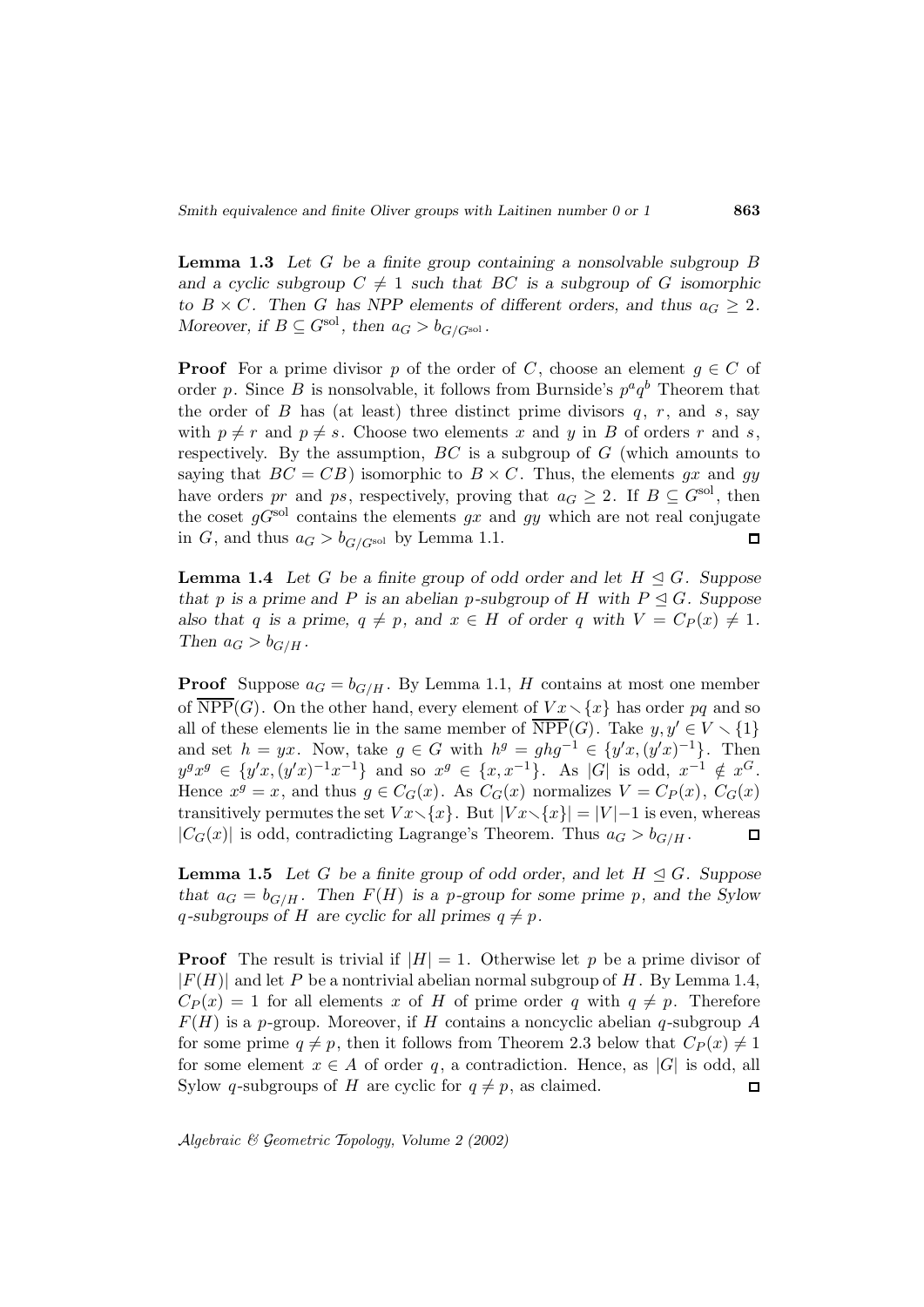Now, we obtain our first major result about the Laitinen number  $a_G$ . First, we wish to recall that a finite group  $G$  is an Oliver group if and only if  $G$  does not have subgroups  $P \subseteq H \subseteq G$  such that  $H/P$  is cyclic, P is a p-group and  $G/H$  is a q-group for some primes p and q, not necessarily distinct.

**Proposition 1.6** *Let* G *be a finite Oliver group of odd order. Suppose that each cyclic quotient of* G *has prime power order. Then*  $a_G > b_{G/G^{\text{nil}}}\geq 1$ *.* 

**Proof** Set  $H = G^{\text{nil}}$ . As  $a_G = 0$  if and only if  $b_{G/H} = 0$ , we are done once we prove that  $a_G > b_{G/H}$ . So, assume on the contrary that  $a_G = b_{G/H}$ . Then Lemma 1.5 asserts that  $F(H) = P$  is a p-group for some odd prime p. By assumption, for any prime  $q \neq p$ , G has no cyclic quotient of order pq. Hence  $G/H$  is an r-group for some prime r, and thus  $H \neq F(H)$  because G is an Oliver group. By Lemma 1.1(3) applied for  $K = P$ ,  $a_{G/P} = b_{(G/P)/(H/P)}$ . Thus, by Lemma 1.5 applied to  $G/P$ ,  $F(H/P)$  is a q-group for some prime q. As  $P = F(H)$ , we have that  $q \neq p$ . Let  $F_2$  be the pre-image in H of  $F(H/P)$ and write  $F_2 = PQ$  with Q a q-group. Again, by Lemma 1.5, Q is cyclic. Moreover, by Lemma 1.4,  $C_P(Q) = 1$  and so  $N = N_G(Q)$  is a complement to P in G by the Frattini argument. As Q is cyclic,  $Aut(Q)$  is abelian and so  $N/C_G(Q)$  is abelian. Hence  $PC_G(Q)$  is a normal subgroup of G with abelian quotient, whence  $H \leq PC_G(Q)$ , since H is the smallest normal subgroup of G with nilpotent quotient. But  $QP/P$  is the Fitting subgroup of  $H/P$ , whence  $C_H(Q) \leq C_H(QP/P) = QP$ . Thus  $H = QP$ . But then G is not an Oliver group, contrary to assumption.  $\Box$ 

**Proofs of Theorems A1 and A2** For G as in Theorems A1 and A2, we shall prove that  $a_G \geq 2$  and  $LO(G) \neq 0$ .

First, assume that  $G$  is a finite Oliver group of odd order. If each cyclic quotient of G has prime power order, then  $a_G > b_{G/G^{\text{nil}}}\geq 1$  by Proposition 1.6, and thus  $IO(G, G^{\text{nil}}) \neq 0$  by the Second Rank Lemma in Section 0.4. In particular,  $a_G \geq 2$  and  $LO(G) \neq 0$  by the Subgroup Lemma in Section 0.4.

Now, assume that  $G$  is a finite (not necessarily Oliver) group with a cyclic quotient of order  $pq$  for two distinct odd primes p and q. We will prove that  $a_G \geq 4$  and  $LO(G) \neq 0$ . As a result, we will complete the proof of Theorem A1 and show that Theorem A2 holds.

Take  $H \leq G$  with  $G/H \cong \mathbb{Z}_{pq}$  and note that  $\mathbb{Z}_{pq}$  contains  $\phi(pq)=(p-1)(q-1)$ elements of order  $pq$ , and hence  $\frac{1}{2}(p-1)(q-1)$  real conjugacy classes of elements of order pq. We may assume that  $p \geq 3$  and  $q \geq 5$ , and as  $a_G \geq b_{G/H} \geq a_{G/H}$ ,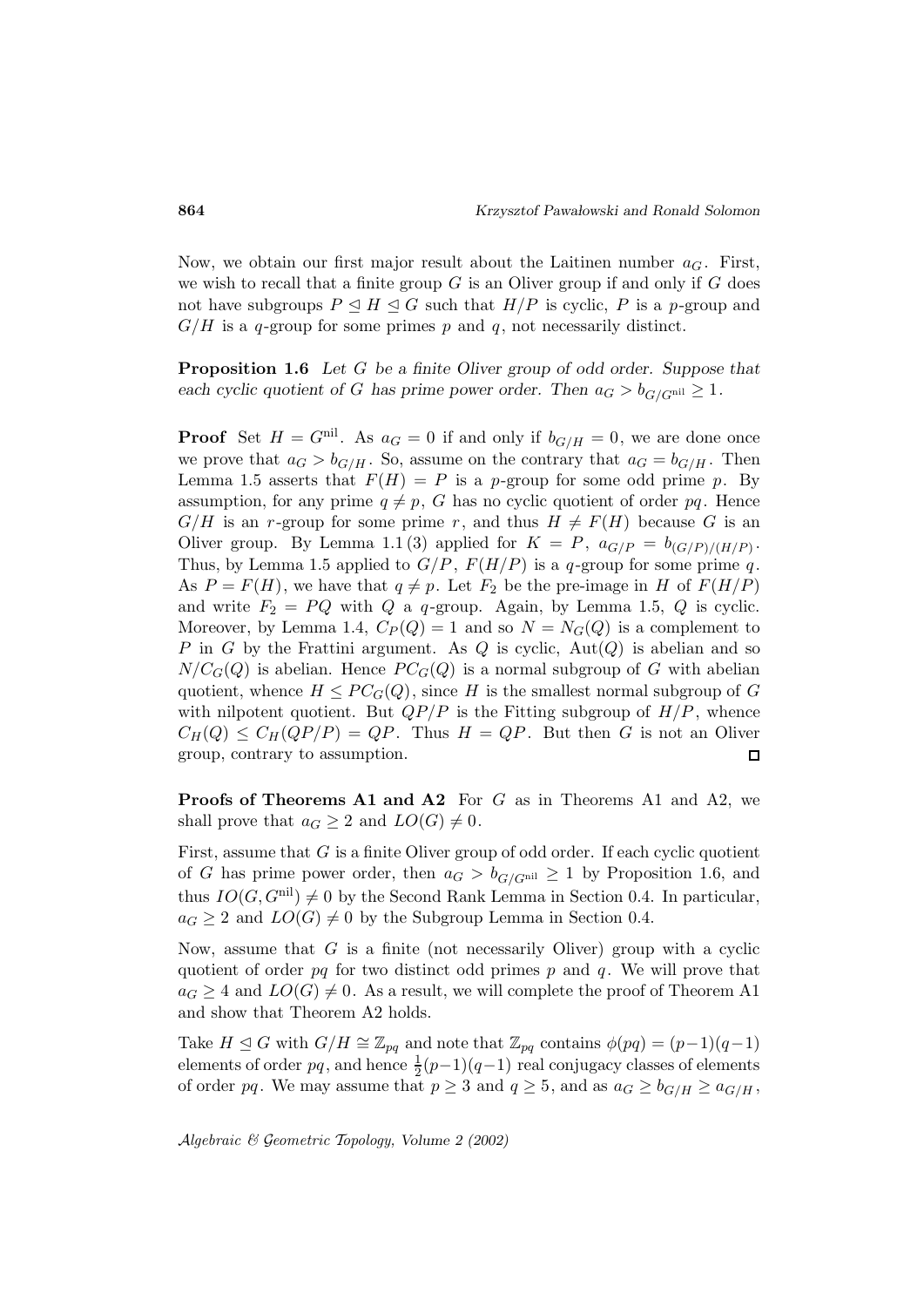we see that  $a_G \geq 4$ . We will prove that  $LO(G) \neq 0$  by constructing a nonzero element of  $LO(G)$ . Set  $n = pq$ . Let  $\zeta_n$  be the primitive *n*-th root of unity. Assume that  $H = 1$  so that  $G = \mathbb{Z}_n = \langle g | g^n = 1 \rangle$ . Take  $U = U_1 \oplus U_2$  and  $V = V_1 \oplus V_2$ , where  $U_i$  and  $V_i$   $(i = 1, 2)$  are the irreducible 1-dimensional complex G-modules with characters

$$
\chi_U(g) = \chi_{U_1}(g) + \chi_{U_2}(g) = \zeta_n + \zeta_n^2
$$
  

$$
\chi_V(g) = \chi_{V_1}(g) + \chi_{V_2}(g) = \zeta_n^a + \zeta_n^b,
$$

and the integers  $a$  and  $b$  are chosen so that the following holds:

$$
a \equiv 1 \pmod{p}, a \equiv 2 \pmod{q}
$$
  
\n $b \equiv 2 \pmod{p}, b \equiv 1 \pmod{q}$ 

(for example, if  $p = 3$  and  $q = 5$ ,  $a = 7$  and  $b = 11$ ). Then U and V are complex L-free G-modules isomorphic when restricted to  $P \cong \mathbb{Z}_p$  or  $\mathbb{Z}_q$ . The realifications  $r(U)$  and  $r(V)$  are not isomorphic as real G-modules (remember p and q are odd) but  $r(U)$  and  $r(V)$  are isomorphic when restricted to  $P \cong \mathbb{Z}_p$ or  $\mathbb{Z}_q$ . So, as a result, we obtain that  $0 \neq r(U) - r(V) \in LO(G)$ . If  $H \neq 1$ , the epimorphism  $G \to G/H \cong \mathbb{Z}_n$  (mapping large subgroups of G onto large subgroups of  $G/H$ ) allows us to consider the complex  $\mathbb{Z}_n$ -modules U and V constructed above as complex  $\mathcal{L}$ -free G-modules. As before, we obtain that  $0 \neq r(U) - r(V) \in LO(G)$ , completing the proofs.  $\Box$ 

## **2 Proof of the Classification Theorem**

In this section, we wish to classify finite Oliver groups  $G$  with Laitinen number  $a_G = 0$  or 1, in such a way that we obatin a proof of the Classification Theorem stated in Section 0.2.

**Theorem 2.1** Let G be a finite Oliver group. Then  $a_G = 0$  or 1 if and only *if one of the conclusions (1)–(13) in the Classification Theorem holds.*

In the proof, our analysis will make repeated use of a few basic concepts and theorems. Recall that for a finite group  $H$ , the Fitting subgroup  $F(H)$  of H is the largest normal nilpotent subgroup of  $H, E(H)$  denotes the largest normal semisimple subgroup of H, and  $F^*(H) = E(H)F(H)$  is the generalized Fitting subgroup of  $H$ , as defined by Helmut Bender. In the proof of Theorem 2.1, we shall use the fundamental results of [22, Theorems 3.5, 3.6] describing the structure and embedding of  $F^*(H)$  for a finite group H.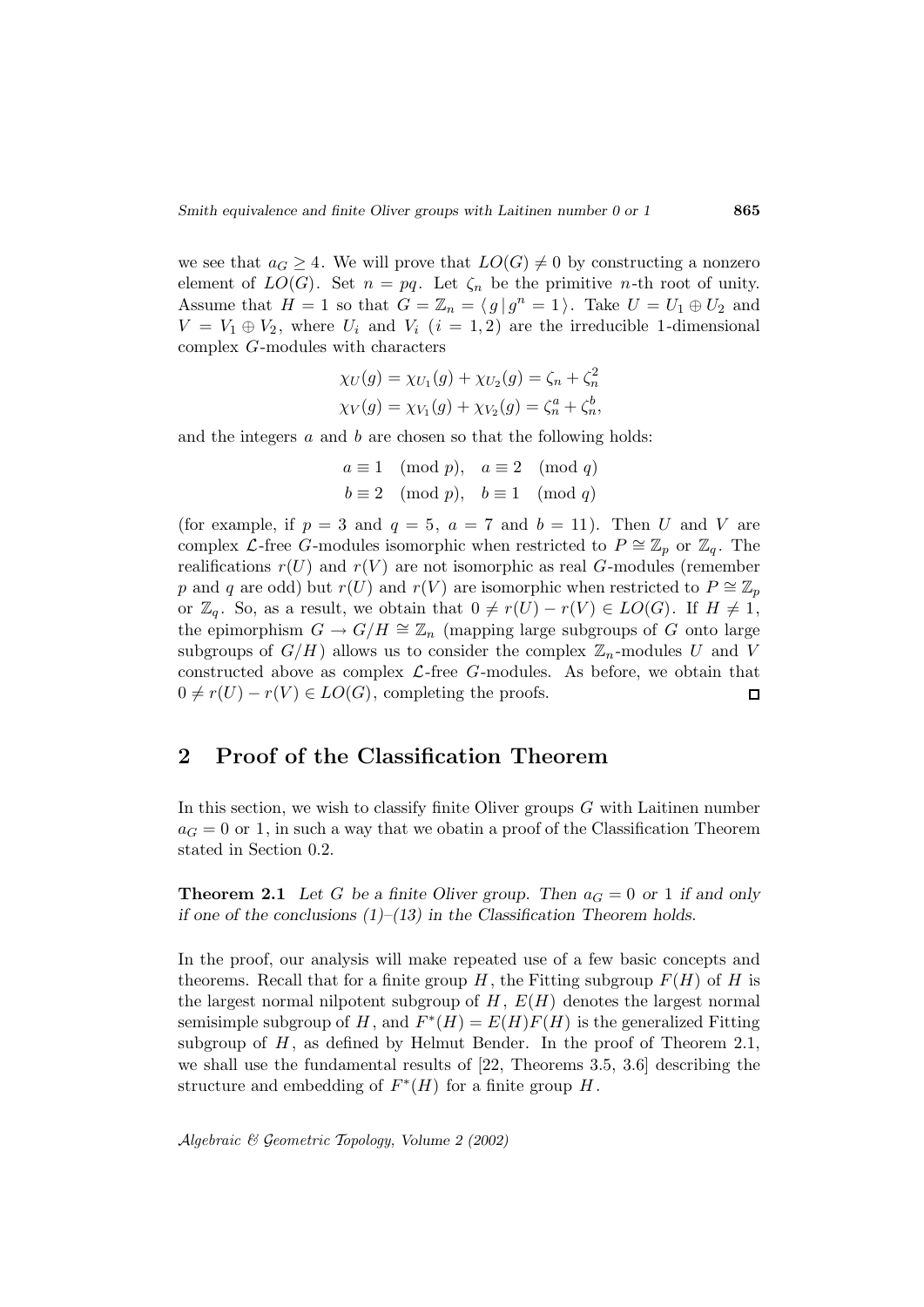**Theorem 2.2** (Fitting–Bender Theorem) For a finite group H, the following *holds:*  $[E(H), F(H)] = 1$  *and*  $C_H(F^*(H)) = Z(F(H))$ *.* If *H is solvable, then*  $F^*(H) = F(H)$ .

**Theorem 2.3** *If*  $E \cong C_p \times C_p$  *acts on an abelian* q-group *V*, where p and q *are distinct primes, then*  $V = \langle C_V(e) : e \in E^{\#} \rangle$ .

**Theorem 2.4** For two finite groups H and K, let  $F = K \rtimes H$  be a Frobenius *group with kernel* K *and complement* H *. If* F *acts faithfully on a vector space* V over a field of characteristic p, where  $(p, |K|) = 1$ , then  $C_V(H) \neq 0$ .

We shall also use Burnside's  $p^a q^b$  Theorem which asserts that a finite nonsolvable group has order which is always divisible by at least three distinct primes, the Feit–Thompson Theorem which asserts that finite groups of odd order are solvable; the Brauer–Suzuki Theorem which asserts that if  $G$  is a finite group with no nontrivial normal subgroup of odd order and with a Sylow 2-subgroup of 2-rank 1, then G has a unique involution z lying in  $Z(G)$ . Finally, we shall use the Classification of the finite simple groups (cf. [21]–[25]).

The proof of Theorem 2.1 will be accomplished in a sequence of lemmas, the first two of which will address the following general situation: finite groups  $H$ without NPP elements; that is, each element of  $H$  is of prime power order. Such finite groups H are called CP groups, and CP groups have been studied by several authors including Higman [26], Suzuki [60], Bannuscher–Tiedt [4], and Delgado–Wu [14].

We remark that finite simple CP groups were first classified by Michio Suzuki in a deep paper [60], whose main theorem is one of the fundamental results in the proof of the classification of finite simple groups.

The following lemma goes back to Higman [26].

**Lemma 2.5** *Let* H *be a finite solvable CP group. Then one of the following conclusions holds:*

- (1) H *is a* p*-group for some prime* p*; or*
- (2)  $H = K \rtimes C$  *is a Frobenius group with kernel* K *and complement* C, *where* K *is a* p*-group and* C *is a* q *-group of* q *-rank* 1 *for two distinct primes* p *and* q *; or*
- (3)  $H = K \rtimes C \rtimes A$  *is a* 3-step group, in the sense that  $K \rtimes C$  *is a Frobenius group as in the conclusion (2) with* C *cyclic, and*  $C \times A$  *is a Frobenius group with kernel* C *and complement* A*, a cyclic* p*-group.*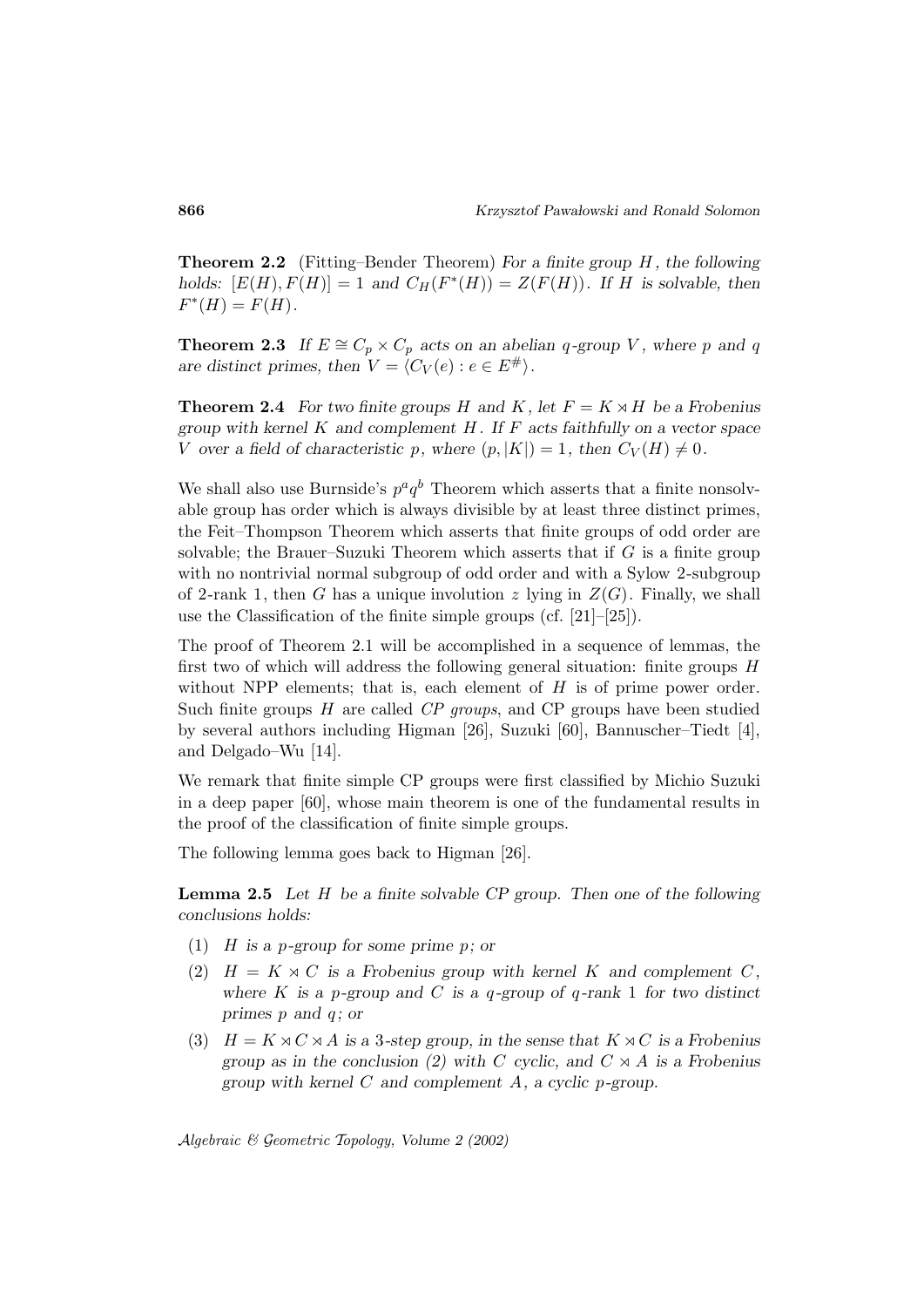**Corollary 2.6** *If* G *is a finite Oliver CP group, then*  $F^*(G)$  *is nonsolvable.* 

**Proof** As none of the groups in the conclusions of Lemma 2.5 is an Oliver group, the result follows by Lemma 2.5.  $\Box$ 

Now, we analyze the situation where a finite nonabelian simple group  $L$  is without NPP elements or all NPP elements of L have the same order.

**Lemma 2.7** *Let* L *be a finite nonabelian simple group. Assume that* L *is without NPP elements or all NPP elements of* L *have the same order. Then* L *is isomorphic to one of the following groups:*

- (1)  $PSL(2,q)$  *with*  $q \equiv \pm 3 \pmod{8}$ *; or*
- (2)  $PSL(2,q)$  *with*  $q = 9$  *or*  $q$  *a* Fermat *or* Mersenne prime; *or*
- (3)  $PSL(2, 2^n)$  *or*  $Sz(2^n)$ *, n*  $\geq$  3*; or*
- (4)  $PSL(3,3)$ *,*  $PSL(3,4)$ *, A*<sub>7</sub>*, M*<sub>11</sub> or *M*<sub>22</sub>*.*

**Proof** We survey the finite simple groups freely making use of the information in [23] and [11]. If  $L \cong A_n$  for some  $n \geq 8$ , then L contains elements of orders 6 and 15, contrary to assumption. By inspection of [23, Tables 5.3], we see that if L is a sporadic simple group, then  $L \cong M_{11}$  or  $M_{22}$ .

Hence, we may assume that  $L$  is a finite simple group of Lie type defined over a field of characteristic p. Assume that L is not isomorphic to  $PSL(2,q)$  or  $Sz(2^n)$ . Then by consideration of subsystem subgroups ([23, Section 2.6]), we see that one of the following statements is true about L:

- (1) L has a subgroup K with  $K/Z(K) \cong PSL(4,p)$ ,  $PSU(4,p)$ ,  $PSp(6,p)$ ,  $G_2(p)$  or  ${}^2F_4(2)'$ ; or
- (2)  $L \cong PSL(3,q), PSU(3,q)$  or  $PSp(4,q)$ .

Suppose first that p is odd. Then  $PSp(4, p)$ ,  $PSL(4, p)$ ,  $PSU(4, p)$  and  $G_2(p)$ all contain subgroups isomorphic to a commuting product of  $SL(2, p)$  and a cyclic group of order 4 (see [23, Table 4.5.1]). Hence, each contains elements of order 6 and 12. Thus, we are reduced to the cases  $L \cong PSL(3,q)$  or  $L \cong PSU(3, q)$ . In both cases, L contains a subgroup isomorphic to  $SL(2, q)$ . If  $q > 3$ , then  $SL(2, q)$  contains an element of odd prime order  $r > 3$  and hence elements of orders  $6$  and  $2r$ , contrary to assumption. Thus, we may assume that  $L \cong PSL(3,3)$  or  $PSU(3,3)$ . We readily check that  $PSU(3,3)$  contains elements of order 12 (cf. [11]), completing the case when  $p$  is odd.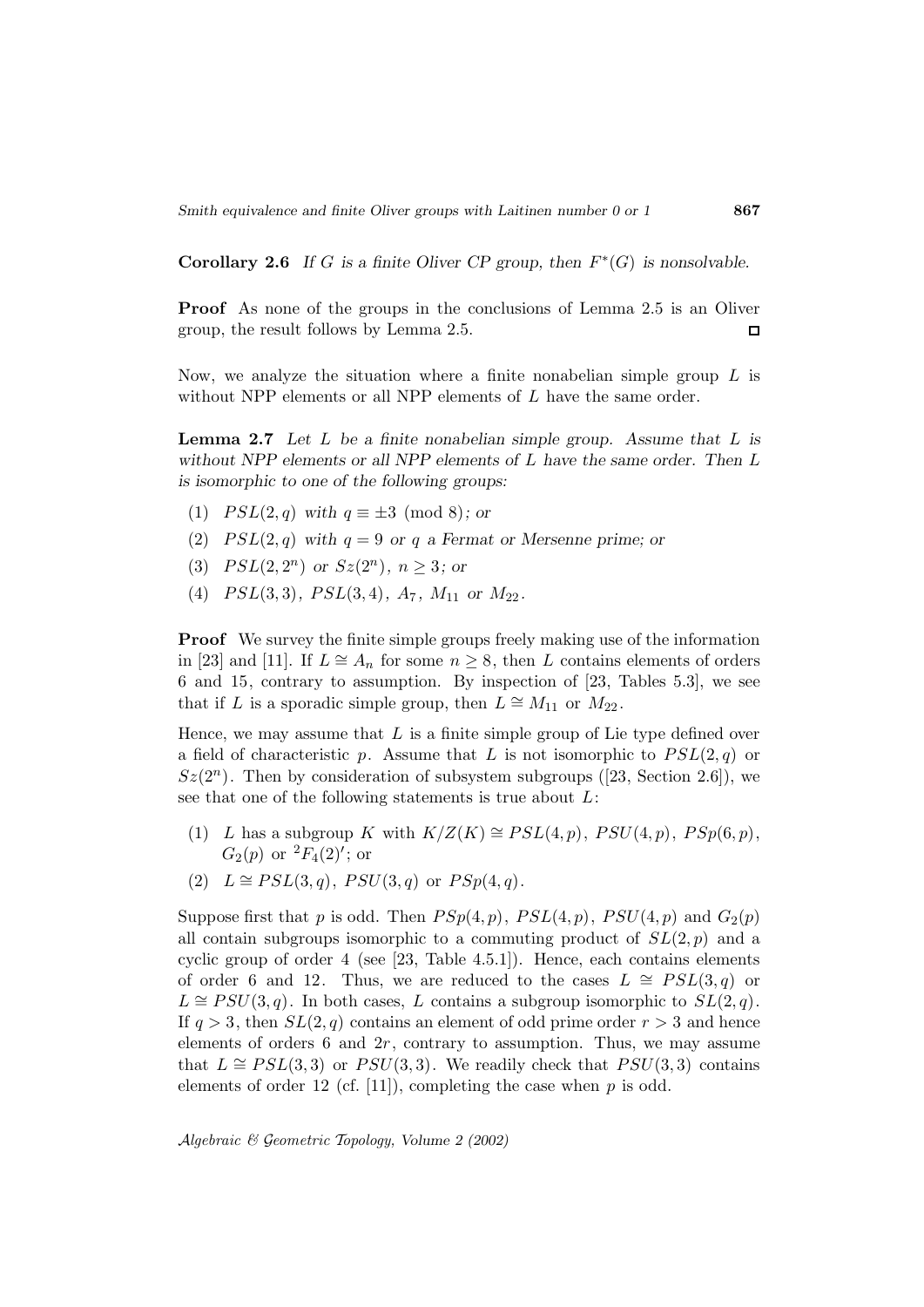Now suppose that  $p = 2$ . Now  $SL(3, 2^n)$  contains a subgroup isomorphic to  $GL(2, 2^n)$ , whence  $PSL(3, 2^n)$  contains  $H = J \times C$ , where  $J \cong SL(2, 2^n)$  and C is cyclic of order  $2^{n} - 1$  or  $\frac{2^{n}-1}{3}$ . If  $n > 2$ , this contradicts Lemma 1.3. Similarly,  $SU(3, 2^n)$  contains a subgroup isomorphic to  $GU(2, 2^n)$ , whence  $PSU(3, 2^n)$  contains  $H_1 = J_1 \times C_1$  with  $J_1 \cong SL(2, 2^n)$  and  $C_1$  cyclic of order  $2^n + 1$  or  $\frac{2^n + 1}{3}$ . If  $n > 1$ , this again contradicts Lemma 1.3. Finally,  $PSp(4, 2^n) = Sp(4, 2^n)$  contains a subgroup isomorphic to  $GL(2, 2^n)$ , again giving a contradiction when  $n > 1$ .

We know that  $PSL(4, 2) \cong A_8$ ,  $PSU(4, 2) \cong PSp(4, 3)$  and  $G_2(2)' \cong U_3(3)$ . By inspection in [11],  $Sp(6,2)$  and  ${}^{2}F_{4}(2)'$  have elements of orders 6 and 10. We conclude that the only examples with  $p = 2$  are  $PSL(3, 2) \cong PSL(2, 7)$ ,  $PSL(3, 4)$  and  $Sp(4, 2)' \cong A_6$ .

Finally, suppose that  $L \cong PSL(2,q)$  and  $q \equiv \varepsilon \pmod{8}$ ,  $\varepsilon = \pm 1$ . Then L has a cyclic subgroup of order  $\frac{q-\varepsilon}{2}$ . If r is an odd prime divisor of  $q-\varepsilon$ , then L has elements of order  $2r$  and  $4r$ , contrary to assumption. Hence,  $q$  is a Fermat or Mersenne prime, or  $q = 9$ , completing the proof.  $\Box$ 

**Lemma 2.8** *Suppose that*  $F^*(G) = L$  *is a finite nonabelian simple group and*  $a_G = b_{G/L}$ . Then G is isomorphic to one of the following groups:

- (1)  $PSL(2,q), q \in \{5, 7, 8, 9, 11, 13, 17\}$ ; or
- $(2)$   $Sz(8)$ *,*  $Sz(32)$ *<sub>,</sub>*  $A_7$ *,*  $PSL(3,3)$ *,*  $PSL(3,4)$ *,*  $M_{11}$  *or*  $M_{22}$ *; or*
- (3)  $PGL(2,5)$ *,*  $PGL(2,7)$ *,*  $PSL(2,8)$ *,*  $M_{10}$ *,*  $Aut(A_6)$ *,*  $PSL(2,27)$  *or the* extension  $PSL(3,4)^* = PSL(3,4) \rtimes \langle u \rangle$  of  $PSL(3,4)$  by an involutory *graph-field automorphism* u *of order* 2*.*

*If* G *is a CP group, then* G *is isomorphic to one of the following groups:*  $PSL(2,q), q \in \{5, 7, 8, 9, 17\};$  or  $Sz(8), Sz(32), PSL(3, 4)$  or  $M_{10}$ *.* Moreover, *if*  $G = \text{Aut}(A_6)$  *or*  $P\Sigma L(2, 27)$ *, then*  $a_G = 2$ *. In all other cases,*  $a_G \leq 1$ *.* 

**Proof** Certainly L is one of the groups listed in Lemma 2.7. First, suppose that  $G \neq L$ . Note that the hypotheses imply that for any  $x \in G$ , all NPP elements of the coset  $Lx$  have the same order. By easy inspection (or making use of [11]), we see that if

 $L \in \{PSL(3,3), PSL(3,4), A_7, M_{11}, M_{22}\},\$ 

then  $L \cong PSL(3, 4)$  and G is as described.

Suppose next that  $L \cong Sz(2^n)$  and let  $x \in G \setminus L$  be of prime order p. Then x induces a field automorphism on  $L$  and  $p$  divides  $n$ , whence  $p$  is odd. But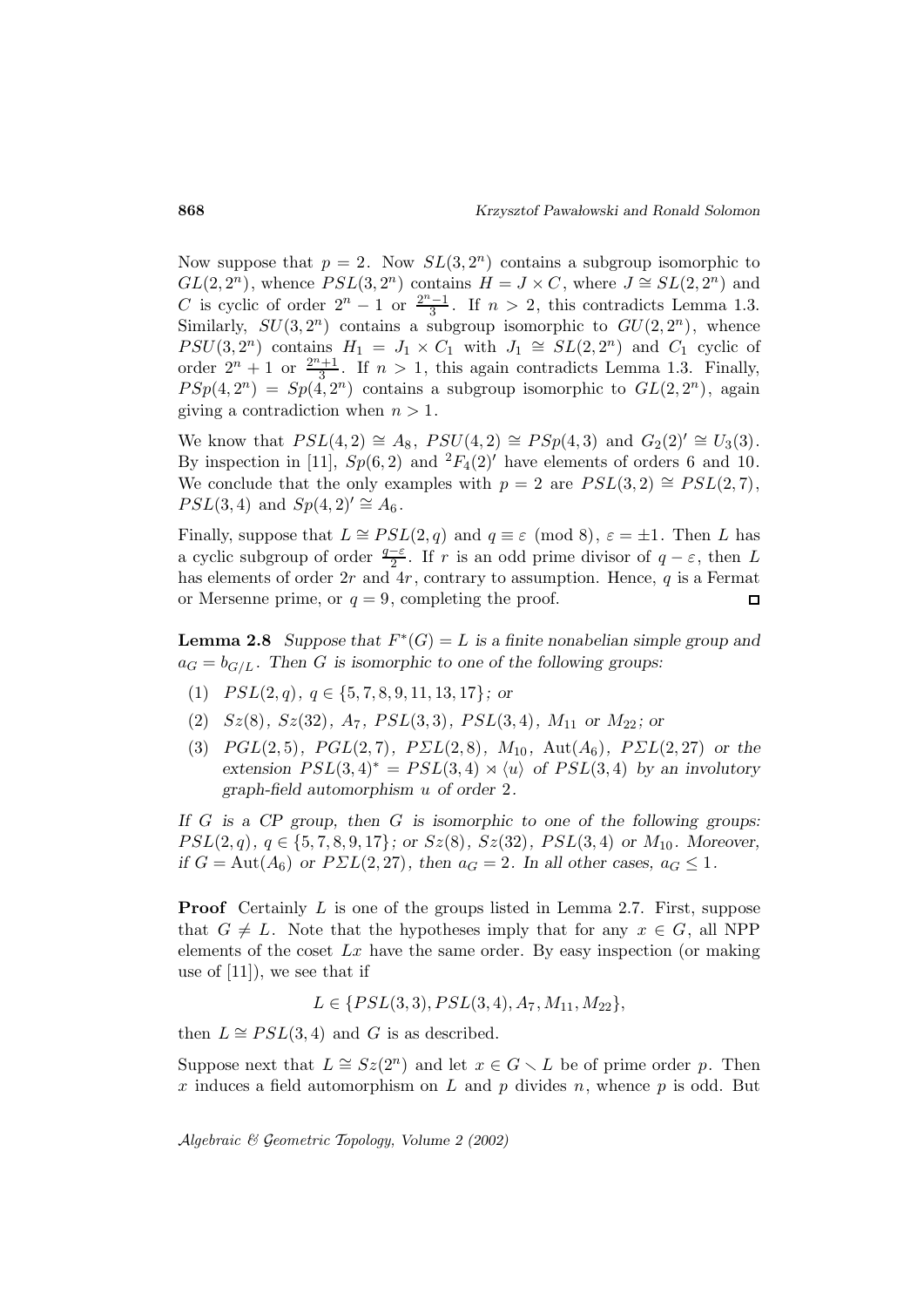$C<sub>L</sub>(x)$  has a subgroup  $H \cong Sz(2)$ , which has a cyclic subgroup of order 4. Hence G has elements of orders  $2p$  and  $4p$ , contrary to assumption.

Suppose that  $L \cong PSL(2, p^n)$ . If  $x \in G \setminus L$  has prime order r and induces a field automorphism on L, then  $C<sub>L</sub>(x)$  contains a subgroup  $H \cong PSL(2, p)$ . If  $p > 3$ , then Lx contains elements of orders  $2r$ ,  $3r$  and pr, at least two of which are not prime powers, a contradiction. Hence  $p \in \{2,3\}$  and Lx contains elements of orders 2r and 3r, whence  $r \in \{2,3\}$  and  $C<sub>L</sub>(x)$  is a  $\{2,3\}$ -group. Hence  $C_L(x) \cong PSL(2, 2)$ ,  $PSL(2, 3)$  or  $PGL(2, 3)$ . Thus  $p^n \in \{4, 8, 9, 27\}$ . Now by inspection, we get the cases listed in Lemma 2.8.

Suppose now that  $L \cong PSL(2,q)$  for  $q > 9$ , and G has no element inducing a non-trivial field automorphism on L. As  $L \neq G$ , it follows that q is odd. Then by Lemma 2.7, q is an odd power of a prime and so  $G \cong PGL(2, q)$ . Let  $q \equiv \varepsilon \pmod{4}$ ,  $\varepsilon = \pm 1$ . Then  $G \setminus L$  has an element x of order  $q + \varepsilon$ , and two elements y, y' in  $\langle x \rangle$  are G-conjugate if and only if  $y' = y^{-1}$ . However Lx contains  $\varphi(q+\varepsilon)$  elements of order  $q+\varepsilon$ , whence  $\varphi(q+\varepsilon)=2$  and  $q+\varepsilon=6$ , contrary to the assumption that  $q > 9$ .

As  $PSL(2, 4) \cong PSL(2, 5)$ , we conclude the following: if  $L \cong PSL(2, q)$ , then  $q \in \{5, 7, 8, 9, 27\}$ , as claimed. The precise possibilities for G as stated in the proposition may then be inferred easily from [11].

Now suppose that  $G = L \cong PSL(2,q)$ . First we make a numerical remark. Suppose  $2^n + 1 = 3^m$  for some natural numbers m and n. If m is odd, then  $3^m - 1 \equiv 2 \pmod{8}$  and so  $m = 1$ . If  $m = 2r$ , then  $2^n = (3^r - 1)(3^r + 1)$  and so  $m=2$ .

Now suppose that  $G \cong PSL(2,q)$  with  $q = 2^n > 8$ . Then G has cyclic subgroups  $D_1$  and  $D_2$  of orders  $2^n - 1$  and  $2^n + 1$  respectively. If n is odd, then 3 divides  $2^n + 1$ , but  $2^n + 1$  is not a power of 3 by the first paragraph. Hence NPP(G) ∩  $D_2$  contains  $\varphi(2^n + 1)$  elements of order  $2^n + 1$ , lying in  $\frac{\varphi(2^{n}+1)}{2}$  real classes. Thus,  $\varphi(2^{n}+1) \leq 2$  because  $a_G \leq 1$ , whence  $2^{n}+1=3$ , a contradiction. Thus  $n = 2s$  is even and 3 divides  $2^{n} - 1 = (2^{r} - 1)(2^{r} + 1)$ . As  $n > 2$ ,  $D_1$  is not a 3-group and, as above,  $\frac{\varphi(2^n+1)}{2} \leq 1$ . Then  $2^n - 1 = 3$ , again a contradiction.

Finally suppose that  $G \cong PSL(2,q)$  with q odd and  $q > 17$ . Then G has cyclic subgroups  $T_1$  and  $T_{-1}$  of orders  $\frac{q-1}{2}$  and  $\frac{q+1}{2}$  respectively. If  $q \equiv \pm 3 \pmod{8}$ and  $q \equiv \varepsilon \pmod{4}$ , then  $T_{\varepsilon} \cap \text{NPP}(G)$  has  $\varphi(\frac{q-\varepsilon}{2})$  elements of order  $\frac{q-\varepsilon}{2}$  lying in  $\frac{\varphi(\frac{q-\varepsilon}{2})}{2}$  real classes. Hence  $\varphi(\frac{q-\varepsilon}{2})=2$ , whence  $\frac{q-\varepsilon}{4}=3$ , a contradiction.

Hence by Lemma 2.7,  $q$  is a Fermat or Mersenne prime. Again assume that  $q \equiv \varepsilon \pmod{4}$ . As  $q \neq 3$ , 3 divides  $q + \varepsilon$ . Suppose that  $q + \varepsilon = 2 \cdot 3^m$  for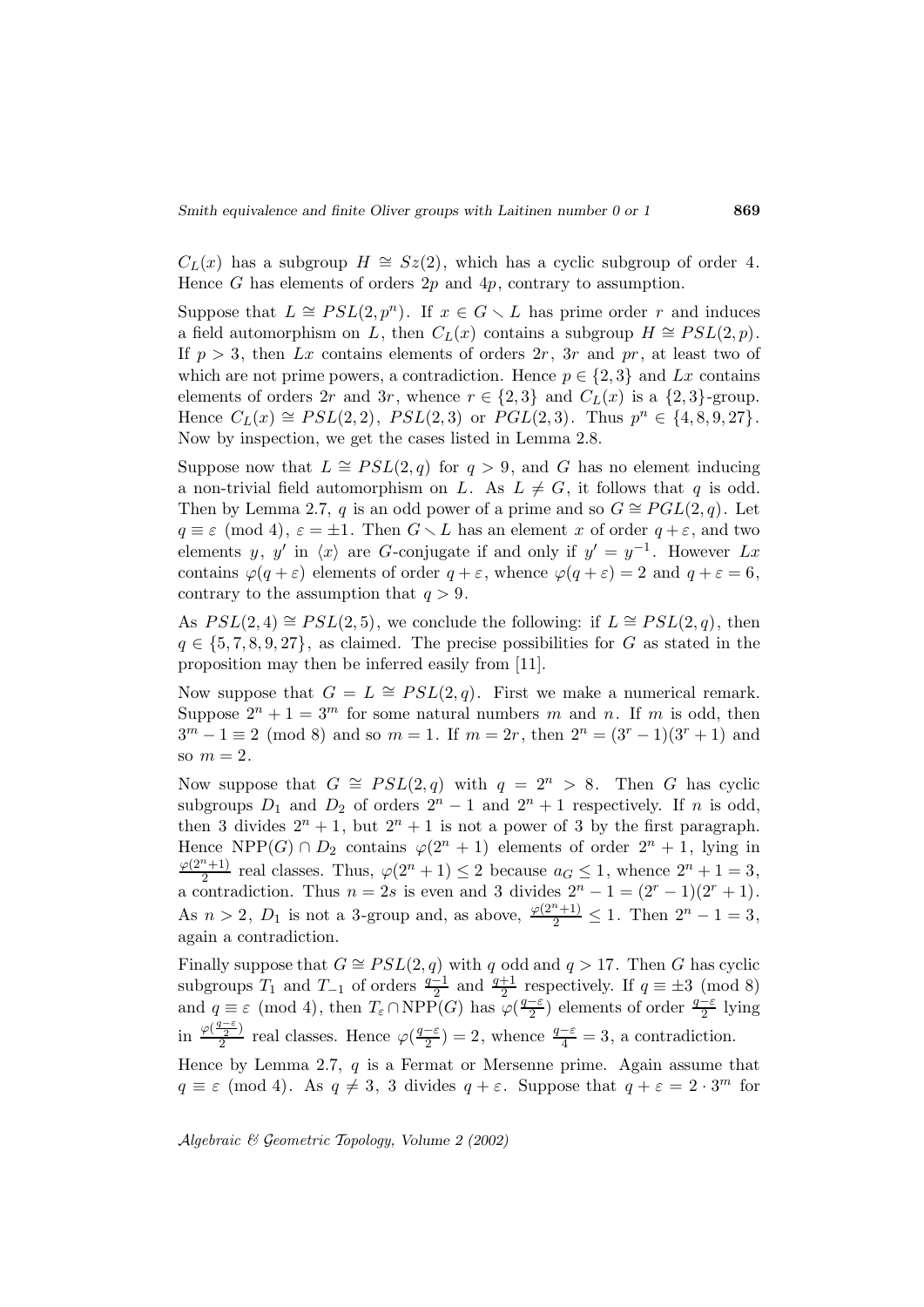some  $m \ge 2$ . As  $q - \varepsilon = 2^k$ , we have  $2^k + 2\varepsilon = 2 \cdot 3^m$ . Hence  $2^{k-1} = 3^m - \varepsilon$ . If  $\varepsilon = -1$ , then  $3^m + 1 \equiv 2$  or 4 (mod 8), whence  $q \le 9$ , contrary to assumption. If  $\varepsilon = 1$ , then by the first paragraph,  $m \le 2$  and  $q \le 17$ , again a contradiction. It follows that  $\frac{q+\varepsilon}{2}$  is not a prime power. But then  $T_{-\varepsilon} \cap \text{NPP}(G)$  has  $\varphi(\frac{q+\varepsilon}{2})$ elements of order  $\frac{q+\varepsilon}{2}$  lying in  $\frac{\varphi(\frac{q+\varepsilon}{2})}{2}$  real classes. As usual this implies that  $\varphi(\frac{q+\varepsilon}{2})=2$ , again a contradiction.

Finally suppose that  $G = L \cong Sz(2^n)$  with  $n \geq 7$  and set  $q = 2^n$ . Then G has Finally suppose that  $G = E = 52(2)$  with  $h \ge 7$  and set  $q = 2$ . Then O has eyelic subgroups  $T_{\varepsilon}$  with  $|T_{\varepsilon}| = q + \varepsilon \sqrt{2q} + 1$ , for  $\varepsilon = \pm 1$ . As  $q = 2^n$ , n odd, we have that 5 divides  $q^2 + 1 = |T_1||T_{-1}|$ . Thus 5 divides  $|T_{\varepsilon}|$  for some  $\varepsilon$ . We shall argue that  $|T_{\varepsilon}|$  is not a power of 5 when  $n \geq 7$ . For suppose that it is. Let  $n = 2m + 1$ . Then

$$
q + \varepsilon \sqrt{2q} + 1 = 2^{2m+1} + \varepsilon 2^{m+1} + 1 = 5^k
$$

for some  $k \geq 1$ . Consideration of the 2-part of  $5^k - 1$  shows that the smallest positive k for which  $5^k - 1$  is divisible by  $2^{m+1}$ ,  $m \ge 1$ , is  $k = 2^{m-1}$ . But  $2^{2m+1} + 2^{m+1} + 1 < 2^{2m+2}$ , while  $5^{2^{m-1}} > 4^{2^{m-1}} = 2^{2^m}$ . Thus for equality to hold, we must have  $2^m < 2m + 2$ , which holds only for  $m \le 2$ , i.e. for  $n \le 5$ .

Thus for  $G \cong Sz(2^n)$ ,  $n \ge 7$ , the cyclic subgroup  $T_{\varepsilon}$  is generated by elements in NPP(G). Let  $h = |T_{\varepsilon}|$ . As  $N_G(T_{\varepsilon})/T_{\varepsilon}$  has order 4 and  $a_G = 1$ , we must have  $\varphi(h) = 4$ , whence  $h = 5$ , a final contradiction.  $\Box$ 

Henceforth, we assume that  $G$  is a finite Oliver group. Moreover, we assume that G satisfies the following two properties:

- (1) all elements of  $NPP(G)$  have the same order; and
- (2) if  $K \trianglelefteq G$  and  $K \cap \text{NPP}(G) \neq \emptyset$ , then  $\text{NPP}(G) \subseteq K$ .

We shall call G an  $EP$  group if the properties (1) and (2) above hold. Of course, both of these properties hold when  $a_G \leq 1$ . By Lemma 1.2, the class of EP groups is closed under taking subgroups and homomorphic images.

**Lemma 2.9** *Suppose that* G *is an EP group and*  $F(G)$  *is not a p-group. Then* G *is solvable and the following conclusions hold:*

- (1)  $F(G) = P \times Q$  with P an elementary abelian p-group of order  $p^a$  and  $Q$  *an elementary abelian q-group of order*  $q<sup>b</sup>$ ; and either
- (2)  $G/F(G)$  *is an r-group of r-rank* 1*, r prime; with*  $r \notin \{p,q\}$ *; or*
- (3)  $G/F(G)$  is a nonabelian metacyclic Frobenius group of order  $p^c q^d$ .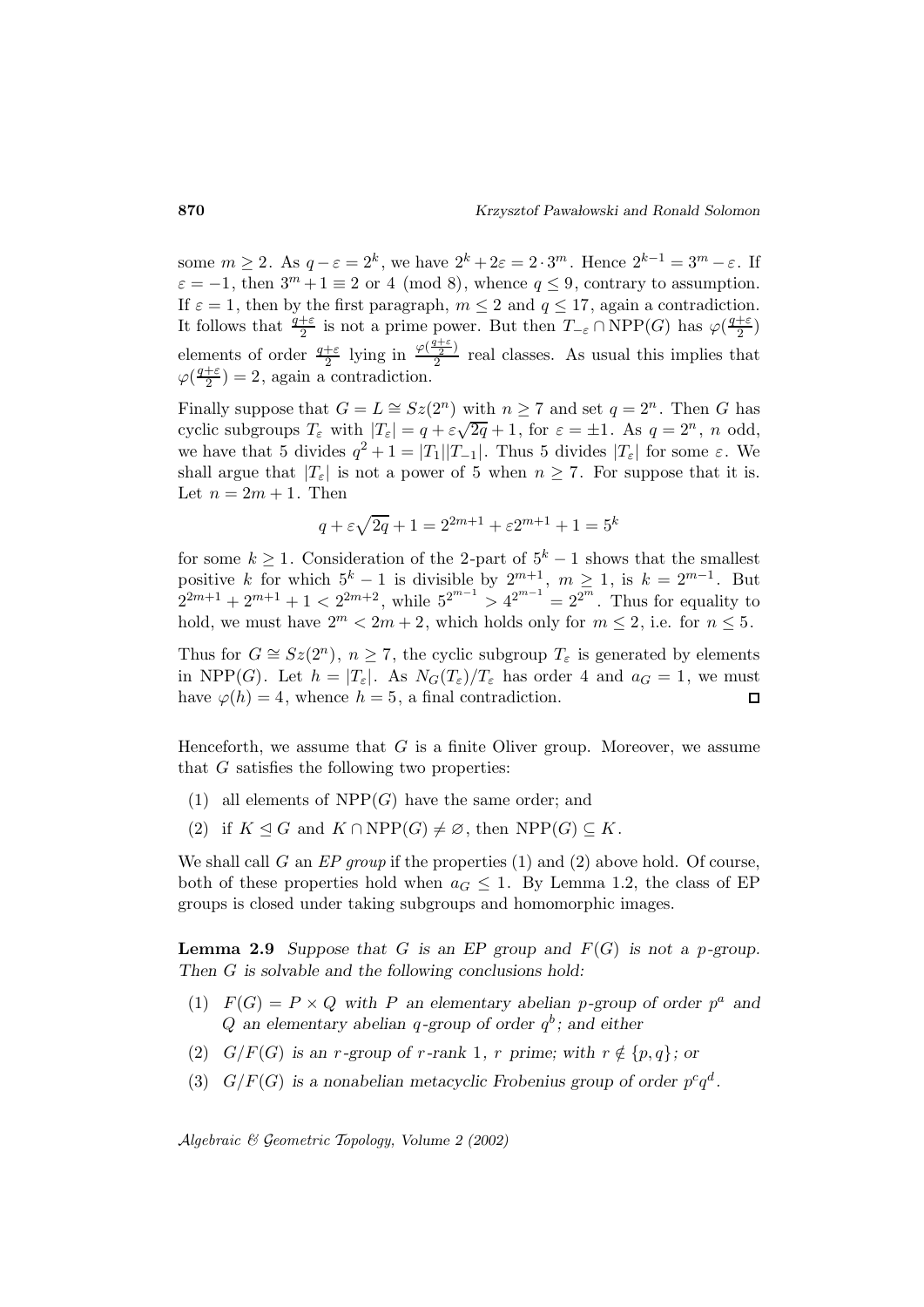**Proof** Clearly NPP(G)  $\subseteq Z(F(G))$ , whence  $F(G) = P \times Q$  with P and Q elementary abelian, as in (1). If  $G = F(G)$ , then G is not an Oliver group, contrary to assumption. Therefore  $G \neq F(G)$ . Set  $\overline{G} = G/F(G)$ . If  $\overline{G}$  has  $r$ -rank greater than 1 for some prime  $r$ , then from Theorem 2.3 it follows that  $G \setminus F(G)$  contains elements of order rs for  $s \in \{p,q\} \setminus \{r\}$ , a contradiction to  $NPP(G) \subseteq F(G)$ . So  $\overline{G}$  has r-rank 1 for every prime divisor r of  $|\overline{G}|$ .

Now, suppose that  $F(\overline{G}) = 1$ . Then by the Feit–Thompson Theorem,  $\overline{G}$  has no nontrivial normal subgroup of odd order. Moreover  $\overline{G}$  has 2-rank 1, whence by the Brauer–Suzuki Theorem,  $1 \neq Z(G) \leq F(G)$ , a contradiction. Thus  $F(G) \neq 1$  and, as  $NPP(G) = \emptyset$ ,  $F(G) = R$  is an r-group of r-rank 1 for some prime r. Moreover, note that  $C_{\overline{G}}(Z(\overline{R}))$  is a normal r-subgroup of  $\overline{G}$ , whence  $C_{\overline{G}}(Z(\overline{R})) = \overline{R}$ . Moreover, note that  $\overline{G}/\overline{R}$  is isomorphic to a cyclic r'-subgroup of Aut $(Z(R))$ . If  $G = R$ , then  $r \notin \{p,q\}$  because G is an Oliver group, and (2) holds. Otherwise  $\overline{G} = \overline{R} \rtimes \overline{C}$  with both  $\overline{R}$  and  $\overline{C}$  cyclic. As in Lemma 2.5, C is an s-group for some prime  $s \neq r$ . Choose  $s \in \{p, q\} \setminus \{r\}.$ As  $\overline{R} \rtimes \overline{C}$  is a Frobenius group,  $C_P(\overline{C}) \neq 1$  and so  $s = p$ . If also  $r \neq q$ , then the same argument would yield  $s = q$ , a contradiction. Hence  $r = q$  and  $s = p$ with  $p < q$ , whence (3) holds.  $\Box$ 

**Lemma 2.10** *Suppose that* G *is a finite Oliver group with*  $a_G \leq 1$  *and with*  $F(G)$  not a p-group. Then  $F(G) \cong C_2^2 \times C_3$  and one of the following holds:

- (1)  $G ≅$  Stab<sub>A7</sub>({1, 2, 3})*;* or
- (2)  $G \cong C_2^2 \rtimes D_9$ .

**Proof** We continue the notation of Lemma 2.9, and we note that the following holds:  $|NPP(G)| = (p^a - 1)(q^b - 1)$ . Moreover,  $NPP(G)$  is a union of one or two G-classes of equal cardinality.

If  $|\overline{G}| = r^c$  for some prime r, and  $R \in \text{Syl}_r(G)$ , then  $C_R(P) = 1 = C_R(Q)$ , whence  $r^c \n\t\leq \min\{p^a-1,q^b-1\}$ . On the other hand,  $(p^a-1)(q^b-1) \leq 2r^c$ , which is a contradiction.

Hence  $|\overline{G}| = p^c q^d$  with  $p < q$ . Let  $F(\overline{G}) = \overline{R}$  with  $|\overline{R}| = q^d$ , and let R be the full preimage of  $\overline{R}$  in G. Then, as  $F(G)$  is abelian,  $1 \neq C<sub>O</sub>(R) \triangleleft G$ . As all elements of  $F(G)$  of order pq lie in the same real G-conjugacy class, this forces  $C_Q(R) = Q$ . Moreover  $\overline{R}$  acts semi-regularly on  $P^{\#}$ , whence  $q^d$  divides  $p^a - 1$ . Let  $\overline{S} \in \text{Syl}_p(\overline{G})$ . Then  $\overline{S}$  acts semi-regularly on  $Q^{\#}$ , whence  $p^c$  divides  $q^b-1$ . Finally  $(p^a-1)(q^b-1) = p^c q^d$  or  $2p^c q^d$ . If both p and q are odd, then 4 divides the left-hand side of the equation but not the right. Hence  $p = 2$ . Then both  $q^{b}-1$  and  $q^{d}+1$  are powers of 2, whence  $q=\tilde{q}^{d}=3$  and  $p^{a}=4$ . As  $\overline{G}$  acts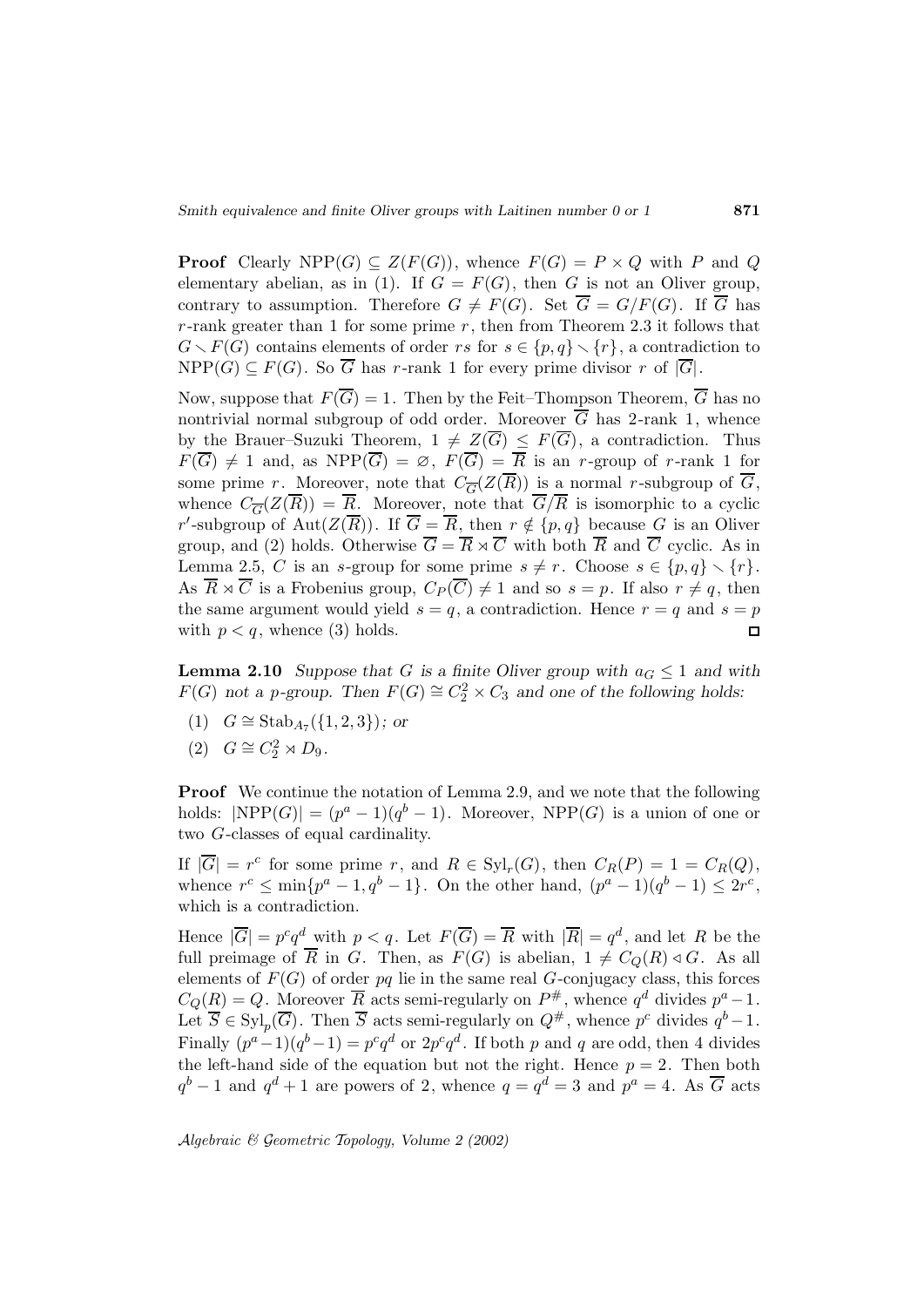faithfully on P, it follows that  $\overline{G} \cong S_3$ . In particular  $p^c = 2$ , whence  $q^b = 3$ . Thus  $F(G) \cong C_2^2 \times C_3$ . Moreover, if  $R_0 \in \text{Syl}_3(G)$ , then  $G = P \rtimes N_G(R_0)$  and  $R_0$  is inverted by an involution in  $N_G(R_0)$ . Thus either (1) or (2) holds.  $\Box$ 

We keep our assumption that  $G$  is a finite Oliver group  $G$ . Recall that  $G$  is an EP group if all elements of  $NPP(G)$  have the same order, and the following holds: if  $K \leq G$  and  $K \cap \text{NPP}(G) \neq \emptyset$ , then  $\text{NPP}(G) \subseteq K$ .

**Lemma 2.11** *If* G *is an EP group, then one of the conclusions holds:*

- (1) F∗(G) *is a* p*-group for some prime* p*; or*
- (2) F∗(G) *is one of the nonabelian simple groups listed in Lemma 2.7; or*
- (3) G *is solvable and satisfies the conclusions of Lemma 2.9.*

*Moreover if*  $a_G \leq 1$ , then either  $F^*(G)$  is a p-group or one of the conclusions *of Lemma 2.8 or 2.10 holds.*

**Proof** Suppose that L is a normal quasisimple subgroup of  $F^*(G)$ . Then, by Burnside's  $p^a q^b$  Theorem, there exist distinct primes p, q and r dividing  $|L|$ . Thus if  $C_{F^*(G)}(L) \neq 1$ , then NPP(G) contains elements of two distinct orders, a contradiction. Hence  $C_{F^*(G)}(L) = 1$ , whence  $L = F^*(G)$  is a nonabelian simple group and one of the conclusions of Lemma 2.7 (resp. 2.8) holds. On the other hand, if  $F^*(G) = F(G)$ , then either  $F^*(G)$  is a p-group or one of the conclusions of Lemma 2.9 (resp. 2.10) holds, as claimed.  $\Box$ 

Henceforth, we shall assume that  $F^*(G) = P$  is a p-group. Clearly  $G \neq P$  and we set  $\overline{G} = G/P$ . Also we let L be the full pre-image in G of  $F^*(\overline{G})$ .

**Lemma 2.12** *Suppose that* G *is an EP group. Then either*  $\overline{L}$  *is a q-group for some prime*  $q \neq p$  *or*  $\overline{L}$  *is a nonabelian simple group.* 

**Proof** Suppose that the conclusion of Lemma 2.12 does not hold. Then, by arguing as in Lemmas 1.1 and 1.2, we see that  $\overline{G}$  is an EP group, provided  $\overline{G}$  is an Oliver group. If L is nonsolvable, then  $\overline{G}$  is an Oliver group, whence Lemma 2.11 applied to  $\overline{G}$  yields that  $\overline{L}$  is a nonabelian simple group.

Suppose that L is solvable but  $\overline{L}$  is not a q-group for any prime q. Since all elements of NPP(G) have the same order,  $\overline{L} = \overline{Q} \times \overline{R}$  where Q is an elementary abelian q-group and R is an elementary abelian  $r$ -group for some primes  $q$ , with r different from p. Moreover, G contains no elements of order pq or  $pr$ ,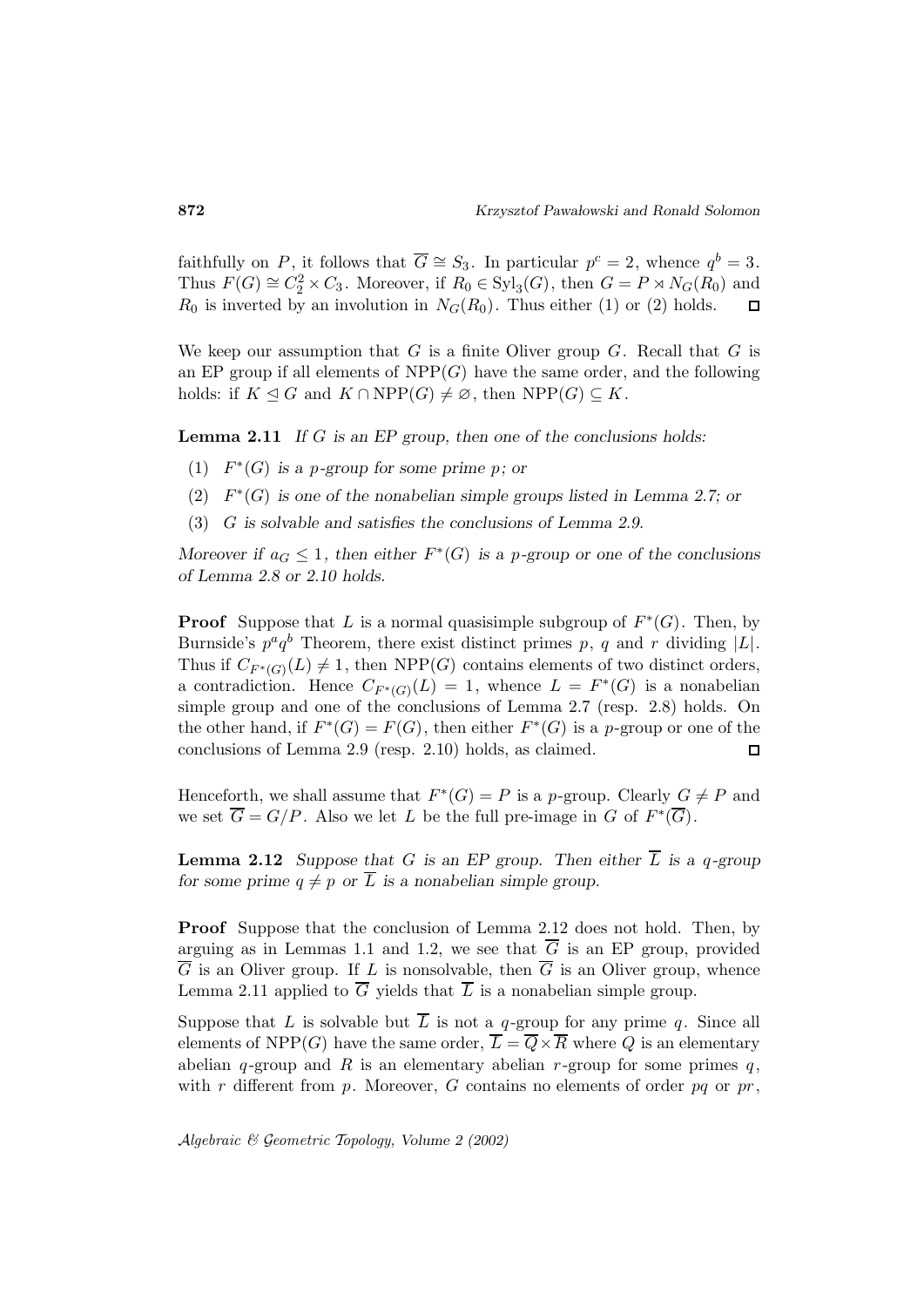whence  $|Q| = q$  and  $|R| = r$ . Since  $\overline{L} = F^*(\overline{G})$  and  $\overline{L}$  is cyclic of order qr, we conclude that  $G/L$  is abelian. As  $NPP(G) \subseteq L$ , in fact  $G/L$  is abelian of prime power order. But then as P is a p-group and  $L/P$  is cyclic, G is not an Oliver group, contrary to assumption.  $\Box$ 

Henceforth, we assume that  $G$  is a finite Oliver group with Laitinen number  $a_G \leq 1$ . In the next three lemmas, we treat the case where  $\overline{L}$  is a q-group.

**Lemma 2.13** If  $\overline{L}$  is a q-group of q-rank 1, then  $q = 2$  and  $G = P \rtimes K$ , *where*  $K \cong SL(2,3)$  *or*  $\hat{S}_4$  *and P is an abelian p*-group of odd order inverted *by the unique involution of* K*.*

**Proof** Suppose that  $\overline{L}$  is a cyclic q-group. As  $\overline{L} = F^*(\overline{G})$ ,  $\overline{G}/\overline{L}$  is a cyclic  $q'$ -group and G is a metacyclic Frobenius group with kernel L. If  $\overline{x} \in G \setminus L$ ,  $C_P(\overline{x}) \neq 1$  whence G has elements of order pr, where r is the order of x and  $(r, p) = 1$ . In this case  $\overline{G}/\overline{L}$  has prime order r, and otherwise  $\overline{G}/\overline{L}$  is a p-group. In either case, as  $\overline{L}$  is cyclic, G is not an Oliver group, a contradiction.

Hence  $\overline{L} \cong Q_8$  and  $[\overline{G}, \overline{G}] \cong SL(2,3)$ . As NPP $(\overline{G}) \neq \emptyset$ , P is inverted by z for any involution z of L. As  $P = C_G(P)$ , it follows that  $G = P \rtimes K$  and K contains a unique involution, whence the lemma holds.  $\Box$ 

**Lemma 2.14** *Suppose that*  $\overline{L}$  *is a q-group of q-rank greater than* 1*. Then*  $\overline{G}$ *is a solvable group without NPP elements. Moreover,* P *is a finite elementary abelian* p-group and  $H = P \rtimes Q \rtimes C$ , where  $L = P \rtimes Q$ ,  $Q \in \text{Syl}_q(G)$  and  $N_G(Q) = Q \rtimes C$  *is a Frobenius group with kernel* Q and complement C such *that* C *is a* p*-group.*

**Proof** Let  $Z = \{z \in Z(P) : z^p = 1\}$ . Then Z is a nontrivial elementary abelian normal p-subgroup of G. Let E be an elementary q-subgroup of L of q-rank greater than 1. Then, according to Theorem 2.3,  $NPP(L)$  contains an element x of order pq with  $x^q \in Z$ . Hence NPP( $G/Z$ ) =  $\varnothing$  and so, applying Theorem 2.3 again in  $G/Z$ , we conclude that  $P = Z$ . If  $L = G$ , then G is not an Oliver group, contrary to assumption. Thus  $L \neq G$ .

Let  $L = P \rtimes Q$ ,  $Q \in \text{Syl}_q(L)$ . Suppose that  $C_P(Q) = A \neq 1$ . Then every element  $x \in \text{NPP}(G)$  satisfies  $x^q \in A$ . But then  $C_P(e) = A$  for all  $e \in E^{\#}$ , whence  $P = A$  by Theorem 2.3. But then  $Q \leq C_G(P) = P$ , a contradiction. Therefore  $C_P(Q) = 1$  and by making use of a Frattini argument, we see that  $N_G(Q)$  is a complement to P in G.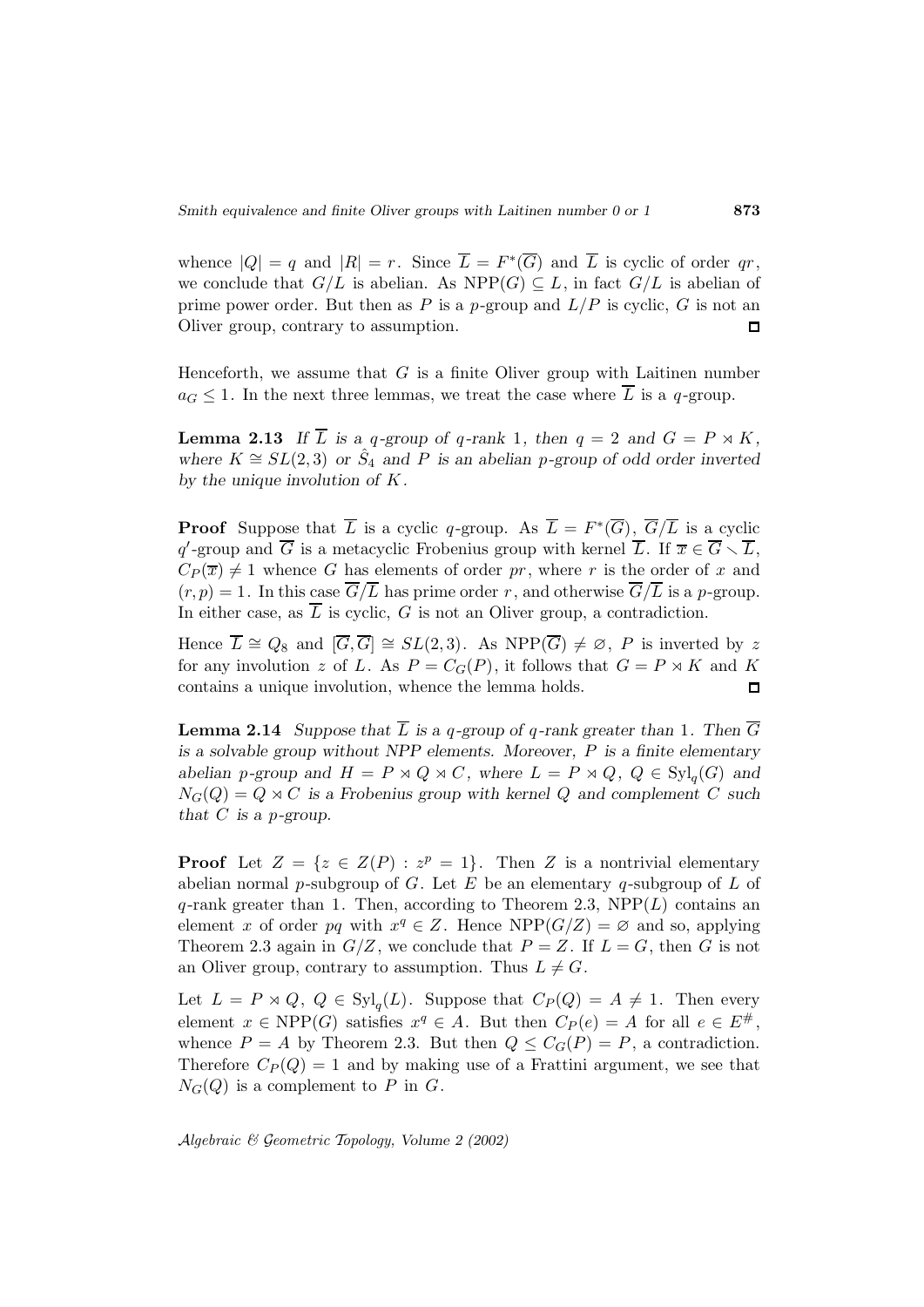Let  $N = N_G(Q)$ . Then N is without NPP elements. Suppose that r is a prime divisor of |N| with  $r \notin \{p, q\}$  and let R be a nontrivial r-subgroup of N. As  $NPP(N) = \emptyset$ , it follows that  $Q \rtimes R$  is a Frobenius group with kernel Q acting faithfully on P. Hence  $C_P(R) \neq 1$ , a contradiction. Hence N is a  $\{p,q\}$ -group. In particular, N is solvable by Burnside's theorem and so Lemma 2.5 applies to N, yielding that either  $N = Q \rtimes C$  is a Frobenius group with kernel Q and complement C a p-group, as claimed, or  $N = Q \rtimes C \rtimes A$  with C a cyclic p-group and A a cyclic q-group disjoint from  $Q$  (as  $CA = N<sub>N</sub>(C)$  is a complement to Q in N). Suppose the latter and let  $y \in A$  of order q and  $z \in Q \cap Z(QA)$ of order q. Then  $U = \langle y, z \rangle \cong C_q \times C_q$  and so  $P = \langle C_P (u) : u \in U^{\#} \rangle$  by Theorem 2.3. However NPP(G)  $\subseteq L$  and  $U \cap L = \langle z \rangle$ , whence  $C_P(u) = 1$  for all  $u \in U \setminus \langle z \rangle$ . Thus  $P = C_P(z)$ , a contradiction.  $\Box$ 

Finally, we complete the analysis of the case when  $\overline{L}$  is a q-group.

**Lemma 2.15** *Suppose that*  $G = P \rtimes Q \rtimes C$  *as in Lemma 2.14. Then one of the following conclusions hold:*

- (1)  $P \cong C_3^3$  and  $QC \cong A_4$ ; or
- (2)  $P \cong C_2^4$ ,  $PQ \cong A_4 \times A_4$  and  $C \cong C_4$ ; or
- (3)  $P \cong C_2^8$  and  $QC \cong (C_3 \times C_3) \rtimes C_8$ ; or
- (4)  $P \cong C_2^8$  and  $QC \cong (C_3 \times C_3) \rtimes Q_8$ .

**Proof** Let  $x \in Q$  of order q with  $C_P(x) = V$  of maximum order. The elements of  $V^{\#}x$  are in NPP(G). As  $(vx)^{-1} \in Vx^{-1}$ , either  $C_G(x)$  is transitive on  $V^{\#}x$ or  $q = 2$  and  $C_G(x)$  has two equal-sized orbits on  $V^{\#}x$ . In any case, as QC is a Frobenius group,  $C_G(x) = VC_Q(x)$  and  $V\langle x \rangle$  acts trivially on  $V^{\#}x$ . Hence  $|V^{\#}| = |V^{\#}x| = q^b$  for some  $b \geq 0$ . Let  $|V| = p^a$ . Then either  $p = 2$  and  $b = 1$ or  $q = 2$  and  $p^a \in \{p, 9\}$ . In all cases we set  $Z = \{z \in Z(Q) : z^q = 1\}$ . Thus Z is a normal elementary abelian q-subgroup of  $QC$  and  $PZ \triangleleft G$ .

Suppose first that  $q = 2$ . As ZC is a Frobenius group, Z contains a Klein 4-subgroup U and so NPP $(G) \leq PZ \triangleleft G$ . Thus in particular  $x \in Z$ . Suppose further that  $|V| = p$ . Then  $|P| \leq p^3$ . Moreover, as P is a faithful QC-module, it follows that  $|C| \le dim V \le 3$ , whence  $p = 3 = \dim V$  and  $P \cong C_3^3$ . Now,  $QC$ is isomorphic to a Frobenius  $\{2,3\}$ -subgroup of  $SL(3,3)$ , and thus  $QC \cong A_4$ . Therefore (1) holds.

Next suppose that  $q = 2$  and  $|V| = 9$ . Note that  $C_Q(v) \leq Z$  for all  $v \in P^{\#}$ . In particular  $C_Q(V) = A$  is an elementary abelian q-group with  $C_P(a) = V$  for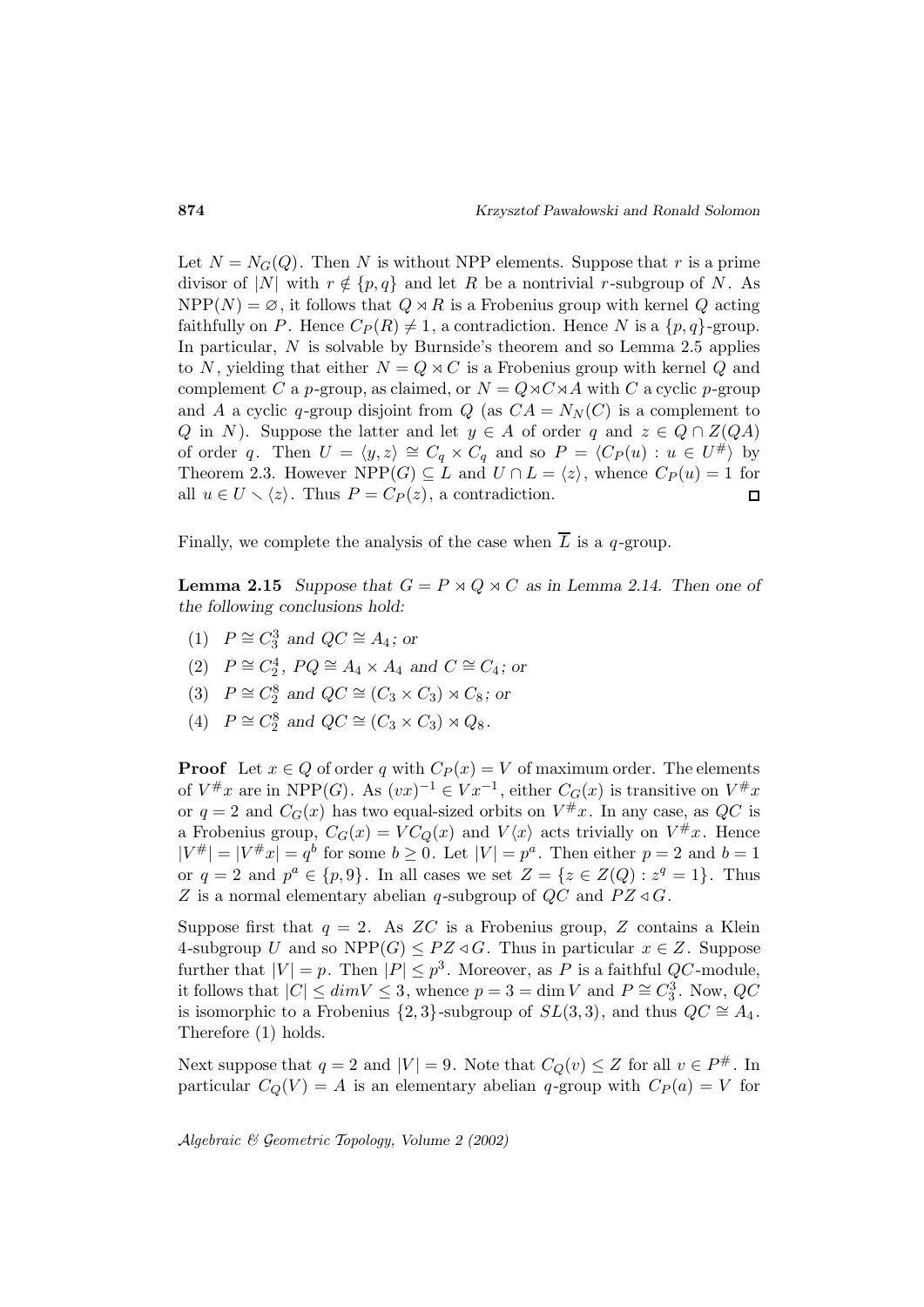all  $a \in A^{\#}$ , by maximal choice of V. If  $A \neq \langle x \rangle$ , then by Theorem 2.3,  $P = V$ , a contradiction. Hence  $C_Q(V) = \langle x \rangle$  and  $Q/\langle x \rangle$  is isomorphic to a subgroup of  $GL(V) \cong GL(2,3)$ . In particular  $|Q| \leq 32$ . As C is fixed point free on Q,  $|Q| = 2^m$ , m even. As  $|Q/Z| \leq 4$ ,  $[Q,Q]$  is cyclic, whence  $[Q,Q] = 1$  and  $Q \cong C_2^2$ ,  $C_2^3$  or  $C_4 \times C_4$ . On the other hand,  $Q/\langle x \rangle$  is isomorphic to an abelian subgroup of  $GL(2,3)$  of order 8, whence  $Q/\langle x \rangle \cong C_8$ , a contradiction.

Finally suppose that  $p = 2$  and  $|V| = 2^a = q + 1$ . As QC is a Frobenius group with  $C$  a 2-group,  $Q$  is abelian. Note that  $C$  permutes the set

$$
\mathcal{Z} = \{ z \in Z^{\# }: C_P(z) \neq 1 \}
$$

in one or two equal-sized orbits. As  $z \in \mathcal{Z}$  if and only if  $\langle z \rangle^{\#} \leq \mathcal{Z}$ , it follows that  $|\mathcal{Z}| = k(q-1)$ ,  $k \geq 1$ . But also, as |C| is a power of 2,  $|\mathcal{Z}| = 2^c$ for some  $c \ge 1$ . Hence  $q = 2^d + 1 = 2^a - 1$ , whence  $q = 3$  and  $|V| = 4$ . Now P is a completely reducible Z-module and as before  $C_P(Z) = 1$ , whence  $P = P_1 \oplus \cdots \oplus P_r$  with  $P_i$  an irreducible Z-module and  $|P_i| = 4$  for all i. Then  $C_Z(P_1 \oplus P_2) = 1$ , whence Q acts faithfully on  $P_1 \oplus P_2 \cong C_2^4$ . Hence  $Q = Z \cong C_3 \times C_3$ . As QC is a Frobenius group, either  $C \cong Q_8$  or C is cyclic with  $|C| \leq 8$ . In any case the involution of C inverts Q. By Theorem 2.3, at least two cyclic subgroups of  $Q$  have non-trivial fixed points on  $P$  and as  $a_G = 1, C$  permutes these subgroups transitively. Hence  $|C| \geq 4$ . If  $|C| = 4$ , then only two cyclic subgroups of  $Q$  have non-trivial fixed points on  $P$  and so  $|P| = 16$  and  $L \cong A_4 \times A_4$ . Therefore (2) holds.

If  $|C| = 8$ , then dim  $V \ge 8$ . On the other hand, dim  $V \le 8$  as Q has only four cyclic subgroups of order 3. Therefore, equality holds and  $G$  is as described either in (3) or (4), completing the proof. П

We have now completed the analysis of the case where  $\overline{L}$  is a q-group. Thus, for the remainder of the analysis in the proof of Theorem 2.1, we may assume that  $\overline{L}$  is a nonabelian simple group.

**Lemma 2.16** *If the* p*-group* P *is of odd order, then* P *is elementary abelian and one of the following conclusions holds:*

- (1)  $p = 3$  *and*  $\overline{G} \cong PSL(2, q)$ *,*  $q \in \{5, 7, 9, 17\}$ *, or*  $\overline{G} \cong M_{10}$ *; or*
- (2)  $p = 7$  *and*  $\overline{G} \cong SL(2,8)$  *or*  $Sz(8)$ *; or*
- (3)  $p = 31$  *and*  $\overline{G} \cong Sz(32)$ *.*

**Proof** Let  $Z = \{z \in Z(P) : z^p = 1\}$ . Then by Theorem 2.3, G contains an element x of order 2p with  $x^2 \in Z$  and so every element of NPP(G) has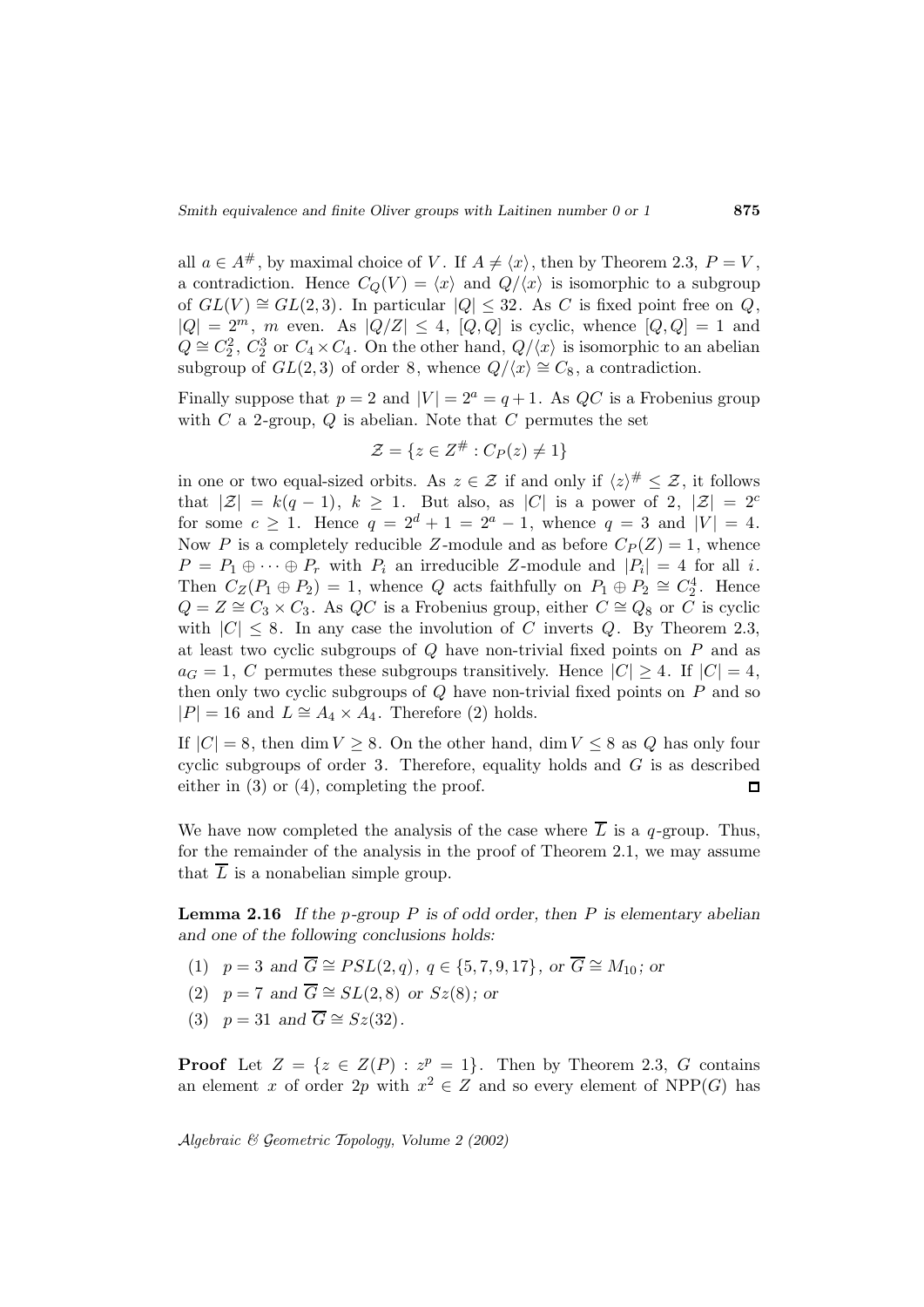this property. In particular  $P = Z$  is elementary abelian, as usual. Moreover  $NPP(\overline{G}) = \emptyset$  and so  $\overline{G} \cong PSL(2,q)$ ,  $q \in \{5,7,8,9,17\}$ ,  $M_{10}$ ,  $Sz(8)$ ,  $Sz(32)$ or  $PSL(3, 4)$ . If  $\overline{G}$  contains a subgroup isomorphic to  $C_3 \times C_3$  or to  $A_4$ , then G contains elements of order 3p and so  $p = 3$ .

Thus if  $p > 3$ , then  $G \cong SL(2,8)$ ,  $Sz(8)$  or  $Sz(32)$ . Moreover, consideration of the Borel subgroups of  $\overline{G}$  in these cases shows that  $p = 7, 7$  or 31, respectively, as claimed.

Suppose finally that  $p = 3$ . If  $\overline{G} \cong SL(2,8)$ ,  $Sz(8)$ ,  $Sz(32)$  or  $PSL(3,4)$ , then  $\overline{L}$  contains a Frobenius group with kernel a 2-group and complement of order 7, 7, 31 or 5, respectively. But then G would contain elements of order 21, 21, 93 or 15, respectively, a contradiction.  $\Box$ 

**Lemma 2.17**  $F^*(G)$  *is a* 2*-group.* 

**Proof** Suppose first that  $p > 3$ . Let  $U \in \mathrm{Syl}_2(G)$ . Then by consideration of the Frobenius group  $\overline{B} = N_{\overline{G}}(\overline{U})$ , we have  $\dim(P) \geq p$ . Hence if  $V = C_P(z)$  for  $z \in Z(U)^{\#}$ , then  $\dim(V) \geq \frac{1}{3}p > 2$ . On the other hand  $C_G(z)/V\langle z \rangle$  permutes  $V^{\#}$  in at most two equal orbits. Hence  $p^3 - 1 \leq |U|$ , which is false in all cases.

Thus we may assume that  $p = 3$  and  $G \cong PSL(2, 5)$ ,  $PSL(2, 7)$ ,  $PSL(2, 9)$ ,  $PSL(2, 17)$  or  $M_{10}$  and with dim(P)  $\geq 4, 6, 4, 16, 8$ , respectively. Again let  $U \in \text{Syl}_2(G)$ ,  $z \in Z(U)^{\#}$  and  $V = C_P(z)$ . Then  $C_G(z) = VU$ . Thus, as above, if  $\dim(V) = d$ , then  $3^d - 1$  is a power of 2, whence  $d \leq 2$  and so dim(P)  $\leq 3d \leq 6$ . Hence dim(V) = 2, dim(P)  $\leq 6$  and  $|U| \geq 8$ . Thus  $\overline{G} \cong PSL(2, 7)$  or  $PSL(2, 9)$ . However, in both cases,  $U/\langle z \rangle \cong C_2 \times C_2$ , which cannot act semiregularly on  $V^{\#}$  by Theorem 2.3, a contradiction.  $\Box$ 

**Lemma 2.18** *One of the following conclusions holds:*

- (1)  $\overline{G} \cong PSL(2,q), q \in \{5, 7, 8, 9, 17\}$ *; or*
- (2)  $\overline{G} \cong Sz(8), Sz(32), PSL(3,4), PGL(2,5)$  *or*  $M_{10}$ *.*

**Proof** If  $NPP(\overline{G}) = \emptyset$ ,  $\overline{G}$  is listed above. So, assume that  $NPP(\overline{G}) \neq \emptyset$ . Then G has no element x of odd order, such that  $C_P(x) \neq 1$ . In particular, it follows from Theorem 2.3 that  $G$  has a cyclic Sylow 3-subgroup, whence  $\overline{G} \cong PGL(2,5)$ ,  $PGL(2,7)$ ,  $PSL(2,11)$  or  $PSL(2,13)$ . Note that in the last three cases,  $\overline{G}$  contains a Frobenius subgroup of order 21, 55 or 39, respectively, whence G contains elements x of order 3, 5, 3, respectively, with  $C_P(x) \neq 1$ , which is a contradiction. Hence  $\overline{G} \cong PGL(2,5)$ .  $\Box$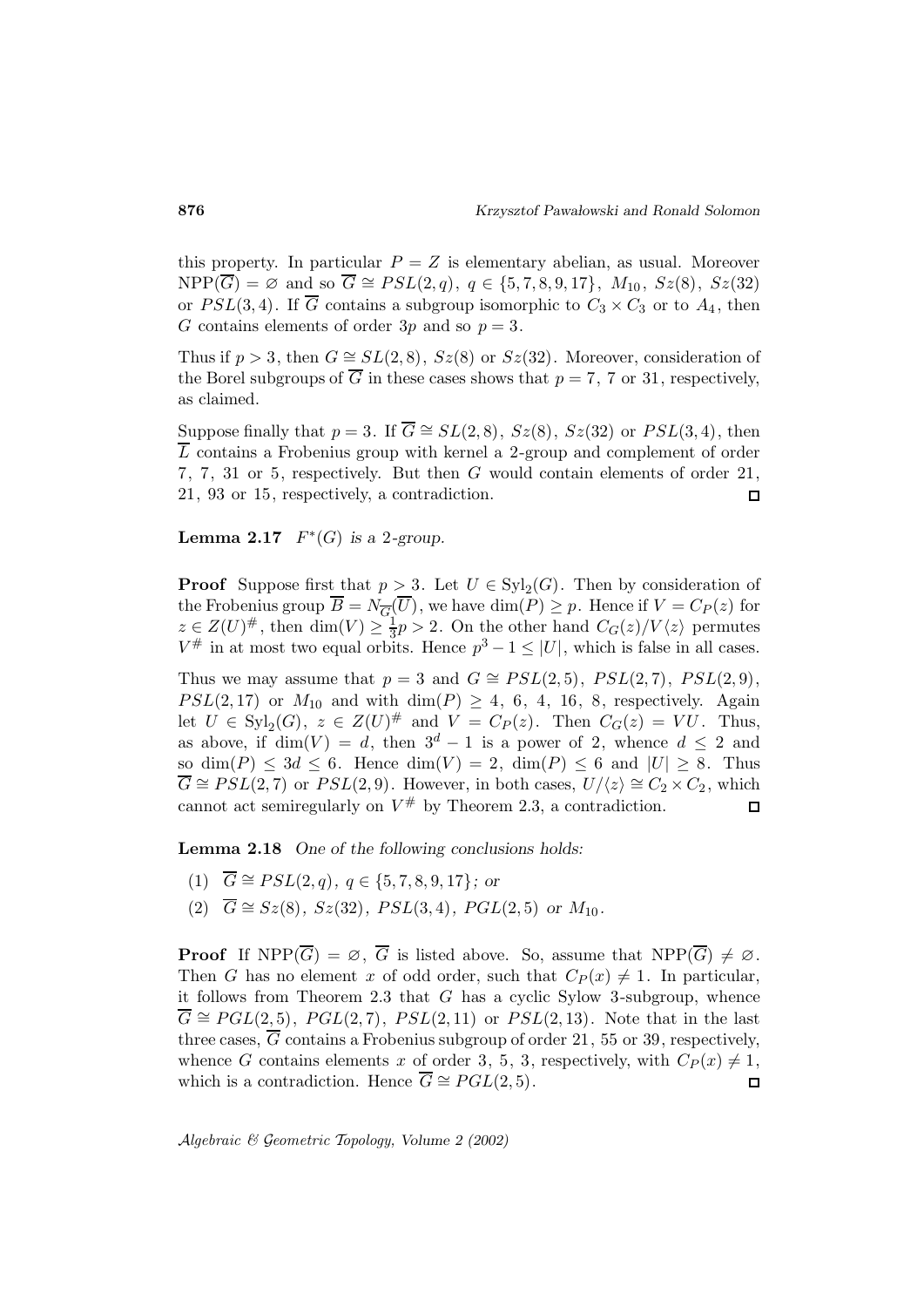**Lemma 2.19** *If*  $\overline{G}$  *is one of the groups PSL(2,7), PSL(2,9), PSL(2,17),*  $PSL(3, 4)$ , or  $M_{10}$ , then one of the following conclusions holds:

- (1)  $P \cong C_2^3$  and  $\overline{G} \cong GL(3,2)$ ; or
- (2)  $P \cong C_2^4$  and  $\overline{G} \cong A_6 \cong Sp(4, 2)';$  or
- (3)  $P \cong C_2^8$  and  $\overline{G} \cong M_{10}$ .

**Proof** Suppose that  $\overline{G} \cong PSL(2, 9)$ ,  $M_{10}$  or  $PSL(3, 4)$ . Let  $T \in Syl_3(G)$ . Then  $T \cong C_3 \times C_3$  and  $N_{\overline{G}}(\overline{T}) = \overline{T} \rtimes \overline{Q}$  with  $\overline{Q} \cong C_4$ ,  $Q_8$ ,  $Q_8$ , respectively, and with  $\overline{T} \rtimes \overline{Q}$  a Frobenius group. Hence  $\dim(P) \geq 4$ , 8, 8, respectively. On the other hand, if  $x \in T^{\#}$  and  $V = C_P(x)$ , then  $C_G(x) = VT$  acts transitively on  $V^{\#}$ , whence dim(V)  $\leq$  2. As  $\overline{Q}$  transitively permutes the set  $\mathcal T$  of nonidentity cyclic subgroups  $\langle y \rangle$  of T with  $C_P(y) \neq 1$ , we have that  $|T| = 2, 4,4,$ respectively. Hence  $\dim(P) \leq 4$ , 8, 8, respectively, whence equality holds in all cases. But then if  $\overline{G} \cong PSL(3, 4)$  and  $g \in G$  of order 7, then  $C_G(y) \neq 1$ , whence G contains elements of order 6 and 14, a contradiction.

Next suppose that  $\overline{G} \cong PSL(2, 7)$ . Let  $x \in G$  be an element of order 3. Then  $\langle x \rangle$  is a Frobenius complement in a subgroup F of order 21, whence  $C_P (x) \neq 1$ . Thus G contains elements of order 6 and therefore G contains no elements of order 14. So P is a sum of faithful F-module, hence a sum of free  $\langle x \rangle$ -modules. On the other hand, as  $C_G(x) = C_P(x)\langle x \rangle$ , we must have  $|C_P(x)| = 2$ . Hence P is a single free  $\langle x \rangle$ -module, i.e.  $|P| = 8$ . Finally suppose that  $\overline{G} \cong PSL(2, 17)$ . By inspection of the 2-modular character table for  $\overline{G}$ , we see that if  $x \in G$  of order 3, then  $\dim(C_P(x)) \geq 3$ . But  $C_G(x) = C_P(x)X$  with  $|X| = 9$ , whence  $C_G(x)$  is not transitive on  $C_P(x)^{\#}$ , a contradiction.  $\Box$ 

**Completion 2.20** Now, we complete the proof of Theorem 2.1 as follows. The possibilities for G listed in Lemma 2.18 and not discussed in Lemma 2.19 are precisely those groups which are listed in the final conclusion (13) of the Classification Theorem. For each of these cases, if  $x \in G$  is of odd order, then  $\widetilde{C}=C_G(x)/\langle C_V(x), x \rangle$  must transitively permute  $C_P(x)^\#$ . However  $|\widetilde{C}| \leq 2$ , except in the cases when  $\overline{G} = SL(2,8)$  or  $Sz(32)$  and both x and C have order  $p = 3$  or 5, respectively. Consideration of the 2-modular representations of these two groups shows that if  $W$  is an nontrivial irreducible 2-modular representation of  $\overline{G}$  with  $C_W(x) \neq 0$ , then  $|C_W(x)| > p+1$ , and so  $\overline{C}$  cannot act transitively on  $C_P(x)^\#$ . Thus in all of these cases, we must have  $C_V(x)=0$ for all  $x \in G$  of odd order. Let  $H = G^2$ . Thus  $H = G$  in all cases, except when  $\overline{G} = \Sigma L(2, 4) \cong S_5$ . Then by the above remarks, H is a CP group and so by the theorem of Bannuscher–Tiedt [4], the structure of  $H$  is as specified in the Classification Theorem, completing the proof of Theorem 2.1.  $\Box$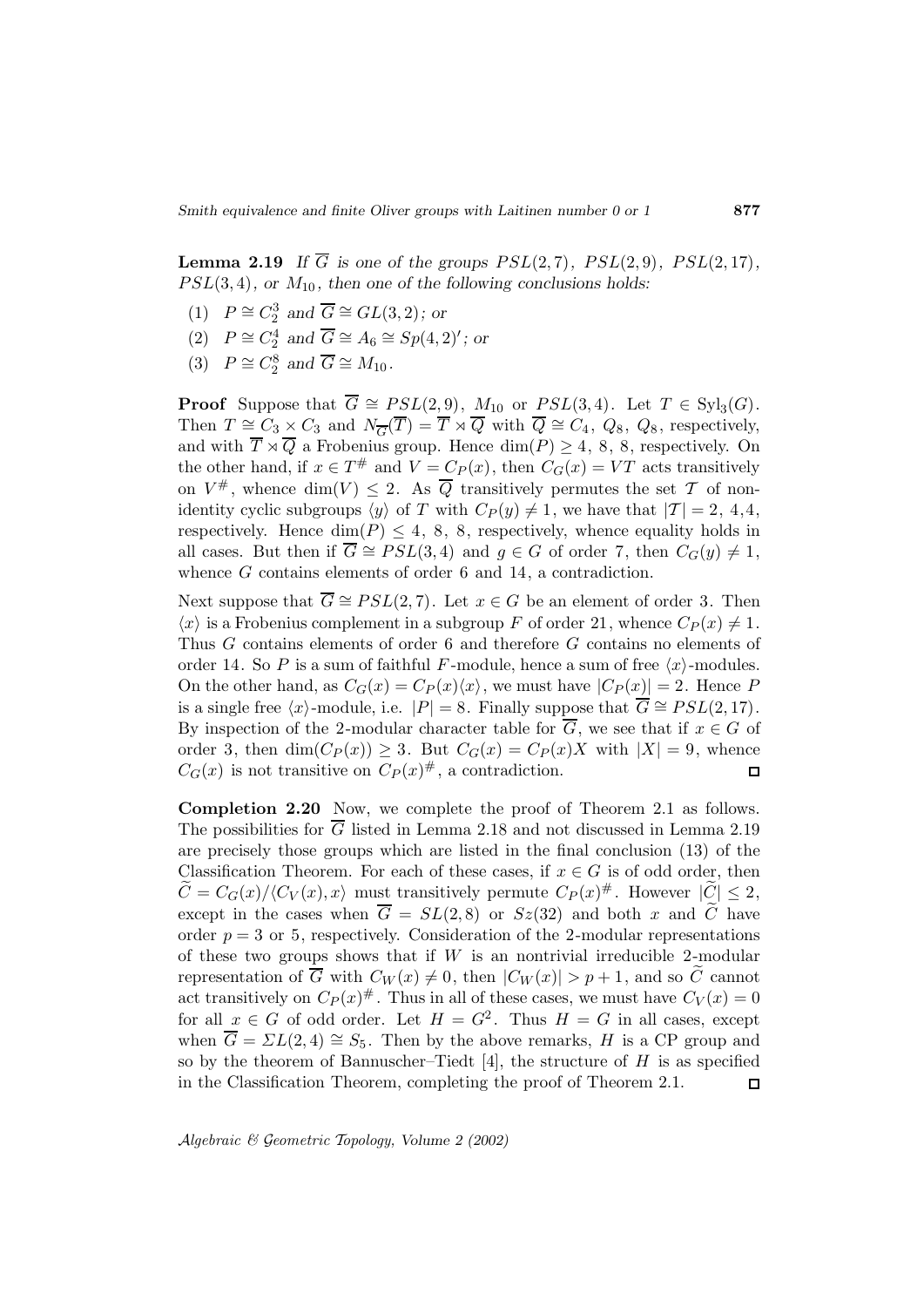# **3 Proof of Theorem A3**

The main goal of this section is to prove the following proposition which contains our next major result about the Laitinen number  $a_G$  (cf. Proposition 1.6).

**Proposition 3.1** *Let* G *be a finite nonsolvable group. If*  $a_G = b_{G/G^{\text{sol}}}$ *, then either*  $a_G \leq 1$  *or*  $a_G = 2$  *and*  $G \cong \text{Aut}(A_6)$  *or*  $P\Sigma L(2, 27)$ *.* 

By inspection in [11], we see that for  $G = Aut(A_6)$ ,  $a_G = 2$  corresponding to elements of order 6 and 10, and for  $G = P\Sigma L(2,27)$ ,  $a_G = 2$  corresponding to elements of order 6 and 14.

Below, we assume that G is a finite nonsolvable group and we set  $H = G<sup>sol</sup>$ . As we know, we always have  $a_G \geq b_{G/H}$ . We shall analyze the situation where  $a_G = b_{G/H}$ . Clearly, in this situation each coset gH meets at most one real conjugacy class  $(x)^{\pm 1}$  with  $x \in \text{NPP}(G)$ .

The proof of Proposition 3.1 will proceed via a sequence of lemmas. As the arguments are very similar to those in Section 2, we shall be a bit sketchy. First, we remark that if  $H = G$  (which amounts to saying that G is perfect), then  $b_{G/H} \leq 1$  and there is nothing to prove because  $a_G = 0$  (resp., 1) if and only if  $b_{G/H} = 0$  (resp., 1). So, we may assume that  $H < G$ . Let S denote the solvable radical of  $G$  (i.e.,  $S$  is the largest normal solvable subgroup of  $G$ ).

**Lemma 3.2**  $S \leq H$  and  $G/S \cong PGL(2,5)$ *,*  $PGL(2,7)$ *,*  $PSL(2,8)$ *,*  $M_{10}$ *,* Aut $(A_6)$ *, P* $\Sigma L(2, 27)$  *or PSL* $(3, 4)$ <sup>\*</sup>.

**Proof** Let  $S_0$  be the solvable radical of H. Set  $\overline{G} = G/S_0$  and note that as G is nonsolvable,  $\overline{G}$  has a subnormal nonabelian simple subgroup  $\overline{L} \leq \overline{H}$ . By Lemmas 2.5 (3) and 2.7, we see that  $C_{\overline{G}}(\overline{L}) = 1$ . Hence  $\overline{L} = F^*(\overline{G}) \neq \overline{G}$ . Then the possibilities for  $\overline{G}$  follow from Lemma 2.8. As  $\overline{S} = 1$ , we see that  $S_0 = S$ and the proof is complete.  $\Box$ 

**Lemma 3.3** *Either*  $S = 1$  *or S is a p-group for some prime p.* 

**Proof** Suppose that  $S \neq 1$ . Now, by Lemma 2.9,  $F(G)$  is a p-group for some prime p. Let  $\overline{G} = G/F(G)$  and  $\overline{L} = F^*(\overline{G})$ . Suppose that  $\overline{L}$  is a nonabelian simple group. As G has only one nonabelian composition factor by Lemma 3.2,  $H \leq L$ , where L is the pre-image of  $\overline{L}$  in G. Then  $S = F(G)$  and therefore S is a p-group, as claimed.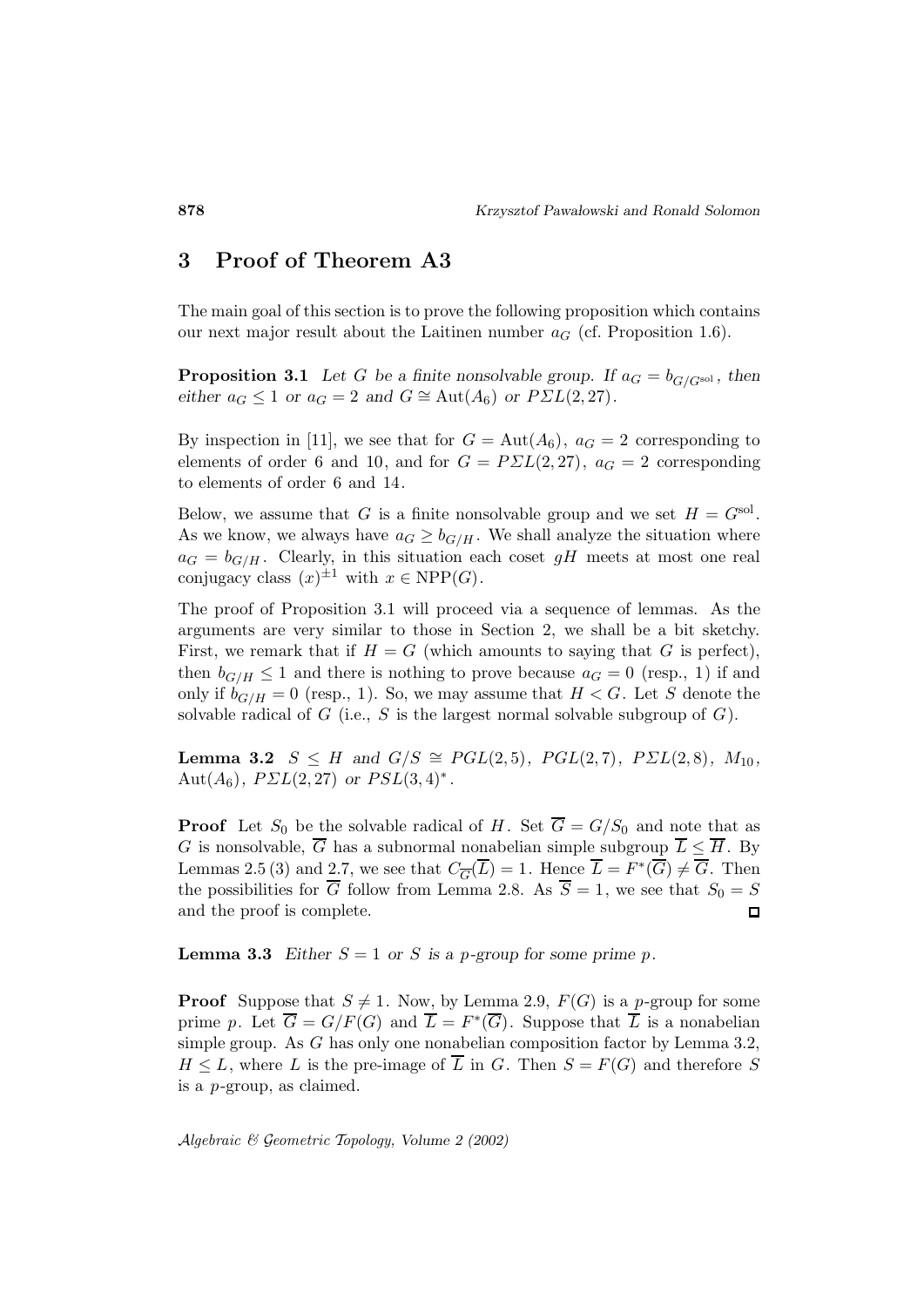Now, by Lemma 2.12, we may assume that  $\overline{L}$  is a q-group for some prime  $q \neq p$ . As  $C_{\overline{G}}(\overline{L}) \leq \overline{L}$ , it follows that  $Aut(\overline{L})$  is nonsolvable, whence  $\overline{L}$  has q-rank at least 2. Thus  $L$  contains elements of order  $pq$  and so every NPP element of  $H$ lies in L. Since either p or q is odd, it follows that  $H/L$  has 2-rank 1. But then by the Brauer–Suzuki Theorem,  $H/L$  contains NPP elements, whence so does  $H \setminus L$ , a contradiction.  $\Box$ 

Now, we wish to prove that  $S = 1$ . In order to prove it, we assume the contrary and argue to a contradiction. Henceforth, we set  $\overline{G} = G/S$  and  $\overline{H} = H/S$ (remember  $S \leq H$  by Lemma 3.2).

**Lemma 3.4** S *is either a* 2*-group or an elementary abelian* p*-group for some odd prime* p*, and in the latter case, every NPP element of* H *has order* 2p*.*

**Proof** As  $\overline{H}$  contains a Klein 4-group, we may apply the usual argument to obtain the result.  $\Box$ 

**Lemma 3.5**  $\overline{H}$  *is not isomorphic to PSL(2, 27)*.

**Proof** Suppose that the contrary claim holds:  $\overline{H}$  is isomorphic to  $PSL(2, 27)$ . Then H contains an element x of order 14 with  $x^{14} \notin S$ . Hence H has no NPP element y with  $y^r \in S$  for  $r \in \{2,3\}$ . However, as  $\overline{H}$  has 2-rank 2 and 3-rank 3, this contradicts Theorem 2.3 for  $r \neq p$ .  $\Box$ 

**Lemma 3.6** S is a 2-group and  $\overline{G}$  is not isomorphic to  $M_{10}$ .

**Proof** Suppose first that S is a 2-group and  $\overline{G} \cong M_{10}$ . Then every element of  $G \setminus H$  is a 2-element, whence  $b_{G/H} \leq 1$ , contrary to hypothesis.

Thus it remains to prove that  $S$  is a 2-group. Suppose  $S$  is not a 2-group. Then  $S$  is an elementary abelian  $p$ -group for some odd prime  $p$ . Suppose that there is an involution  $x \in G \setminus H$ . Then by inspection x centralizes a coset Hy of odd order, whence  $Hx$  contains NPP elements outside  $Sx$ . But then Sx contains no NPP elements, i.e. x inverts S and  $H = [H, x]$  centralizes S, a contradiction. Thus there is no involution in  $G \setminus H$ , and therefore we have the following two possibilities:  $\overline{G} \cong P\Sigma L(2,8)$  or  $M_{10}$ .

Suppose now that  $\overline{G} \cong P\Sigma L(2,8)$ . As  $\overline{H}$  contains a Frobenius subgroup of order 56, S must be a 7-group and H must contain elements of order 14. Thus a 3-element of  $H$  acts without fixed points on  $S$ . But then by Theorem 2.3,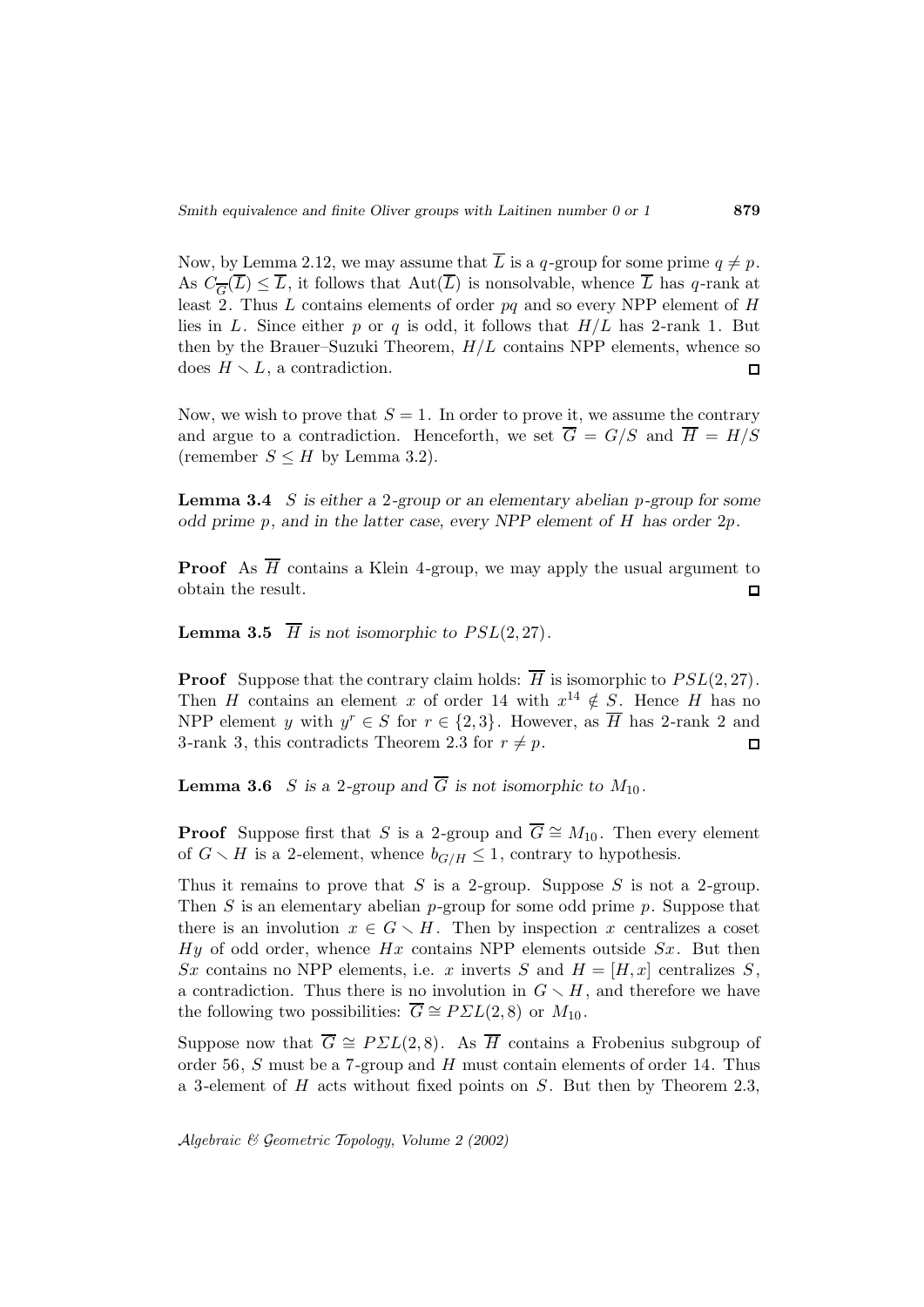some element  $x \in G \setminus H$  of order 3 must have fixed points on S and so  $Hx$ contains elements of orders 6 and 21, a contradiction.

Finally suppose that  $\overline{G} \cong M_{10}$ . Then  $\overline{H}$  contains an A<sub>4</sub>-subgroup and threfore S is a 3-group and the NPP elements of  $H$  have order 6. Let  $t$  be an involution of H. As H contains only one real G-class of NPP elements,  $C_G(t)$  permutes transitively the nonidentity elements of  $C_S(t)$ . Now  $|C_G(t)/C_S(t)| = 16$  and  $C_S(t)$  acts trivially on itself by conjugation. Hence  $|C_S(t)| \leq 9$ . Moreover, as  $H$  contains elements of order 6,  $H$  contains no elements of order 15. Hence, an element of H of order 5 acts fixed point freely on S, whence  $\dim(S)$  is a multiple of 4. By Theorem 2.3, on the other hand,  $\dim(S) \leq 3 \dim(C_S(t)),$ whence  $|C_S(t)| = 9$ . Let T be a Sylow 2-subgroup of G with  $t \in Z(T)$ . As t acts trivially on  $C_S(t)$ ,  $T/\langle t \rangle$  must act regularly on the eight elements of  $C_S(t) \setminus \{1\}$ . But  $T / \langle t \rangle$  is a dihedral group of order 8 and hence has no such regular action, a final contradiction.  $\Box$ 

In Lemmas 3.7–3.11 below, x will be an element of H of order 3 with  $U = C_S(x)$ and with  $|U| = 2^a > 1$ , if possible. Set  $\widetilde{C} = C_G(x)/\langle U, x \rangle$ .

**Lemma 3.7** U is elementary abelian and  $\widetilde{C}$  transitively permutes the set  $Ux \setminus \{x\}$  of cardinality  $2^a - 1$ . Moreover no chief H *-factor* in S is a trivial H *-module.*

**Proof** Note that  $|H/S|$  is divisible by at least two odd primes and H has NPP elements of order  $2p$  for at most one odd prime  $p$ . Therefore, no chief H-factor in S is a trivial  $\overline{H}$ -module.

If  $U = 1$ , the lemma holds trivially. Suppose  $U \neq 1$ . As all NPP elements of H have order 6, all elements of  $U$  have order 2 and so  $U$  is elementary abelian. Moreover all elements of  $Ux \setminus \{x\}$  are G-conjugate, hence  $C_G(x)$ -conjugate and since  $\langle U, x \rangle$  is contained in the kernel of the conjugation action on  $Ux$ , the result follows. 口

**Lemma 3.8**  $\overline{G}$  *is not isomorphic to*  $PGL(2,5)$ *.* 

**Proof** Suppose  $\overline{G} \cong PGL(2, 5)$ . As  $b_{G/H} = 2$ , H must contain NPP elements. By using Lemma 3.7, we obtain that every chief  $H$ -factor of  $S$  is isomorphic to a 4-dimensional irreducible  $H/S$ -module. Thus if  $y \in H$  of order 5, we have  $C_S(y) = 1$ . Hence H must have elements of order 6 and so with x and U as above,  $U \neq 1$ . Indeed some chief H-factor of S, say V, is a permutation module for  $\overline{H}$  with  $|C_V(x)| = 4$ . Thus  $|U| \ge 4$ . But  $|\overline{C}| = 2$  and so  $\overline{C}$  does not act transitively on  $Ux \setminus \{x\}$ , contrary to Lemma 3.7. not act transitively on  $Ux \setminus \{x\}$ , contrary to Lemma 3.7.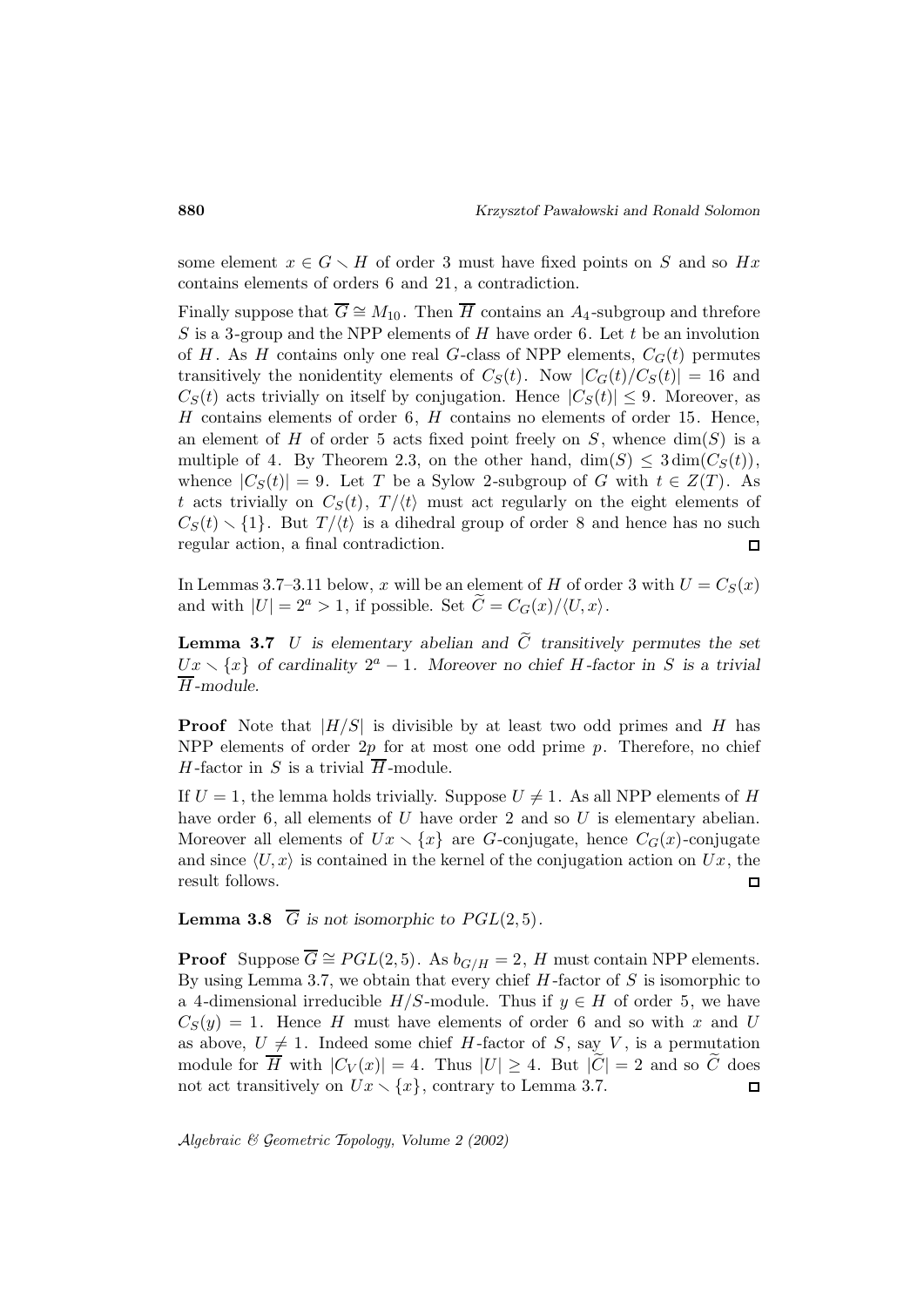#### **Lemma 3.9**  $\overline{H}$  *is not isomorphic to PSL*(2,7)*.*

**Proof** Suppose that  $\overline{H} \cong PSL(2, 7)$ . As  $\widetilde{C}$  is a 2-group acting transitively on the involutions of  $U$ ,  $|U| \leq 2$ . According to [23, 2.8.10], the nontrivial irreducible  $GL(3, 2)$ -modules are the standard 3-dimensional module V, its dual  $V^*$  and the Steinberg module, which is the nontrivial constituent of  $V \otimes V^*$ . As a 3-element of  $GL(3,2)$  has 1-dimensional fixed point space on V and  $V^*$ and 2-dimensional fixed point space on the Steinberg module, it follows that S has a unique irreducible composition factor and this has dimension 3, i.e.  $S \cong V$  or  $V^*$  as  $\overline{H}$ -module. But then, as  $C_G(S) = S$  and  $Aut(S) \cong H/S$ , we obtain that  $G = H$ , a contradiction.  $\Box$ 

**Lemma 3.10**  $\overline{H}$  *is not isomorphic to PSL(2,8).* 

**Proof** Suppose  $\overline{H} \cong PSL(2, 8)$ . Let  $y \in G \setminus H$  be an element of order 3. Then  $yS$  lies in a complement of a Frobenius subgroup of  $G/S$  of order 21. Hence there exists  $ty \in Hy$  of order 6 with  $(ty)^3 \in S$ . However there also exists  $sy \in Hy$  of order 6 with  $(sy)^3 \in H \setminus S$ , a contradiction.  $\Box$ 

**Lemma 3.11**  $\overline{H}$  *is not isomorphic to*  $PSL(2,9)$  *or*  $PSL(3,4)$ *.* 

**Proof** Suppose  $\overline{H} \cong PSL(2, 9)$  or  $PSL(3, 4)$ . Then either  $\overline{G} \cong \text{Aut}(A_6)$  or  $\overline{H} \cong PSL(3,4)$  with  $|G : H| = 2$ . In either case,  $|\overline{C}| = 6$ . Again as  $\overline{C}$  acts transitively on the involutions of U, we conclude that  $|U| \leq 4$ . Let E be a Sylow 3-subgroup of H. Then  $E \cong \mathbb{Z}_3 \times \mathbb{Z}_3$  and  $N_G(E)$  transitively permutes the elements of E of order 3. Hence  $|C_T(y)| \leq 4$  for all  $y \in E \setminus \{1\}$  and so, by Theorem 2.3,  $|S| \leq 2^8$ .

Suppose that  $\overline{H} \cong PSL(3, 4)$ . Then  $G \setminus H$  contains an element  $\gamma$  such that  $\overline{\gamma}$ has order 2 and centralizes  $N_{\overline{H}}(\overline{E})$  and  $N_{\overline{G}}(\overline{E}) = \overline{EQ} \times \langle \overline{\gamma} \rangle$  for some quaternion group  $Q$  of order 8 transitively permuting the nonidentity elements of  $E$ . Now  $\overline{EQ}$  acts faithfully on  $C_S(\gamma)$  by Thompson's  $A \times B$  Lemma (see [22, 11.7]). However, by Clifford Theory, a faithful  $\overline{EQ}$  module must have dimension at least 8. As dim  $S \leq 8$ , this would force  $C_S(\gamma) = S$ , which is absurd. Hence  $\overline{G}$ is isomorphic to Aut( $A_6$ ). Again  $N_{\overline{G}}(\overline{E})$  contains a subgroup  $\overline{EQ}$  with  $\overline{Q} \cong Q_8$ , as above. Therefore  $\dim(S) = 8$  and  $C_S(E) = 1$ , and S is a faithful irreducible  $N_G(E)$ -module. In particular, E acts nontrivially on  $U = C_T(x) \cong \mathbb{Z}_2 \times \mathbb{Z}_2$  and so UE is isomorphic to  $A_4 \times \mathbb{Z}_3$ . As  $\overline{G}$  contains a subgroup isomorphic to  $S_6$ , by inspection we see that  $N_G(E)$  contains an involution t centralizing x such that  $E(t)$  is isomorphic to  $S_3 \times \mathbb{Z}_3$ . Then  $UE\langle t \rangle \cong S_4 \times \mathbb{Z}_3$  with  $x \in Z(UE\langle t \rangle)$ . But then the coset Ht contains elements of order 6 and 12, whence  $a_G > b_{G/H}$ , contrary to assumption.  $\Box$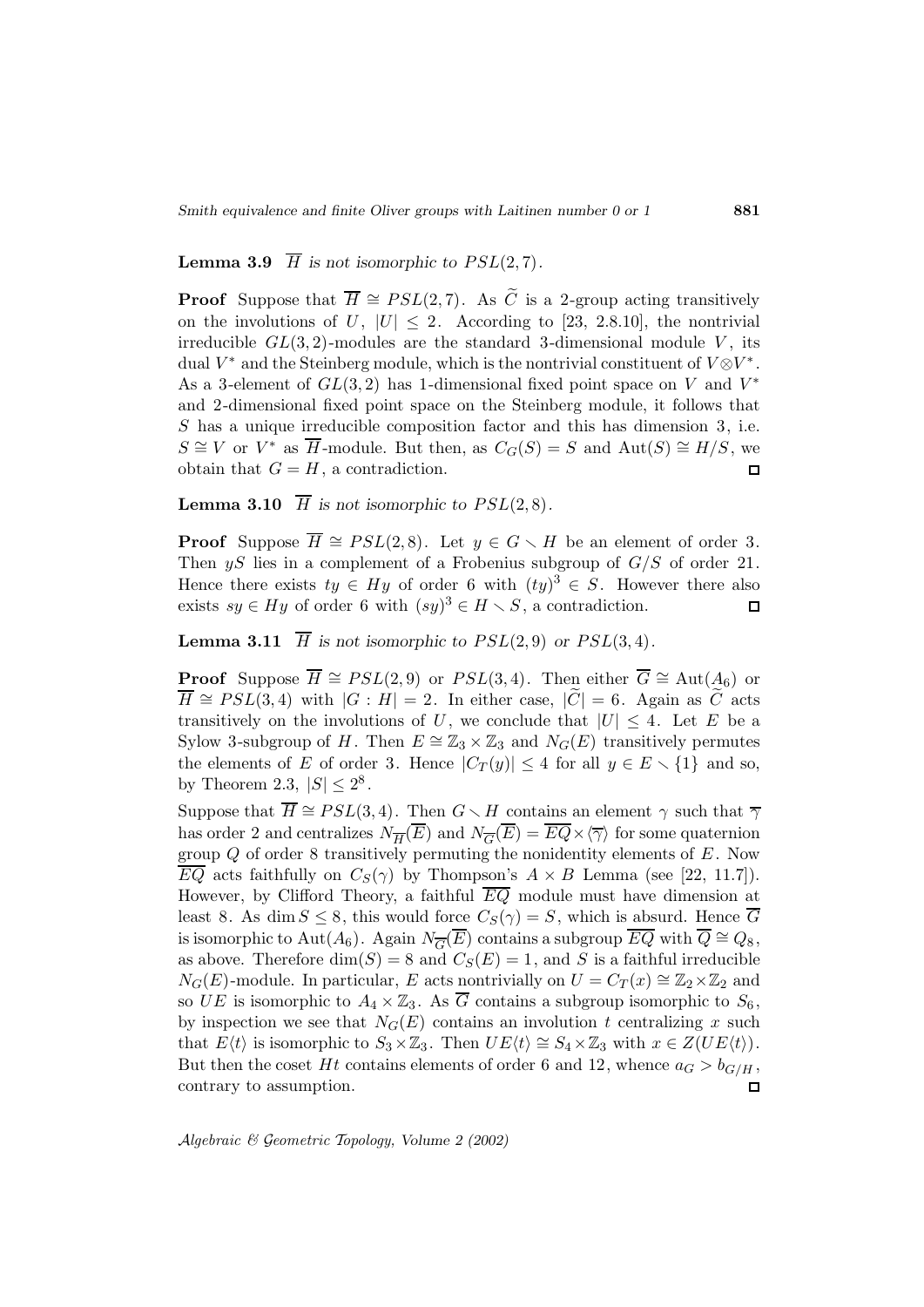**Completion 3.12** In the case where  $H = G<sup>sol</sup> < G$ , we have studied  $G/S$ , where  $S$  is the solvable radical of  $G$ . Having exhausted all possible structures for  $G/S$ , we conclude that  $S = 1$  and Proposition 3.1 may be readily verified. In fact, as  $S = 1$ , the possibilities for G are enumerated in Lemma 3.2. In the case where  $H \cong PSL(2, 5)$ ,  $PSL(2, 7)$ ,  $PSL(2, 8)$ ,  $PSL(2, 9)$  or  $PSL(3, 4)$ , every element of H has prime power order. Hence,  $b_{G/H} \leq 1$  for every G in Lemma 3.2, unless  $G \cong \text{Aut}(A_6)$  or  $P\Sigma L(2, 27)$ . As the two exceptional groups are covered by the comments following the statement of Proposition 3.1, we have completed the proof of Proposition 3.1.  $\Box$ 

Now, by using the Laitinen number  $a_G$ , we are able to determine completely the cases where  $IO(G, G^{\text{sol}}) \neq 0$  for finite nonsolvable groups G.

**Corollary 3.13** *Let* G *be a finite nonsolvable group. Then*

- (1)  $IO(G, G^{\text{sol}})=0$  for  $a_G \leq 1$ ,
- (2)  $IO(G, G^{\text{sol}}) \neq 0$  for  $a_G \geq 2$ , except when  $G \cong \text{Aut}(A_6)$  or  $P\Sigma L(2, 27)$ ,
- (3)  $IO(G, G^{\text{sol}})=0$  and  $a_G = 2$  when  $G \cong \text{Aut}(A_6)$  or  $P\Sigma L(2, 27)$ *.*

**Proof** Set  $H = G<sup>sol</sup>$ . By the Second Rank Lemma in Section 0.4, we know that rk  $IO(G, H) = a_G - b_{G/H}$ . If  $a_G \leq 1$ , then  $a_G = b_{G/H}$ , and thus  $IO(G, H) = 0$ . In turn, if  $a_G \geq 2$ , then except when  $G \cong \text{Aut}(A_6)$  or  $P\Sigma L(2,27)$ ,  $a_G > b_{G/H}$ by Proposition 3.1, and thus  $IO(G, H) \neq 0$ . In the exceptional cases, we know that  $a_G = b_{G/H} = 2$ , and thus  $IO(G, H) = 0$ .  $\Box$ 

**Proof of Theorem A3** Let G be a finite nonsolvable group. We shall prove that  $LO(G) = 0$  for  $a_G \leq 1$ , and  $LO(G) \neq 0$  for  $a_G \geq 2$ , except when  $G \cong \text{Aut}(A_6)$  or  $P\Sigma L(2,27)$ , and in the exceptional cases, we shall prove that  $LO(G) = 0$  (we already know that  $a_G = 2$ ).

By the Subgroup Lemma in Section 0.4, the following holds:

$$
IO(G, G^{\text{sol}}) \subseteq LO(G) \subseteq IO(G, O^p(G)) \subseteq IO(G, G)
$$

for any prime p. If  $a_G \leq 1$ , then  $IO(G, G) = 0$  by the First Rank Lemma in Section 0.1, and thus  $LO(G) = 0$ . If  $a_G \geq 2$ , then except when  $G \cong Aut(A_6)$  or  $PSL(2,27)$ , Corollary 3.13 asserts that  $IO(G, G^{\text{sol}}) \neq 0$ , and thus  $LO(G) \neq 0$ .

For  $G = \text{Aut}(A_6)$ ,  $O^2(G) = A_6 = G^{\text{sol}}$  (and  $O^p(G) = G$  for any prime  $p \neq 2$ ). Hence  $IO(G, O^2(G)) = 0$  by Corollary 3.13, and thus  $LO(G) = 0$ .

For  $G = P\sum L(2, 27)$ ,  $O^3(G) = PSL(2, 27) = G^{sol}$  (and  $O^p(G) = G$  for any prime  $p \neq 3$ ). Hence  $IO(G, O^3(G)) = 0$  by Corollary 3.13, and thus again  $LO(G) = 0$ , completing the proof.  $\Box$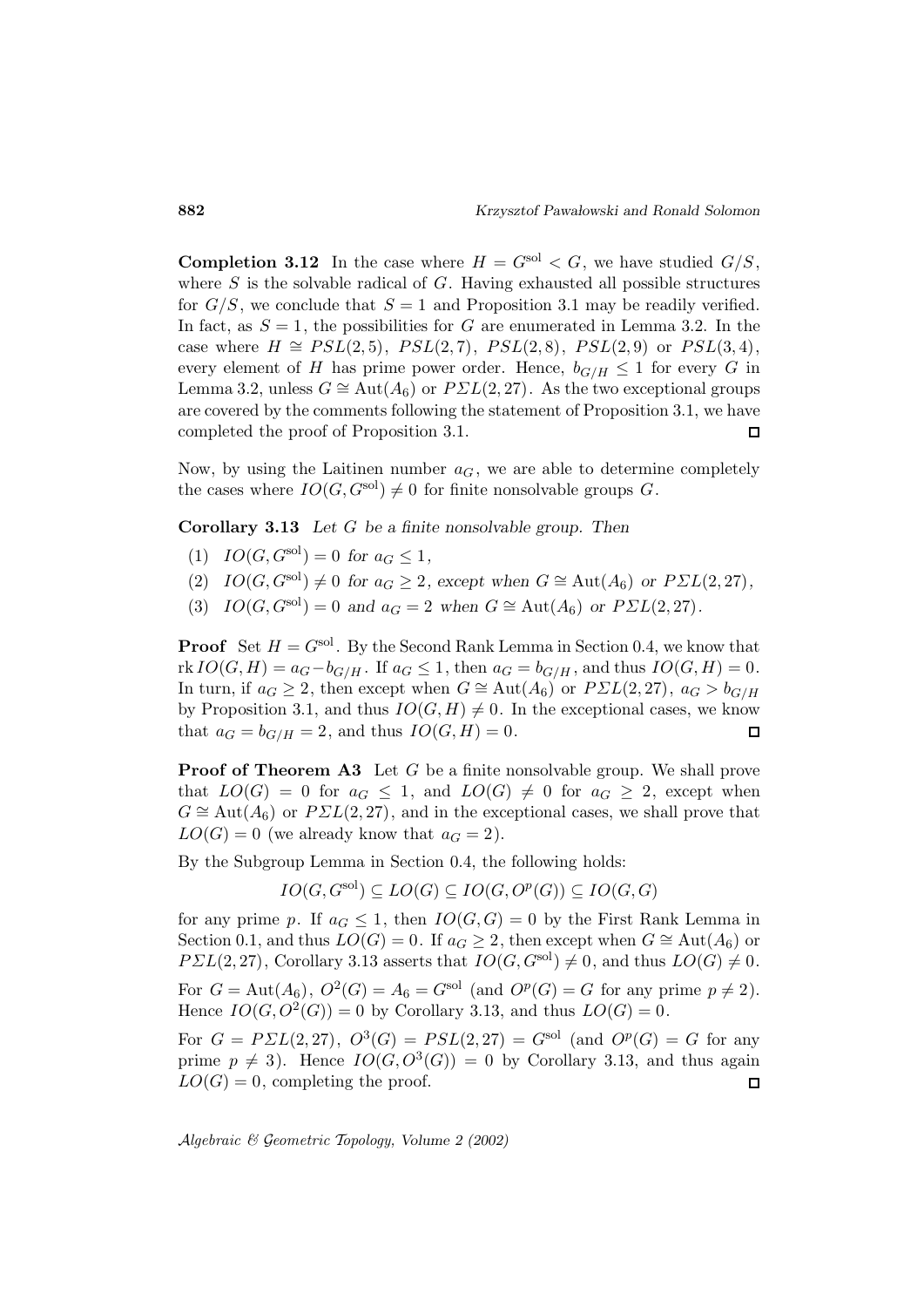## **4 Proof of the Realization Theorem**

In this section, we shall prove the Realization Theorem stated in Section 0.2; i.e., we shall prove that  $LO(G) \subseteq LSm(G)$  for any finite Oliver gap group G. The proof follows from a number of results which we collect below. The key results are obtained in Theorems 4.3 and 4.4.

Let  $G$  be a finite group. Following [32], consider the real  $G$ -module

$$
V(G) = (\mathbb{R}[G] - \mathbb{R}) - \bigoplus_{p \mid |G|} (\mathbb{R}[G]^{O^p(G)} - \mathbb{R})
$$

where  $\mathbb{R}[G]$  denotes the real regular G-module,  $\mathbb{R}[G]^{O^p(G)}$  has the canonical action of  $G$ , and  $G$  acts trivially the subtracted summands  $\mathbb{R}$ . The family of the isotropy subgroups in  $V(G) \setminus \{0\}$  consists of subgroups H of G such that H is not large in G; i.e.,  $H \notin \mathcal{L}(G)$  (cf. [32]). In particular,  $V(G)$  is  $\mathcal{L}$ -free.

By arguing as in [40, the proof of Theorem 0.3] in the case  $G$  is an Oliver group, we obtain the following theorem which allows us to construct Oliver equivalent real  $\mathcal{L}\text{-free }G\text{-modules}$  (cf. [45, Theorem 0.4]).

**Theorem 4.1** (cf. [40]) Let G be a finite Oliver group. Let  $V_1, \ldots, V_k$  be real  $\mathcal{L}$ -free *G*-modules all of dimension  $d \geq 0$ , such that  $V_i - V_j \in IO(G)$  for all  $1 \leq i, j \leq k$ . Set  $n = d + \ell \dim V(G)$  for an integer  $\ell$ . If  $\ell$  is sufficiently large, *there exists a smooth action of* G *on the*  $n$ -disk D with  $D^G = \{x_1, \ldots, x_k\}$ *and*  $T_{x_i}(D) \cong V_i \oplus \ell V(G)$  *for all*  $1 \leq i \leq k$ *.* 

By using equivariant surgery developed in [2], [3], [31], [32], [36]–[38], so called "deleting–inserting" theorems are obtained in [31, Theorem 2.2] for any finite nonsolvable group  $G$ , and in [38, Theorems 0.1 and 4.1] for any finite Oliver group  $G$ . Under suitable conditions, these theorems allow us to modify a given smooth action of G on a sphere S (resp., disk D) with fixed point set F, in such a way that the resulting smooth action of G on S (resp.,  $D$ ) has a fixed point set obtained from  $F$  by deleting or inserting a number of connected components of  $F$ . We restate only the "deleting part" of [38, Theorem 0.1] in a modified form presented in [41, Theorem 18], where the G-orientation condition of [38] is replaced by the weaker  $P$ -orientation condition of [41].

Let G be a finite group. Then a real G-module V is called G-oriented if  $V^H$  is oriented for each  $H \leq G$ , and the transformation  $g: V^H \to V^H$  is orientation preserving for each  $g \in N_G(H)$ . More generally, a real G-module V is called P-oriented if  $V^P$  is oriented for each  $P \in \mathcal{P}(G)$ , and also the transformation  $g: V^P \to V^P$  is orientation preserving for each  $g \in N_G(P)$ .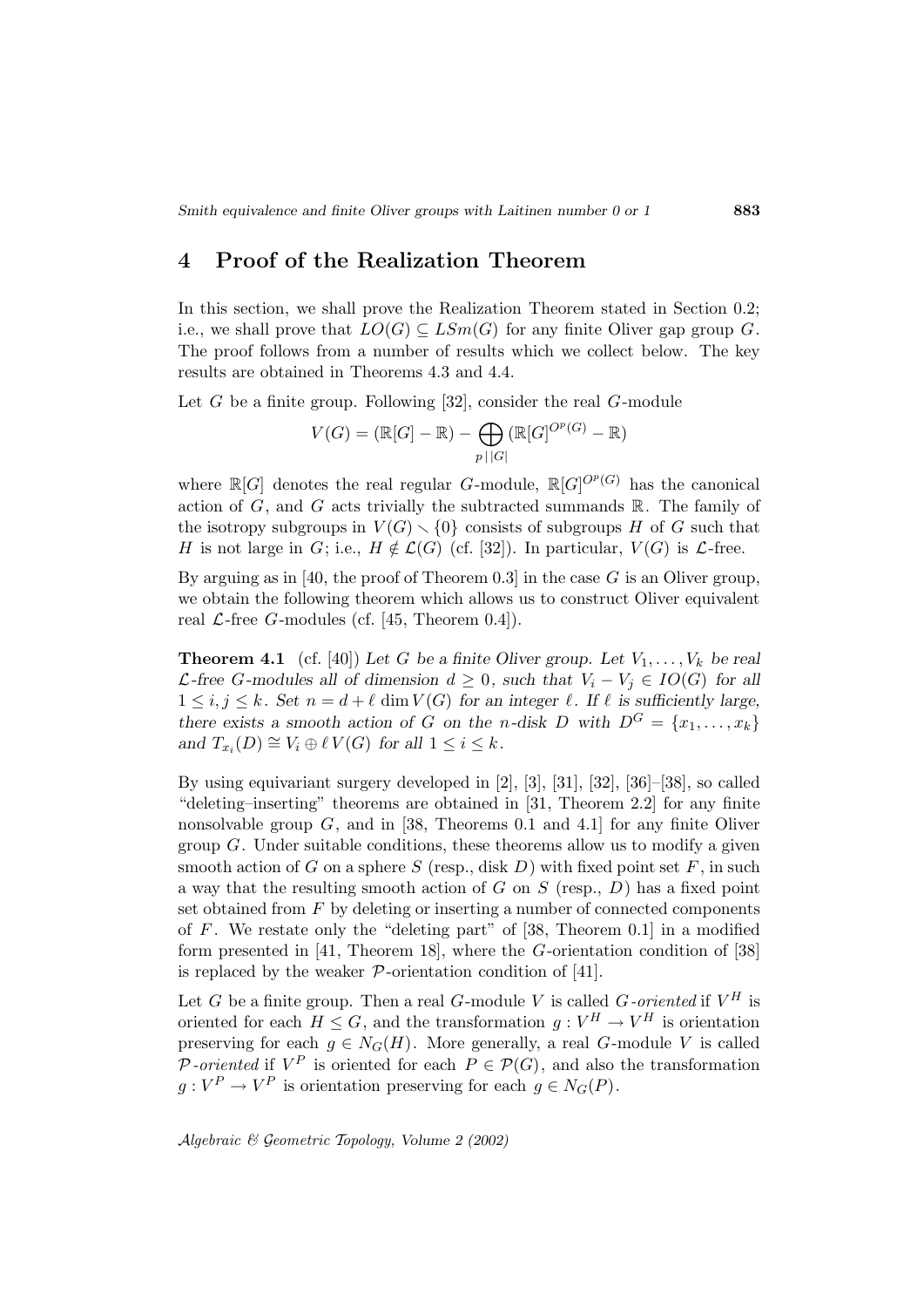For example, the realification  $r(U)$  of a complex G-module U is G-oriented. If V is a real G-module, then the G-module  $2V = V \oplus V$  is the realification of the complexification of  $V$ , and thus  $2V$  is  $G$ -oriented.

For a smooth manifold  $F$  with the trivial action of  $G$ , a real  $G$ -vector bundle ν over F is called  $\mathcal{L}$ -free if each fiber of ν is  $\mathcal{L}$ -free (as a real G-module).

Let M be a smooth G-manifold. We denote by  $\mathcal{F}_{\text{iso}}(G;M)$  the family of the isotropy subgroups  $G_x$  of G occurring at points  $x \in M$ . For  $H \leq G$ , the set  $M^H$  (resp.,  $M^{-H}$ ) consists of points  $x \in M$  with  $G_x \geq H$  (resp.,  $G_x = H$ ). In general,  $M^H$  (resp.,  $M^{-H}$ ) may have connected components of different dimensions. Henceforth, by dim  $M^{\tilde{H}}$  (resp., dim  $M=H$ ) we mean the maximum of the dimensions of the connected components of  $M^H$  (resp.,  $M^{=H}$ ).

We denote by  $\mathcal{PC}(G)$  the family of subgroups H of G such that  $H/P$  is cyclic for some  $P \trianglelefteq H$  with  $P \in \mathcal{P}(G)$ . Clearly,  $\mathcal{P}(G) \subseteq \mathcal{PC}(G)$ . Moreover, if G is a finite Oliver group, then  $\mathcal{PC}(G) \cap \mathcal{L}(G) = \emptyset$ , and thus  $\mathcal{P}(G) \cap \mathcal{L}(G) = \emptyset$ (cf. [32]). The family  $\mathcal{PC}(G)$  was considered for the first time by Oliver [43], and it was denoted by  $\mathcal{G}^1(G)$ .

Now, we state an equivariant surgery result which allows us to construct smooth actions of G on spheres with prescribed fixed point sets. The result is a special case of [41, Theorem 18] (cf. [41, Theorem 36]).

**Theorem 4.2** (cf. [41, Theorem 18]) *Let* G *be a finite Oliver group acting smoothly on a homotopy sphere* Σ*. Let* F *be a union of connected components of the fixed point set*  $\Sigma^G$ *. Suppose that the following five conditions hold.* 

- (1) dim  $\Sigma^P > 2$  dim  $\Sigma^H$  for all subgroups  $P < H \leq G$  with  $P \in \mathcal{P}(G)$ .
- (2) dim  $\Sigma^P \geq 5$  *and* dim  $\Sigma^{=H} \geq 2$  *for any*  $P \in \mathcal{P}(G)$  *and*  $H \in \mathcal{PC}(G)$ *.*
- (3)  $\Sigma^P$  *is simply connected for any*  $P \in \mathcal{P}(G)$ *.*
- (4) *The tangent G*-module  $T_x(\Sigma)$  *is*  $\mathcal{P}$ -oriented for some  $x \in F$ *.*
- (5) The equivariant normal bundle  $\nu_{F \subset \Sigma}$  is  $\mathcal{L}$ -free.

*Then there exists a smooth action of* G *on the sphere* S *of the same dimension as*  $\Sigma$ *, and such that*  $S^G = F$  *and*  $\nu_{F \subset S} \cong \nu_{F \subset \Sigma}$ *. Moreover,* dim  $S^P = \dim \Sigma^P$ *for each*  $P \in \mathcal{P}(G)$ *.* 

Let G be a finite group. Then a pair  $(P, H)$  of subgroups P and H of G is called proper if  $P \in \mathcal{P}(G)$  and  $P \leq H \leq G$ . Following [42], for a real G-module V and a proper pair  $(P, H)$  of subgroups of G, we set

$$
d_V(P, H) = \dim V^P - 2\dim V^H.
$$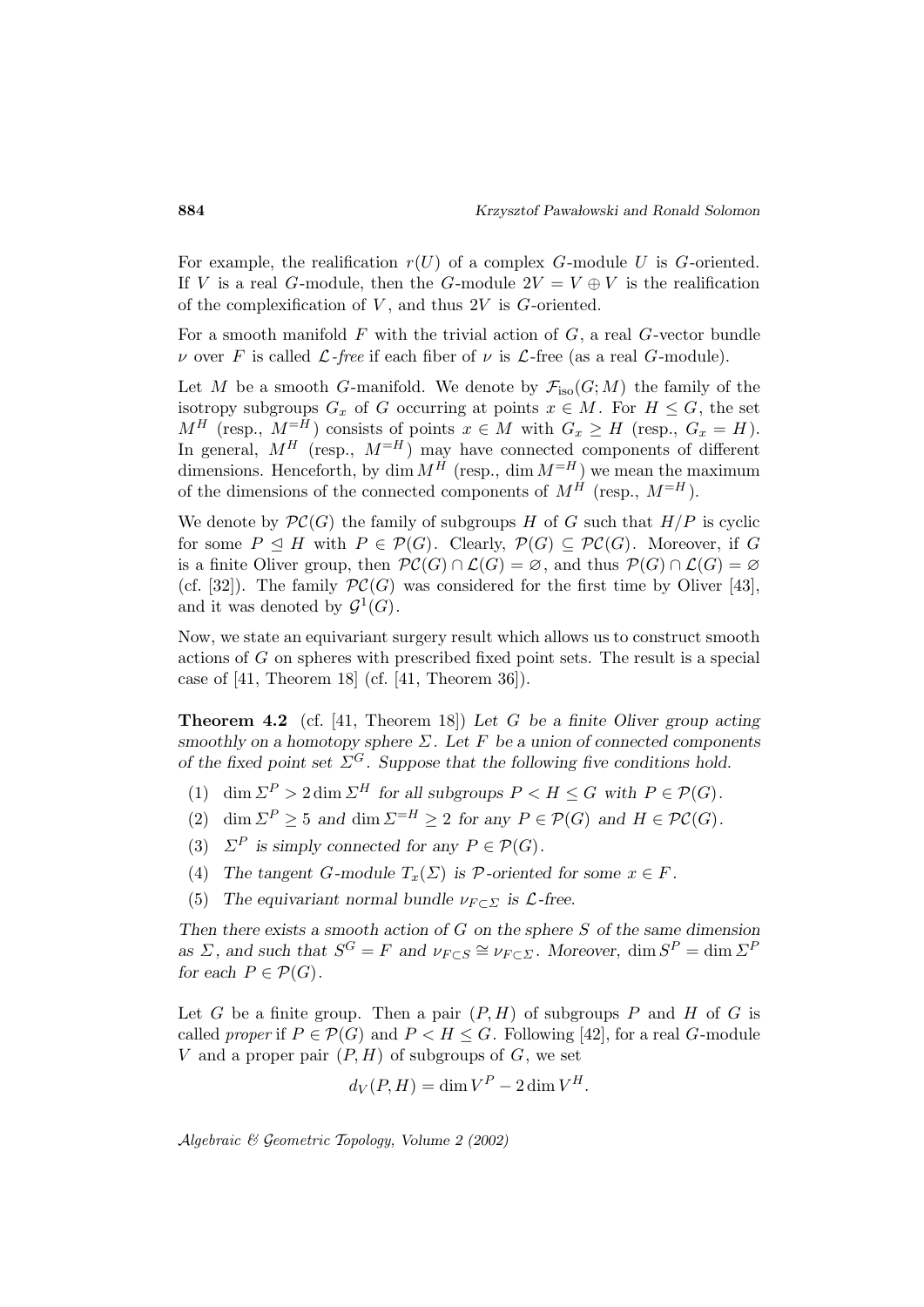A real G-module V is called a gap G-module if  $d_V(P,H) > 0$  for each proper pair  $(P, H)$  of subgroups of G. Therefore, by the definition of gap group recalled in Section 0.2, a finite group G is a gap group if and only if  $\mathcal{P}(G) \cap \mathcal{L}(G) = \emptyset$ and  $G$  has a real  $\mathcal{L}\text{-free}$  gap  $G\text{-module}$ .

Now, by using Theorems 4.1 and 4.2, we obtain a result for actions on spheres similar to that one obtained in Theorem 4.1 for actions on disks.

**Theorem 4.3** *Let* G *be a finite Oliver gap group. Let* V *be a real* P*-oriented* L-free gap G-module containing  $V(G)$  as a direct summand. Let  $V_1, \ldots, V_k$ *be real* P-oriented  $\mathcal{L}$ -free G-modules all of dimension  $d \geq 0$ , and such that  $V_i - V_j \in IO(G)$  for all  $1 \leq i, j \leq k$ . Set  $n = d + \ell$  dim V for some integer  $\ell$ . *If*  $\ell$  is sufficiently large, there exists a smooth action of  $G$  on the *n*-sphere  $S$ *with*  $S^G = \{x_1, \ldots, x_k\}$  *and*  $T_{x_i}(S) \cong V_i \oplus \ell V$  *for all*  $1 \leq i \leq k$ *.* 

**Proof** Let  $\mathcal{S}(G)$  be the family of all subgroups of G. By [32], we know that  $\mathcal{F}_{\text{iso}}(G; V(G) \setminus \{0\}) = \mathcal{S}(G) \setminus \mathcal{L}(G)$  and  $\mathcal{PC}(G) \cap \mathcal{L}(G) = \emptyset$ . Therefore

$$
\mathcal{PC}(G) \subseteq \mathcal{F}_{\text{iso}}(G; V(G) \setminus \{0\}).
$$

As V contains  $V(G)$  as a direct summand,  $\dim V = H \ge \dim V(G) = H \ge 1$  for each  $H \in \mathcal{PC}(G)$ . Now, for each  $i = 1, ..., k$ , consider the invariant unit sphere

$$
\Sigma_i = S(V_i \oplus \ell V \oplus \mathbb{R}),
$$

where G acts trivially on  $\mathbb{R}$ . The fixed point set  $\Sigma_i^G$  consists of exactly two points, say  $a_i$  and  $b_i$ , at which  $T_{a_i}(\Sigma_i) \cong T_{b_i}(\Sigma_i) \cong V_i \oplus \ell V$ . Set  $F_i = \{b_i\}.$ We note that  $n = d + \ell \dim V = \dim V_i + \ell \dim V = \dim \Sigma_i$ .

We claim that the conditions (1)–(5) in Theorem 4.2 all hold for the sphere  $\Sigma_i$ , provided  $\ell$  is sufficiently large. As  $d_V(P,H) > 0$ , we can choose  $\ell$  so that

$$
\ell d_V(P, H) > -d_{V_i}(P, H)
$$

for each proper pair  $(P, H)$  of subgroups of  $G$ . Then

$$
d_{V_i \oplus \ell V}(P, H) = d_{V_i}(P, H) + \ell d_V(P, H) > d_{V_i}(P, H) - d_{V_i}(P, H) = 0,
$$

and thus dim  $\Sigma_i^P > 2 \dim \Sigma_i^H$ , proving that the condition (1) holds.

As dim  $V = H \ge 1$  for each  $H \in \mathcal{PC}(G)$ , we see that the following holds:

$$
\dim \Sigma_i^H \ge \dim (\ell V)^H = \ell \, \dim V^H \ge \ell \, \dim V^{=H} \ge \ell
$$

and similarly dim  $\sum_{i=1}^{n} \sum_{i=1}^{\infty} \ell \dim V = H \ge \ell$ . Hence, if  $\ell \ge 5$ , the condition (2) holds and the sphere  $\Sigma_i^P$  is simply connected for each  $P \in \mathcal{P}(G)$ , proving that the condition (3) also holds. As  $V_i$  and V are P-oriented and  $T_{b_i}(\Sigma_i) \cong V_i \oplus \ell V$ ,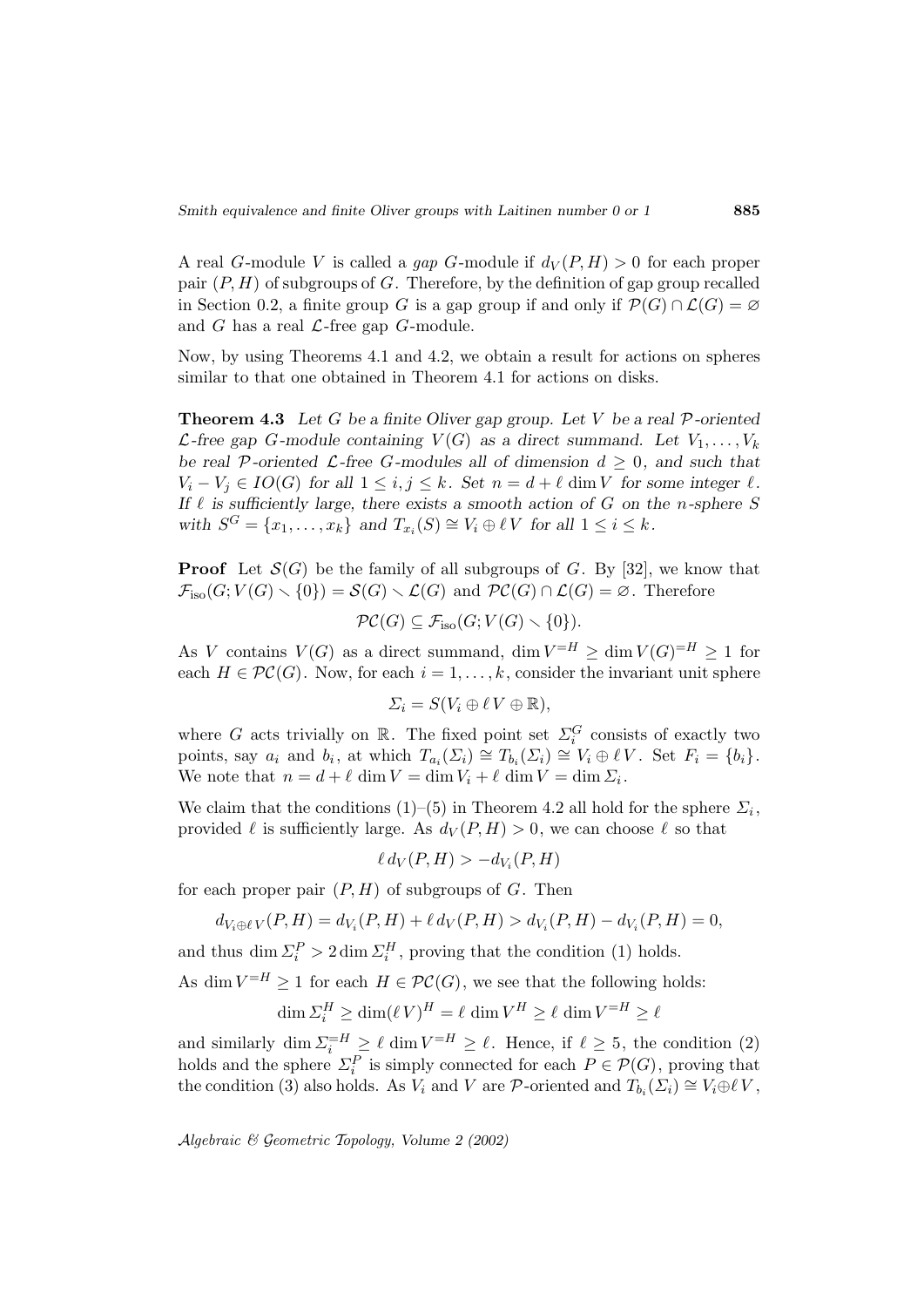the condition (4) holds. Similarly, as  $V_i$  and V are  $\mathcal{L}$ -free and  $\nu_{F_i \subset \Sigma_i}$  has just one fiber  $V_i \oplus \ell V$ , the condition (5) holds. As a result, the conditions (1)–(5) in Theorem 4.2 all hold, proving the claim.

Thus, we may apply Theorem 4.2 to obtain a smooth action of G on a copy  $S_i$ of the *n*-sphere such that  $S_i^G = F_i = \{b_i\}$  and  $T_{b_i}(S_i) \cong V_i \oplus \ell V$ , provided  $\ell$ is sufficiently large.

As  $V_i - V_j \in IO(G)$  for all  $1 \leq i, j \leq k$ , Theorem 4.1 asserts that there exists a smooth action of G on the *n*-disk  $D_0$  such that  $D_0^G = \{x_1, \ldots, x_k\}$  and  $T_{x_i}(D_0) \cong V_i \oplus \ell V$  for all  $1 \leq i \leq k$ , provided  $\ell$  is sufficiently large.

The equivariant double  $S_0 = \partial(D_0 \times [0,1])$  of  $D_0$  is a copy of the *n*-sphere equipped with a smooth action of G such that  $S_0^G = \{x_1, y_1, \ldots, x_k, y_k\}$  and

$$
T_{x_i}(S_0) \cong T_{y_i}(S_0) \cong V_i \oplus \ell V \cong T_{b_i}(S_i)
$$

for all  $1 \leq i \leq k$ . Now, consider the equivariant connected sum

$$
S = S_0 \# S_1 \# \dots \# S_k
$$

of the *n*-spheres  $S_0, S_1, \ldots, S_k$  formed by connecting sufficiently small invariant disk neighborhoods of the points  $y_i \in S_0$  and  $b_i \in S_i$  for all  $1 \leq i \leq k$ . Then S is the *n*-sphere with a smooth action of G such that  $S^G = \{x_1, \ldots, x_k\}$  and  $T_{x_i}(S) \cong V_i \oplus \ell V$  for all  $1 \leq i \leq k$ .  $\Box$ 

We wish to remark that by using the methods of [38], [39], [40], [45], and [47], we can prove more general results than that presented in Theorem 4.3. In fact, the results of [41, Theorems 27 and 28] show that each isolated fixed point in Theorem 4.3 can be replaced by a smooth manifold which is simply connected or stably parallelizable. However, instead of using [41], we decided to give an independent proof of Theorem 4.3 due to simplifications which occur in the case where the fixed point set is a discrete space.

Let G be a finite group. A proper pair  $(P, H)$  of subgroups of G is called *odd* if  $|H : P| = |H O^2(G) : PO^2(G)| = 2$  and  $PO^p(G) = G$  for all odd primes p. Moreover,  $(P, H)$  is called *even* if  $(P, H)$  is not odd.

It follows from [32, Theorem 2.3] that for a proper pair  $(P, H)$  of subgroups of a finite group  $G$ , the following holds:

- (1)  $d_{V(G)}(P,H) = 0$  when  $(P,H)$  is odd, and
- (2)  $d_{V(G)}(P,H) > 0$  when  $(P,H)$  is even.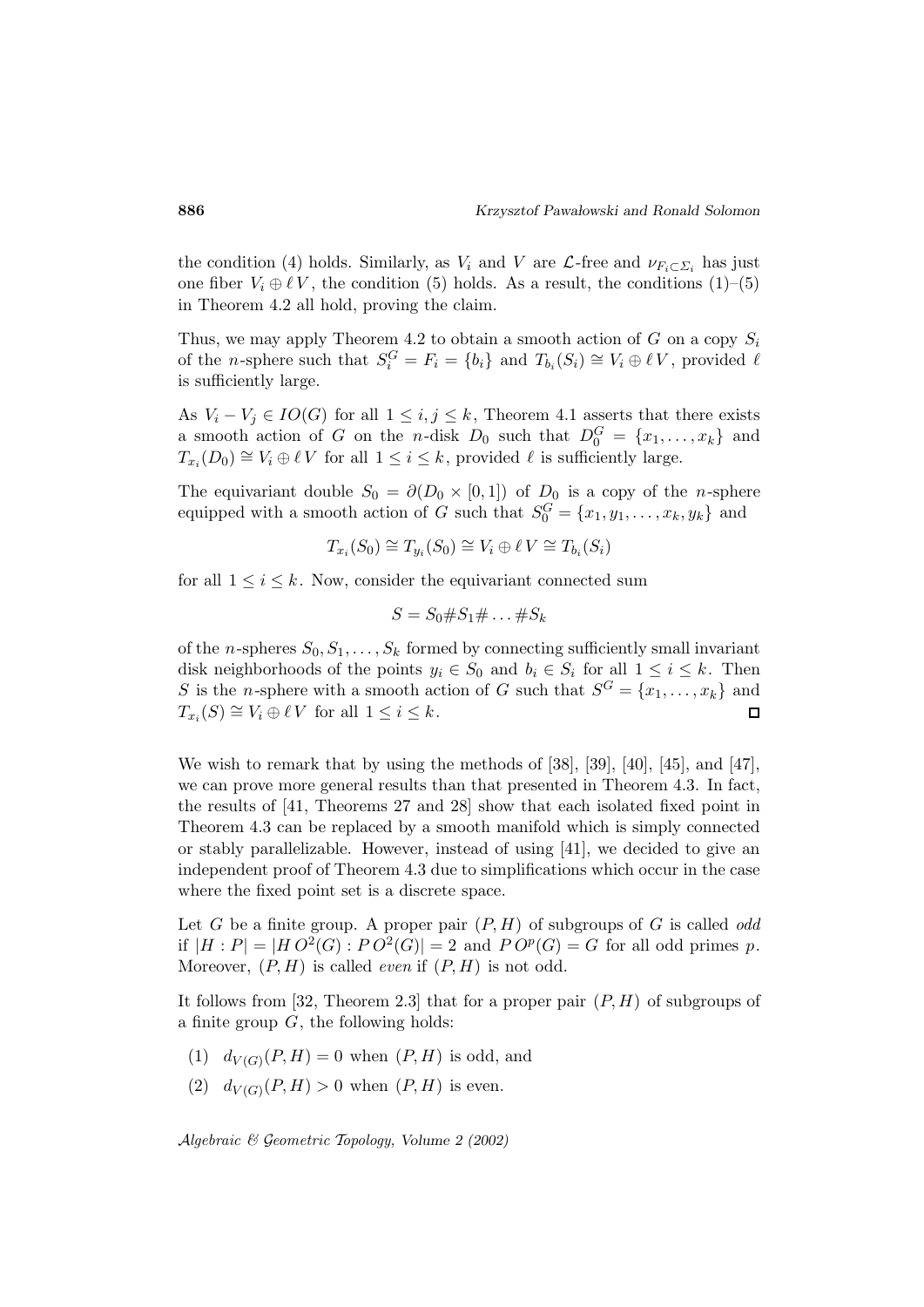Recall that by definition a real G-module V is a gap G-module if  $d_V(P,H) > 0$ for each proper pair  $(P, H)$  of subgroups of G. If  $O^p(G) \neq G$  and  $O^q(G) \neq G$ for two distinct odd primes p and q, or  $O^2(G) = G$ , then any proper pair  $(P, H)$  of subgroups of G is even by [42], and thus  $V(G)$  is a gap G-module.

In order to ensure (stably) the P-orientability of any real G-modules  $V_1, \ldots, V_k$ satisfying the condition that  $V_i-V_j \in IO(G)$ , we use the following lemma whose proof is given at the end of this section (cf. [41, Lemma 15]).

**Key Lemma** *Let* G *be a finite group. Let* U *and* V *be two real* G*-modules such that*  $U - V \in IO(G)$ *. Then the real G-module*  $U \oplus V$  *is*  $P$ -oriented.

The Key Lemma allows us to obtain the following modification of Theorem 4.3, which we will use to prove the Realization Theorem stated in Section 0.2.

**Theorem 4.4** Let G be a finite Oliver gap group and let  $V_1, \ldots, V_k$  be real  $\mathcal{L}\text{-free }G\text{-modules with differences }V_i - V_j \in IO(G) \text{ for all } 1 \leq i, j \leq k. \text{ Then}$ *there exists a smooth action of* G *on a sphere* S *such that*  $S^G = \{x_1, \ldots, x_k\}$ *and*  $T_{x_i}(S) \cong V_i \oplus W$  *for all*  $1 \leq i \leq k$  *and some real*  $\mathcal{L}$ *-free*  $G$ *-module*  $W$ *. Moreover,*  $S^P$  *is connected for each*  $P \in \mathcal{P}(G)$ *.* 

**Proof** As G is a gap group, there exists a real  $\mathcal{L}$ -free gap G-module U and so, in particular,  $d_U(P, H) > 0$  for each proper pair  $(P, H)$  of subgroups of G. Set  $V = 2U \oplus 2V(G)$ . As  $d_{V(G)}(P,H) \ge 0$  by [32, Theorem 2.3]

$$
d_V(P, H) = d_{2U \oplus 2V(G)}(P, H) = 2d_U(P, H) + 2d_{V(G)}(P, H) > 0,
$$

proving that V is a gap G-module. Clearly, V is  $P$ -oriented, and V is  $\mathcal{L}$ -free as so are U and  $V(G)$ . Moreover, V contains  $V(G)$  as a direct summand.

Let  $V_0$  be one of the G-modules  $V_1, \ldots, V_k$ . So, by assumption, the difference  $V_i - V_0$  is in  $IO(G)$  for each  $1 \leq i \leq k$ , and thus  $V_i \oplus V_0$  is  $P$ -oriented by the Key Lemma. Clearly, each G-module  $V_i \oplus V_0$  is  $\mathcal{L}$ -free. Again by assumption,  $(V_i \oplus V_0) - (V_i \oplus V_0) \in IO(G)$  for all  $1 \leq i, j \leq k$ .

Now, we may apply Theorem 4.3 to conclude that there exists a smooth action of G on a sphere S such that  $S^G = \{x_1, \ldots, x_k\}$  and  $T_{x_i}(S) \cong V_i \oplus V_0 \oplus \ell V$ for all  $1 \leq i \leq k$ , where  $\ell$  is some sufficiently large integer. Set  $W = V_0 \oplus \ell V$ . Then W is  $\mathcal{L}$ -free. Moreover, dim  $W^P > 0$  for each  $P \in \mathcal{P}(G)$ , as W contains  $V(G)$  as a direct summand. By Smith theory,  $S^P$  has  $\mathbb{Z}_p$ -homology of a sphere for any p-subgroup P of G. By the Slice Theorem,  $\dim S^P \geq \dim W^P > 0$ and thus  $S^P$  is connected for each  $P \in \mathcal{P}(G)$ .  $\Box$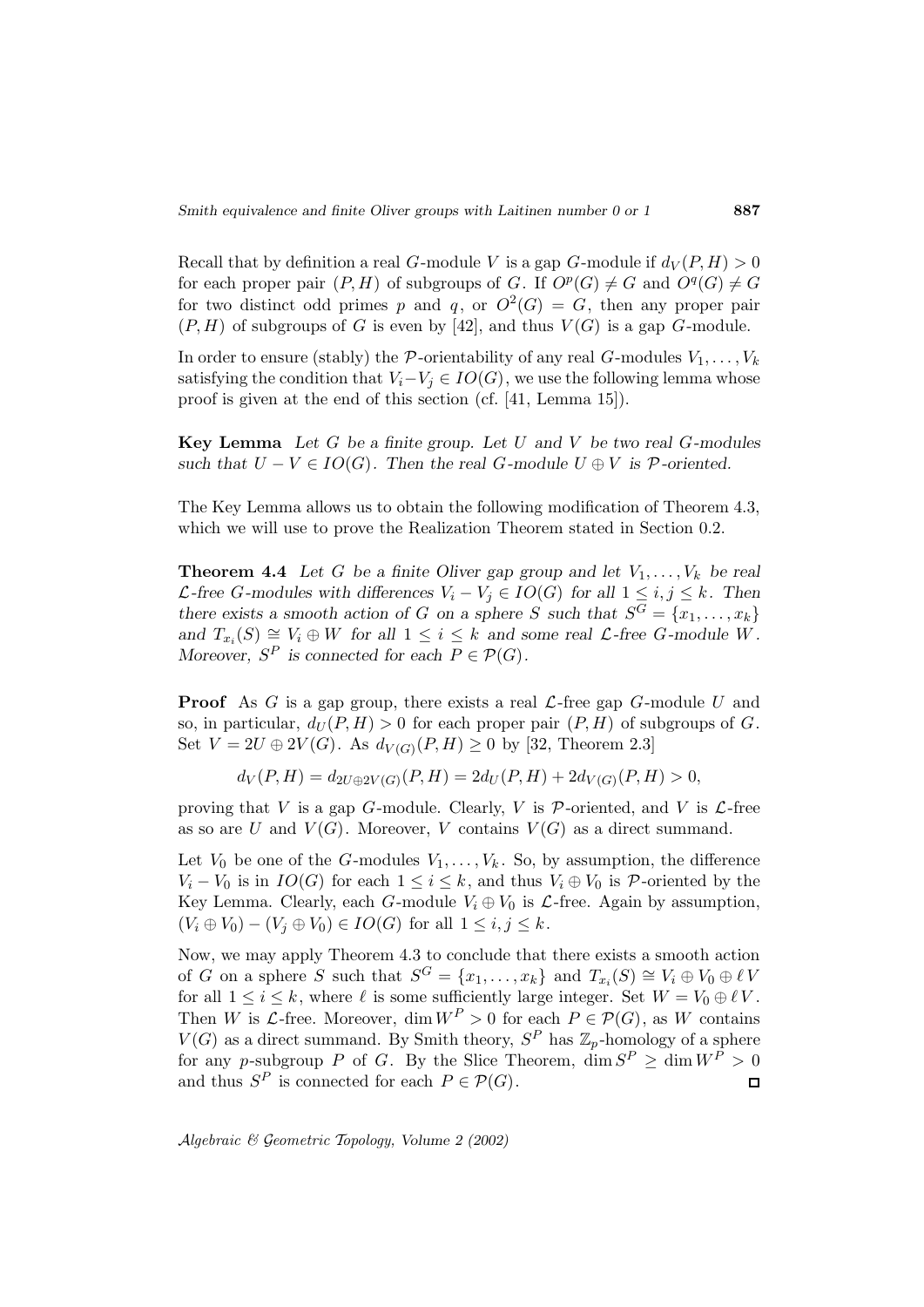**Proof of the Realization Theorem** Let G be a finite Oliver gap group. We shall prove that  $LO(G) \subseteq LSm(G)$ . So, take an element  $U - V \in LO(G)$ , the difference of two real  $\mathcal{L}$ -free G-modules U and V with  $U - V \in IO(G)$ . Then Theorem 4.4 asserts that there exists a smooth action of  $G$  on a sphere S such that  $S^G = \{x, y\}$  for two points x and y at which  $T_x(S) \cong U \oplus W$  and  $T_y(S) \cong V \oplus W$  for some real  $\mathcal{L}$ -free G-module W, and  $S^P$  is connected for each  $P \in \mathcal{P}(G)$ . In particular, the action of G on S satisfies the 8-condition. Consequently, the G-modules  $U \oplus W$  and  $V \oplus W$  are Laitinen–Smith equivalent, and thus

$$
U - V = (U \oplus W) - (V \oplus W) \in LSm(G),
$$

completing the proof.

In order to obtain Theorem 4.4 from Theorem 4.3 we have used the Key Lemma asserting that given two real G-modules U and V such that  $U - V \in IO(G)$ , the G-module  $U \oplus V$  is P-oriented, where G is an arbitrary finite group. By using some deep topological results about the existence of specific group actions, a proof of the assertion is presented in [41, Lemma 15]. In the remaining part of this section, we prove the Key Lemma using only algebraic arguments.

**Lemma 4.5** Let G be a finite group and let  $T = \langle t \rangle$  be the cyclic subgroup *of* G generated by an element  $t \in G$  *of* 2*-power order.* Let U and V *be two real* G-modules of the same dimension. If  $\dim U^T \equiv \dim V^T$  (mod 2), then *the determinants of the transformations*  $t : U \to U$  *and*  $t : V \to V$  *agree,*  $\det(t|_U) = \det(t|_V)$ .

**Proof** If W is a 2-dimensional irreducible real  $T$ -module, then the eigenvalues for t on W form a complex conjugate pair and so  $\det(t|_W) = 1$ .

Let  $m_U$  and  $m_V$  be the dimensions of the (-1)-eigenspace for t on U and V, respectively. Clearly, the hypothesis that dim  $U^T \equiv \dim V^T$  (mod 2) implies that  $m_U \equiv m_V \pmod{2}$ . Therefore

$$
\det(t|_U) = (-1)^{m_U} = (-1)^{m_V} = \det(t|_V),
$$

as claimed.

The next lemma is used in an inductive step of the proof of the Key Lemma.

**Lemma 4.6** Let G be a finite group such that  $G = PT$  for some normal *p*-subgroup P (*p* odd) and some cyclic 2-subgroup  $T = \langle t \rangle$ . Let U and V be *two non-zero real G-modules with*  $U^G = V^G = \{0\}$ . If  $U \cong V$  *as* P-modules, *then the determinants of the transformations*  $t: U \to U$  *and*  $t: V \to V$  *agree,*  $\det(t|_U) = \det(t|_V)$ .

Algebraic & Geometric Topology*, Volume 2 (2002)*

 $\Box$ 

 $\Box$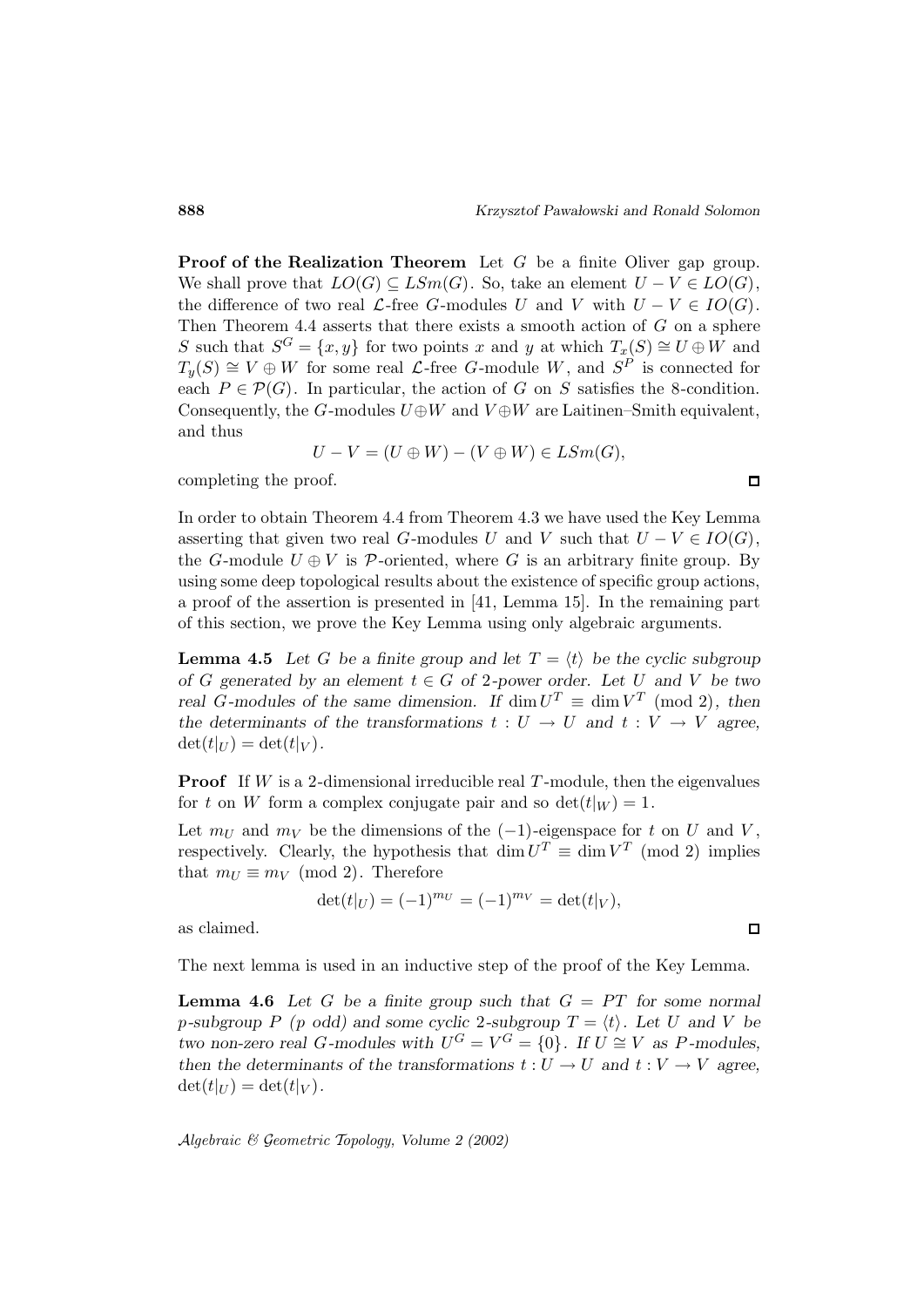**Proof** We proceed by induction on  $|P| + \dim U$ . By assumption,  $U \cong V$  as P-modules, and thus dim  $U = \dim V$ . Therefore, by Lemma 4.5, it will suffice to prove that the congruence

$$
\dim U^T \equiv \dim V^T \pmod{2}
$$

occurring in Lemma 4.5 holds. Clearly, if  $P = 1$ , then  $\dim U^T = \dim V^T = 0$ by hypothesis, and we are done.

Suppose now that  $P \neq 1$ . Let K be the kernel of the P-action on U (and V). If  $K \neq 1$ , we are done by induction in  $G/K$ . Therefore we may assume that  $K = 1$ . Let E be a minimal normal subgroup of G with  $E \leq P$ . Suppose that  $\dim U^E > 0$ . Then  $U^E \cong V^E$  and  $U - U^E \cong V - V^E$  as P-modules and all four of these are G-modules. Hence induction yields that  $\det(t|_{UE}) = \det(t|_{VE})$ and det( $t|_{U-U^E}$ ) = det( $t|_{V-V^E}$ ), and we are done.

Therefore we may assume that  $\dim U^E = \dim V^E = 0$ . Now, if  $E \neq P$ , we are done by induction in the group  $ET$ . As a result, we may assume that  $P$  is an elementary abelian  $p$ -group and that  $P$  is a minimal normal subgroup of  $G$ . Also, dim  $U^P = \dim V^P = 0$ . If  $t' \in T$ , then the centralizer  $C_P(t')$  is normal in G, hence is 1 or P. As a result, either  $G = P \times T$  is cyclic or the center  $Z = Z(G)$  is a proper subgroup of T and the quotient  $G/Z$  is a Frobenius group with kernel  $PZ/Z$  and complement  $T/Z$ .

By [27, Chapter VII, Theorem 1.18], if W is an irreducible  $\mathbb{R}[G]$ -module, then there are the following two possibilities for the  $\mathbb{C}[G]$ -module  $W \otimes_{\mathbb{R}} \mathbb{C}$ :

- (1)  $W \otimes_{\mathbb{R}} \mathbb{C}$  is irreducible, and we say that W is absolutely irreducible, or
- (2)  $W \otimes_{\mathbb{R}} \mathbb{C} = W_1 \oplus W_2$ , where  $W_1$  and  $W_2$  are irreducible  $\mathbb{C}[G]$ -modules which are complex conjugate (i.e., Galois conjugate).

If G is cyclic, the condition on U and V that  $U^P = V^P = \{0\}$  ensures that

$$
U\otimes_{\mathbb{R}}\mathbb{C}=U_1\oplus U_2\ \text{ and }\ V\otimes_{\mathbb{R}}\mathbb{C}=V_1\oplus V_2
$$

where  $U_2$  (resp.,  $V_2$ ) is the complex conjugate module of  $U_1$  (resp.,  $V_1$ ).

As  $\dim(U_1)^T = \dim(U_2)^T$  and  $\dim(V_1)^T = \dim(V_2)^T$ , it follows that

$$
\dim U^T \equiv 0 \equiv \dim V^T \pmod{2},
$$

completing the case where G is cyclic. Therefore, we may assume that  $G/Z$  is a Frobenius group with  $|T/Z| = 2^d$  for some integer  $d \geq 1$ .

By Clifford theory, we know that if W is an irreducible  $\mathbb{C}[G]$ -module whose kernel does not contain P, then dim W is divisible by  $2^d$ . Thus in fact if W is any  $\mathbb{C}[G]$ -module with  $W^P = \{0\}$ , then dim W is divisible by  $2^d$ .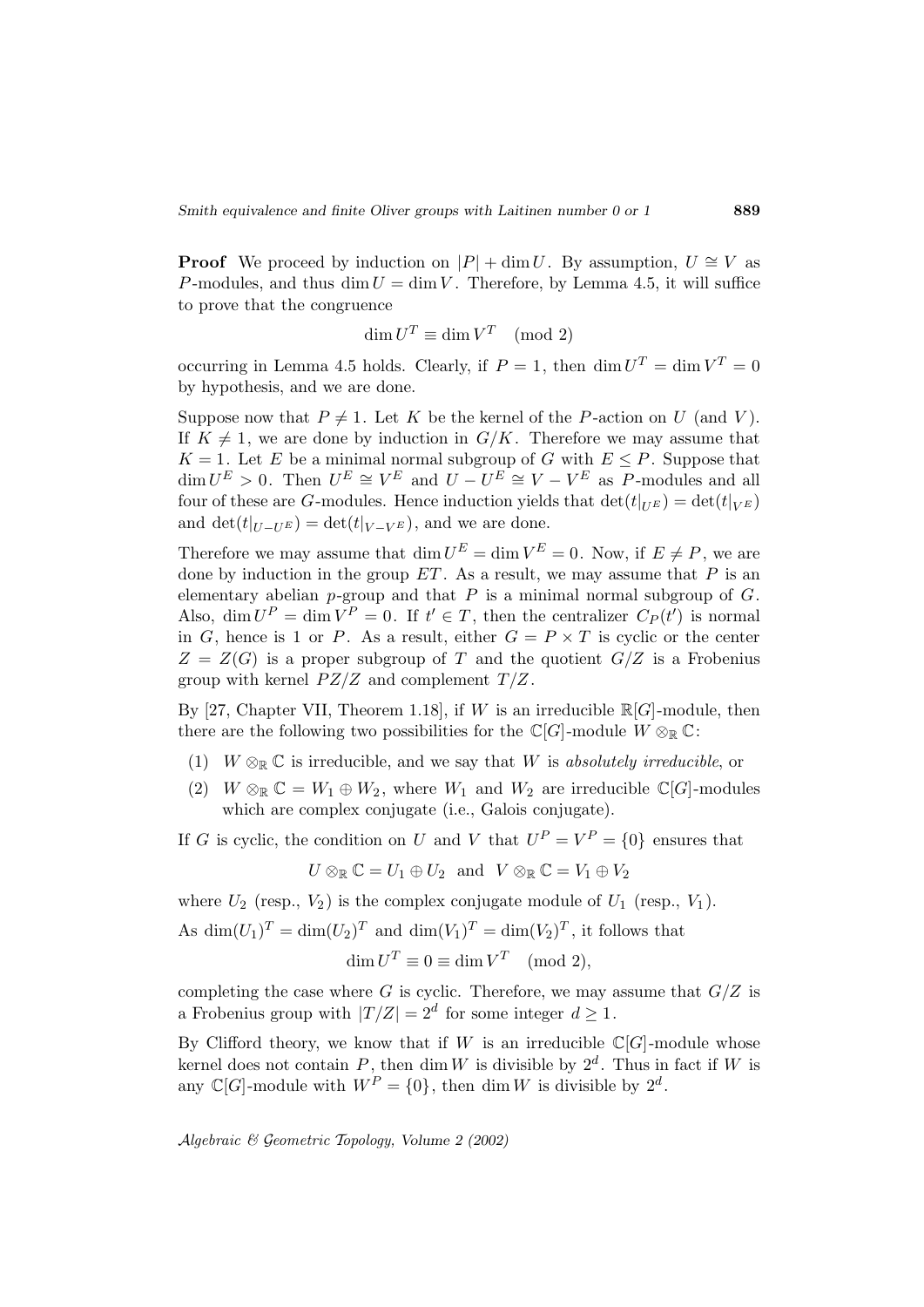Suppose that M is an absolutely irreducible  $\mathbb{R}[G]$ -module. Then the group Z maps into the group  $\{I, -I\}$  of the real scalar transformations I and  $-I$  of M. In fact, Z maps into the multiplicative group of the ring  $\text{End}_{\mathbb{R}[G]}(M) \cong \mathbb{R}$  of the endomorphisms of  $M$ , regarded as the ring of scalar linear transformations acting on M. Since Z is a 2-group, Z maps into the group of real  $2^m$ th roots of 1, which is just  $\{1, -1\}$ . So we may assume that  $|Z| \leq 2$ . If  $|Z| = 1$ , then we can replace  $G$  with a larger group, so that in fact we may assume without loss that  $|Z| = 2$ . We shall argue that Z acts trivially on M by computing the Frobenius–Schur indicator  $\nu(\chi)$  of the character  $\chi$  afforded by the absolutely irreducible  $\mathbb{R}[G]$ -module M. By definition,

$$
\nu(\chi) = \frac{1}{|G|} \sum_{g \in G} \chi(g^2).
$$

Note that  $\chi = \text{Ind}_{PZ}^G(\lambda)$  for some irreducible character  $\lambda$  of PZ such that  $\text{Res}_{P}^{PZ}(\lambda) \neq 1_P$ . Since PZ is a normal subgroup of G, thus  $\chi(g) = 0$  for all  $g \in G \setminus PZ$ . Hence, in the displayed sum, all the terms are 0 except when  $g^2 \in PZ$ . Let  $v \in T$  with  $v^2 = z$ . Then  $g^2 \in PZ$  if and only if  $g \in P\langle v \rangle$ , which is a union of two cosets of  $PZ$ . Consider the squaring map on  $PZ$ . This is a two-to-one map of PZ onto P (if  $x \in P$ , then  $x^2 = (xz)^2 \in P$ ). Since  $P\langle v \rangle = P Z \cup P Z v$ , we have

$$
\nu(\chi) = \frac{1}{|G|} \left( 2 \sum_{g \in P} \chi(g) + \sum_{g \in PZv} \chi(g^2) \right).
$$

Now  $\frac{1}{|P|}\sum_{g\in P}\chi(g) = \langle \text{Res}_{P}^{G}(\chi), 1_{P} \rangle$ , the inner product of  $\text{Res}_{P}^{G}(\chi)$  and  $1_{P}$ ; i.e., it is the multiplicity of  $1_P$  as a constituent of  $\operatorname{Res}_P^G(\chi)$ , which is exactly the dimension of  $M^P$ , which is 0 by assumption. So  $2\sum_{g\in P}\chi(g)=0$  and

$$
\nu(\chi) = \frac{1}{|G|} \sum_{g \in PZv} \chi(g^2).
$$

Let  $x \in P$ . Then  $vxv^{-1} = x^{-1}$ . As  $v^2 = z$ ,  $vxvx = vxv^{-1}v^2x = x^{-1}v^2x = z$ . Also  $vxzvxz = vxvx = z$ . So  $g^2 = z$  for all  $g \in PZv$ . Thus

$$
\nu(\chi) = \frac{|PZ|\chi(z)}{|G|} = \frac{\chi(z)}{\chi(1)}.
$$

As  $\chi$  is afforded by the absolutely irreducible  $\mathbb{R}[G]$ -module  $M, \nu(\chi) = 1$  and so  $\chi(z) = \chi(1)$ , as claimed.

Suppose now that M is a sum of absolutely irreducible  $\mathbb{R}[G]$ -modules such that  $M^P = \{0\}$ . Then M may be regarded as a faithful  $\mathbb{R}[G/Z]$ -module, and thus M is a free  $\mathbb{R}[T/Z]$ -module by the representation theory of Frobenius groups.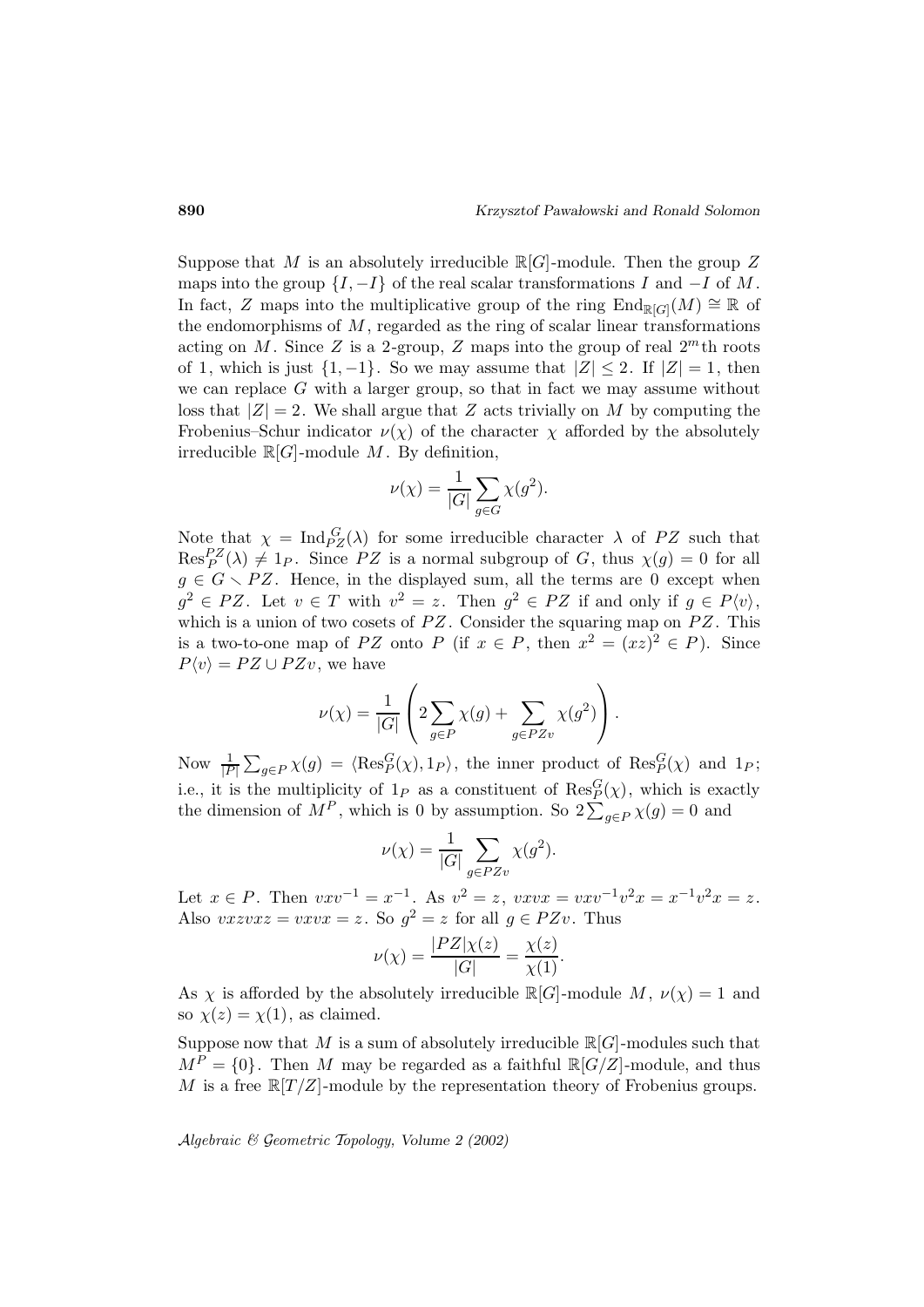Now consider the decomposition  $U = M_U \oplus N_U$ , where  $M_U$  is the sum of all the absolutely irreducible  $\mathbb{R}[G]$ -summands of U. Then, as  $\mathbb{C}[G]$ -modules,

$$
N_U \otimes_{\mathbb{R}} \mathbb{C} = X_U \oplus Y_U
$$

where  $Y_U$  is the complex conjugate module of  $X_U$ , so that in particular, we have  $\dim(X_U)^T = \dim(Y_U)^T$ . By the previous paragraph,  $M_U$  may be regarded as the sum of  $m_U$  free  $\mathbb{R}[T/Z]$ -modules for  $m_U = \dim(M_U)^T$ . As we know that  $\dim(N_U)^T = 2 \dim(X_U)^T$ , it follows that

$$
\dim U^T = \dim (M_U)^T + 2\dim (X_U)^T \equiv m_U \pmod{2}.
$$

Now we may do a similar analysis for  $V = M_V \oplus N_V$  and  $N_V \otimes_{\mathbb{R}} \mathbb{C} = X_V \oplus Y_V$ with obvious notations. Therefore, it suffices to show that  $m_U \equiv m_V \pmod{2}$ for  $m_V = \dim(M_V)^T$ . Note that

$$
\dim U = 2^d m_U + 2 \dim X_U = 2^d m_V + 2 \dim X_V = \dim V.
$$

By an earlier remark, both dim  $X_U$  and dim  $X_V$  are divisible by  $2^d$ . So, dividing by  $2^d$ , we see that  $m_U \equiv m_V \pmod{2}$ , completing the proof.  $\Box$ 

**Proof of the Key Lemma** Let G be a finite group. Let U and V be two real G-modules such that  $U-V \in IO(G)$ . We shall prove that the G-module  $U \oplus V$ is P-oriented. It suffices to show that for each  $P \in \mathcal{P}(G)$  and each  $g \in N_G(P)$ , the determinants of the transformations  $g: U^P \to U^P$  and  $g: V^P \to V^P$  agree,

$$
\det(g|_{U^P}) = \det(g|_{V^P}),
$$

because then  $\det(g|_{(U \oplus V)^P}) = 1$ , as required.

Let  $t \in G$  be an element of 2-power order. If  $g = tx = xt$  for an element  $x \in G$ of odd order, then  $det(x) = 1$ , and therefore  $det(q) = det(t)$ . Thus it suffices to prove the claim for  $q = t$ . By induction on the order of G, we may assume that  $G = PT$  for some normal p-subgroup P of G and some cyclic 2-subgroup  $T$  of  $G$ . Let  $t$  be a generator of  $T$ .

If  $p = 2$ , G is a 2-group and then by using the hypothesis that  $U - V \in IO(G)$ , we see that  $U \cong V$  as G-modules. Therefore, the result is clear for  $p = 2$ .

Assume that p is odd. As  $U - V \in IO(G), U \cong V$  both as P-modules and T-modules. Write  $U = U^P \oplus (U - U^P)$  and  $V = V^P \oplus (V - V^P)$ , and note that  $\det(t|_{U^P}) = \det(t|_{V^P})$  if and only if  $\det(t|_{U-U^P}) = \det(t|_{V-V^P})$ . Since  $U - U^P \cong V - V^P$  as P-modules, we may apply Lemma 4.6 to the G-modules  $U - U^P$  and  $V - V^P$  to conclude that  $\det(t|_{U-U^P}) = \det(t|_{V-V^P})$ , and thus  $\det(t|_{U^P}) = \det(t|_{V^P})$ , completing the proof.  $\det(t|_{U^P}) = \det(t|_{V^P})$ , completing the proof.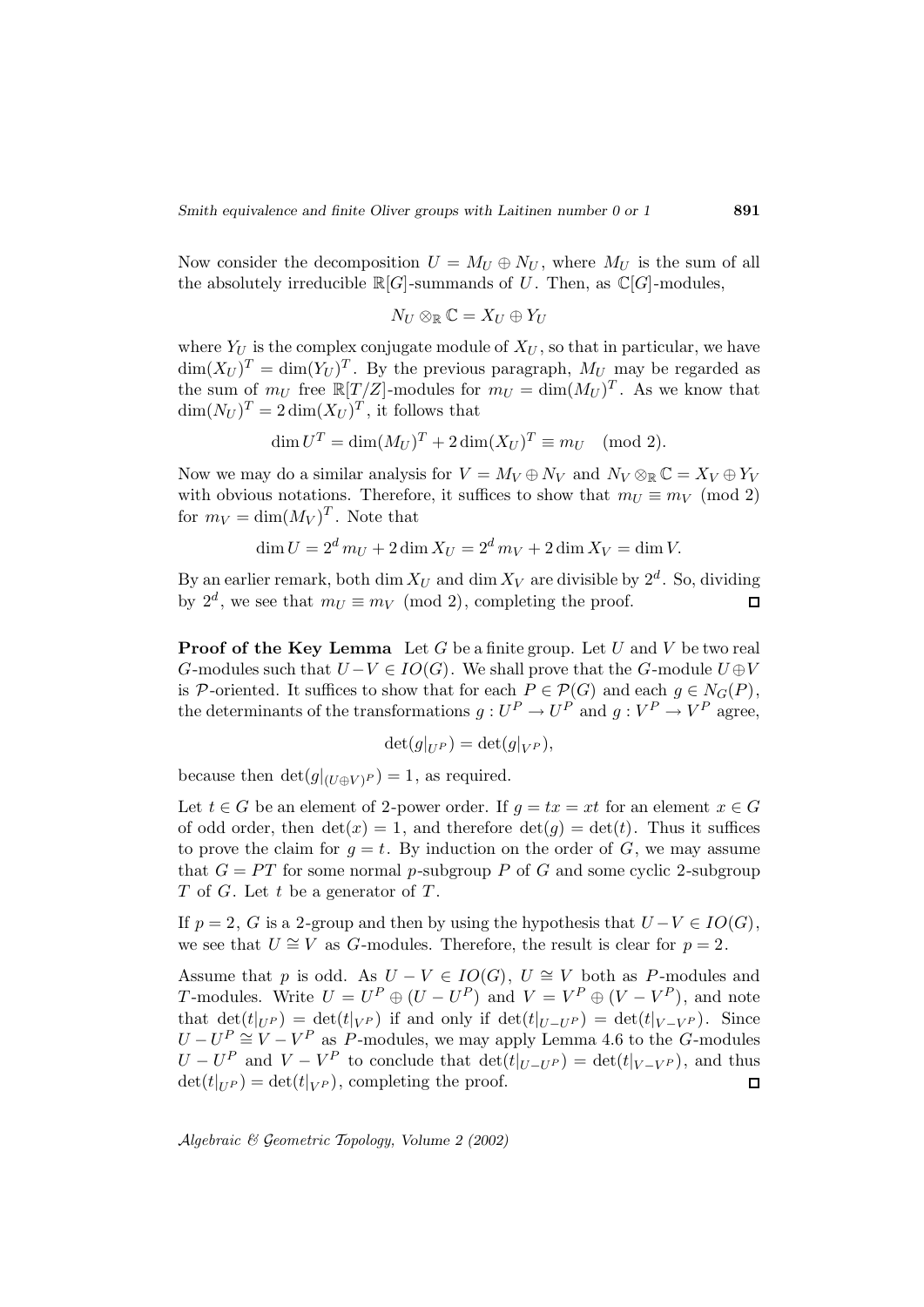#### **References**

- [1] Atiyah, M.F., Bott, R., A Lefschetz fixed point formula for elliptic complexes: II. Applications, Ann. of Math. 88 (1968), 451–491.
- [2] Bak, A., Morimoto, M.,  $K$ -theoretic groups with positioning map and equivariant surgery, Proc. Japan Acad. 70 (1994), 6–11.
- [3] Bak, A., Morimoto, M., Equivariant surgery with middle dimensional singular sets. I, Forum Math. 8 (1996), 267–302.
- [4] Bannuscher, W., Tiedt, G., On a theorem of Deaconescu, Rostock. Math. Kolloq. 47 (1994), 23–26.
- [5] Bredon, G.E., Introduction to compact transformation groups, Pure and Applied Math., Vol. 46, Academic Press, New York and London, 1972.
- [6] Cappell, S.E., Shaneson, J.L., Fixed points of periodic maps, Proc. Nat. Acad. Sci. USA 77 (1980), 5052–5054.
- [7] Cappell, S.E., Shaneson, J.L., Fixed points of periodic differentiable maps, Invent. Math. 68 (1982), 1–19.
- [8] Cappell, S.E., Shaneson, J.L., Representations at fixed points, Group Actions on Manifolds (ed. R. Schultz), Contemp. Math. 36 (1985), 151–158.
- [9] Cho, E.C., Smith equivalent representations of generalized quaternion groups, Group Actions on Manifolds (ed. R. Schultz), Contemp. Math. 36 (1985), 317– 322.
- [10] Cho, E.C., Suh, D.Y., Induction in equivariant K -theory and s-Smith equivalence of representations, Group Actions on Manifolds (ed. R. Schultz), Contemp. Math. 36 (1985), 311–315.
- [11] Conway, J.H., Curtis, R.T., Norton, S.P., Parker, R.A., Wilson, R.A., Atlas of Finite Groups, Clarendon Press, Oxford, 1985.
- [12] Curtis, C.W., Reiner, I., Methods of Representation Theory, Vol. I, Pure and Applied Math., Wiley-Interscience, John Wiley & Sons, Inc., New York, 1981.
- [13] Curtis, C.W., Reiner, I., Methods of Representation Theory, Vol. II, Pure and Applied Math., Wiley-Interscience, John Wiley & Sons, Inc., New York, 1987.
- [14] Delgado, A., Wu, Y.-F. On locally finite groups in which every element has prime power order, Preprint, 2000.
- [15] tom Dieck, T., Transformation Groups, de Gruyter Studies in Mathematics 8, Walter de Gruyter, Berlin · New York, 1987.
- [16] Dovermann, K.H., Herzog, M., Gap conditions for representations of symmetric groups, J. Pure Appl. Algebra 119 (1987), 113–137.
- [17] Dovermann, K.H., Petrie, T., Smith equivalence of representations for odd order cyclic groups, Topology 24 (1985), 283–305.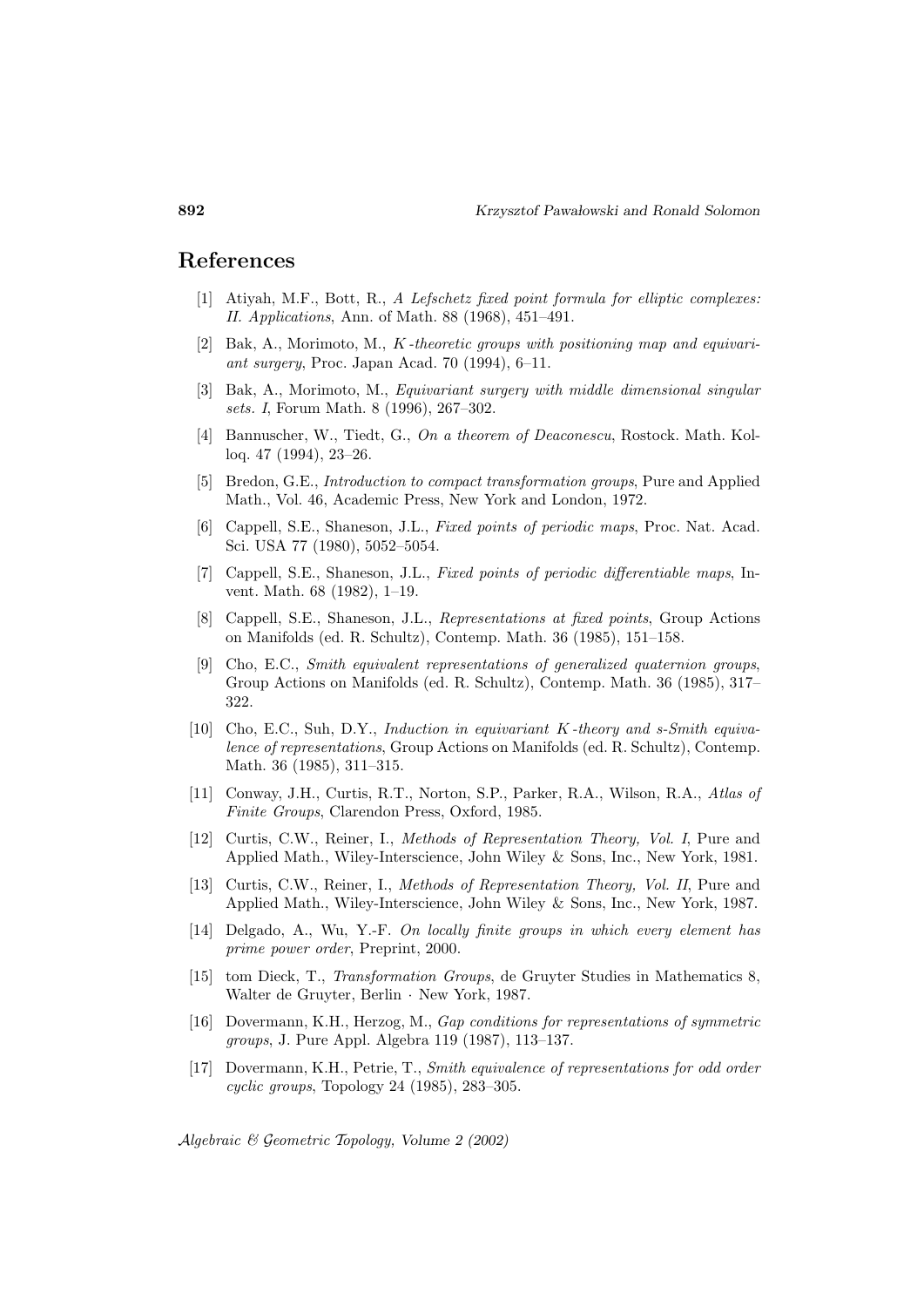- [18] Dovermann, K.H., Petrie, T., Schultz, R., Transformation groups and fixed point data, Group Actions on Manifolds (ed. R. Schultz), Contemp. Math. 36 (1985), 159–189.
- [19] Dovermann, K.H., Suh, D.Y., Smith equivalence for finite abelian groups, Pacific J. Math. 152 (1992), 41–78.
- [20] Dovermann, K.H., Washington, L.D., Relations between cyclotomic units and Smith equivalence of representations, Topology 28 (1989), 81–89.
- [21] Gorenstein, D., Lyons, R., Solomon, R., The Classification of the Finite Simple Groups, Number 1, AMS Mathematical Surveys and Monographs 40, 1994.
- [22] Gorenstein, D., Lyons, R., Solomon, R., The Classification of the Finite Simple Groups, Number 2, AMS Mathematical Surveys and Monographs 40, 1996.
- [23] Gorenstein, D., Lyons, R., Solomon, R., The Classification of the Finite Simple Groups, Number 3, AMS Mathematical Surveys and Monographs 40, 1998.
- [24] Gorenstein, D., Lyons, R., Solomon, R., The Classification of the Finite Simple Groups, Number 4, AMS Mathematical Surveys and Monographs 40, 1999.
- [25] Gorenstein, D., Lyons, R., Solomon, R., The Classification of the Finite Simple Groups, Number 5, AMS Mathematical Surveys and Monographs 40, 2002.
- [26] Higman, G., Finite groups in which every element has prime power order, J. London Math. Soc. 32 (1957), 335–342.
- [27] Huppert, B., Blackburn N., Finite Groups II, Grundlehren der mathematischen Wissenschaften 242, Springer-Verlag, Berlin Heidelberg New York, 1982.
- [28] Illman, S., Representations at fixed points of actions of finite groups on spheres, Current Trends in Algebraic Topology (ed. M. Kane, S.O. Kochman, P.S. Selick, V.P. Snaith), CMS Conference Proc. Vol. 2, Part 2 (1982), 135–155.
- [29] James, G., Liebeck, M., Representations and Characters of Groups, 2nd Edition, Cambridge University Press, Cambridge, 2001.
- [30] Kawakubo, K., The Theory of Transformation Groups, Oxford University Press, Oxford, 1991.
- [31] Laitinen, E., Morimoto, M., Pawalowski, K., *Deleting–Inserting Theorem* for smooth actions of finite nonsolvable groups on spheres, Comment. Math. Helv. 70 (1995), 10–38.
- [32] Laitinen, E., Morimoto, M., Finite groups with smooth one fixed point actions on spheres, Forum Math. 10 (1998), 479–520.
- [33] Laitinen, E., Pawałowski, K., Smith equivalence of representations for finite perfect groups, Proc. Amer. Math. Soc. 127 (1999), 297–307.
- [34] Masuda, M., Petrie, T., Lectures on transformation groups and Smith equivalence, Group Actions on Manifolds (ed. R. Schultz), Contemp. Math. 36 (1985), 191–242.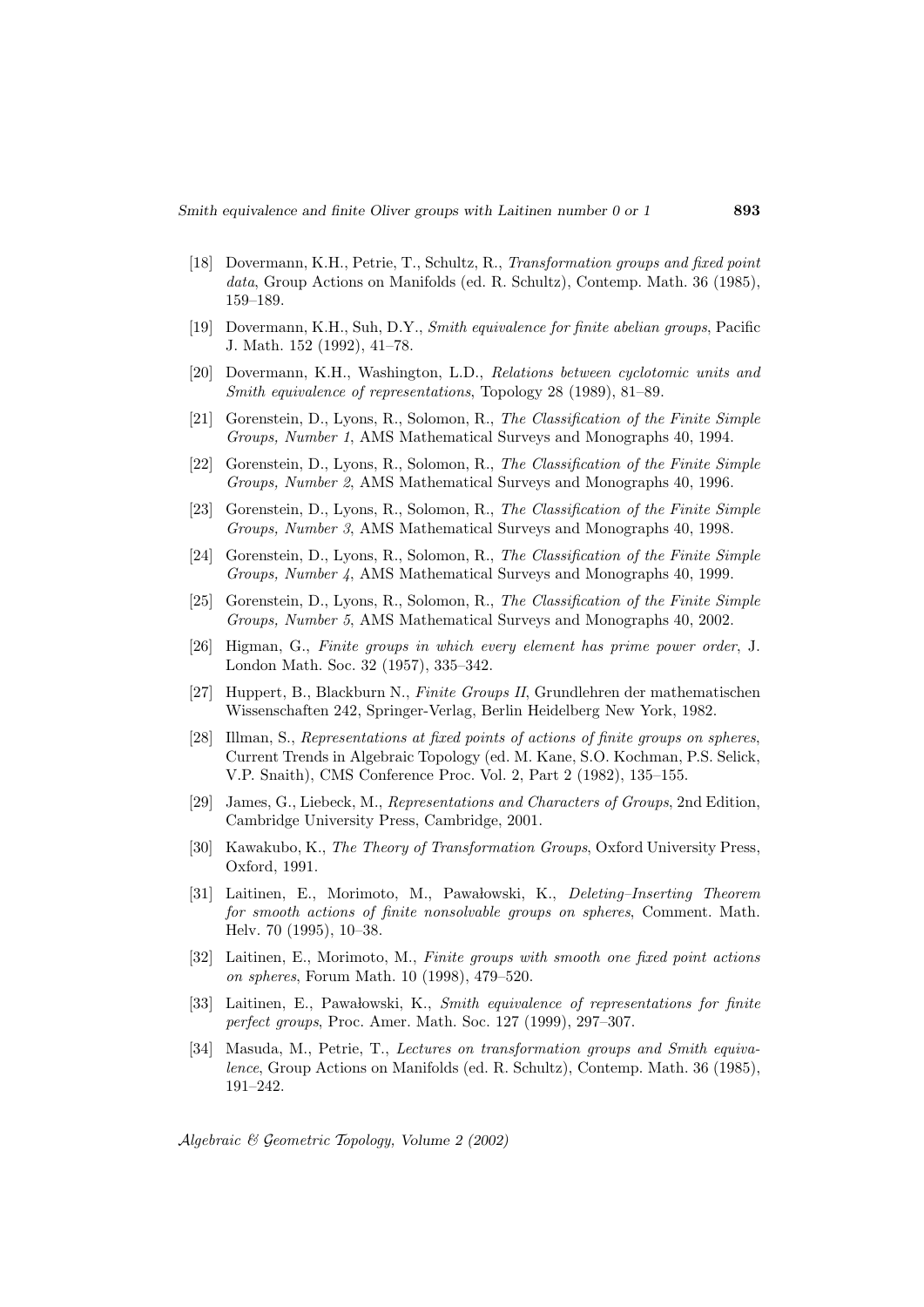- [35] Milnor, J.W., Whitehead torsion, Bull. Amer. Math. Soc. 72 (1966), 358–426.
- [36] Morimoto, M., Bak groups and equivariant surgery, K -Theory 2 (1989), 465– 483.
- [37] Morimoto, M., Bak groups and equivariant surgery II, K -Theory 3 (1990), 505– 521.
- [38] Morimoto, M., Equivariant surgery theory: Deleting–Inserting Theorem of fixed point manifolds on spheres and disks, K-Theory 15 (1998), 13-32.
- [39] Morimoto, M., Pawalowski, K., *Equivariant wedge sum construction of finite* contractible G-CW complexes with G-vector bundles, Osaka J. Math. 36 (1999), 767–781.
- [40] Morimoto, M., Pawa lowski, K., The Equivariant Bundle Subtraction Theorem and its applications, Fund. Math. 161 (1999), 279–303.
- [41] Morimoto, M., Pawalowski, K., Smooth actions of finite Oliver groups on spheres, Topology 42 (2003), 395-421.
- [42] Morimoto, M., Sumi, T., Yanagihara, M., Finite groups possessing gap modules, Geometry and Topology: Aarhus (ed. K. Grove, I.H. Madsen, E.K. Pedersen), Contemp. Math. 258 (2000), 329–342.
- [43] Oliver, R., Fixed point sets of group actions on finite acyclic complexes, Comment. Math. Helv. 50 (1975), 155–177.
- [44] Oliver, R., Smooth compact Lie group actions on disks, Math. Z. 149 (1976), 79–96.
- [45] Oliver, B., Fixed point sets and tangent bundles of actions on disks and Euclidean spaces, Topology 35 (1996), 583–615.
- [46] Pawalowski, K., *Group actions with inequivalent representations at fixed points*, Math. Z. 187 (1984), 29–47.
- [47] Pawałowski, K., Fixed point sets of smooth group actions on disks and Euclidean spaces, Topology 28 (1989), 273–289. Corrections: ibid. 35 (1996), 749–750.
- [48] Pawałowski, K., Smith equivalence of group modules and the Laitinen conjecture, Geometry and Topology: Aarhus (ed. K. Grove, I.H. Madsen, E.K. Pedersen), Contemp. Math. 258 (2000), 343–350.
- [49] Petrie, T., Pseudoequivalences of G-manifolds, Algebraic and Geometric Topology, Proc. Symp. in Pure Math. 32 (1978), 169–210.
- [50] Petrie, T., Three theorems in transformation groups, Algebraic Topology, Aarhus 1978 (ed. J.L. Dupont and I.H. Madsen), Lecture Notes in Math. 763 (1979), 549–572.
- [51] Petrie, T., The equivariant J homomorphism and Smith equivalence of representations, Current Trends in Algebraic Topology (ed. M. Kane, S.O. Kochman, P.S. Selick, V.P. Snaith), CMS Conference Proc. Vol. 2, Part 2 (1982), 223–233.